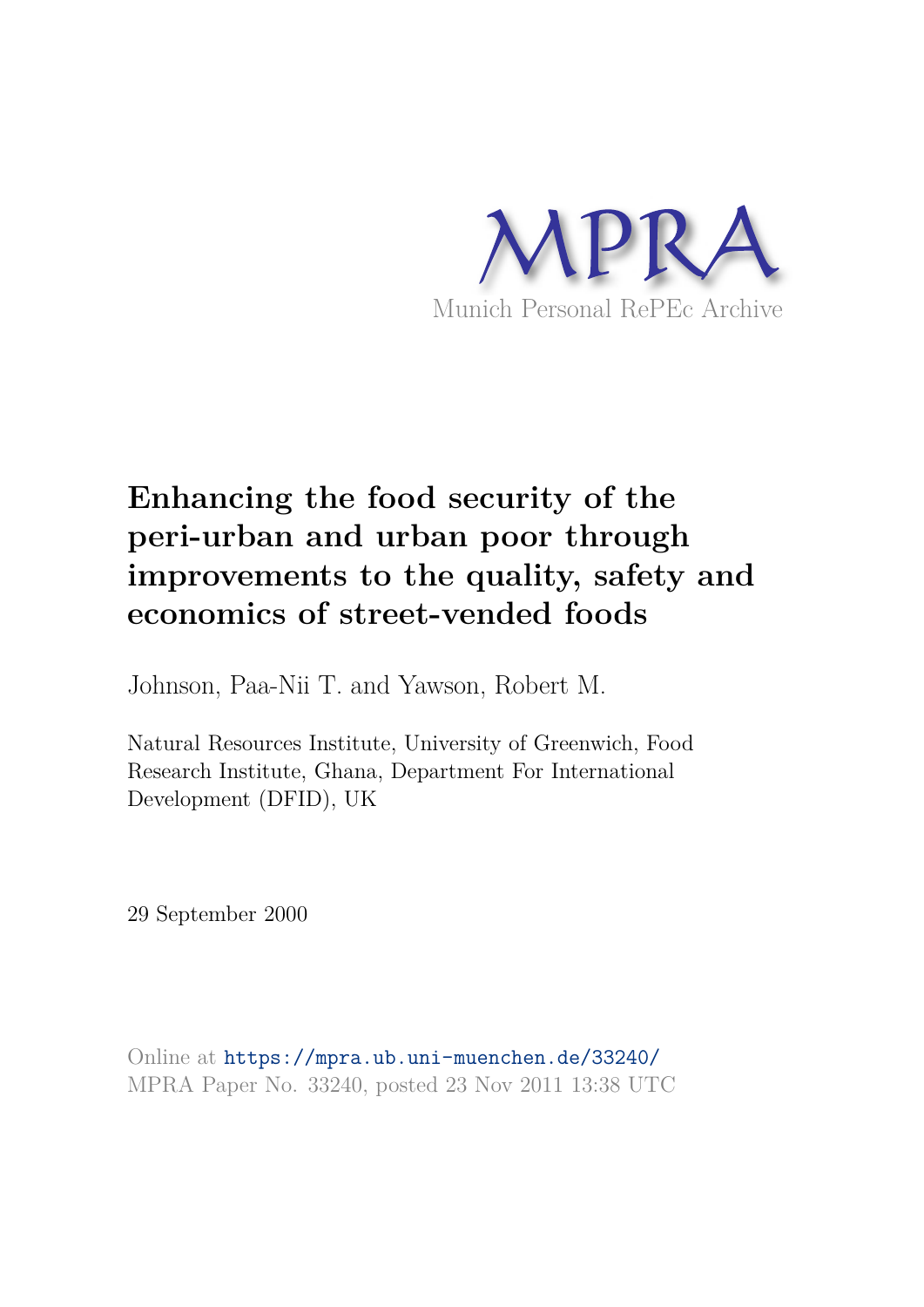**DFID/NRI/FRI PROJECT** 

**R No 7493 (ZB0199)**

**Project Title:** 

# **ENHANCING THE FOOD SECURITY OF THE PERI-URBAN AND URBAN POOR THROUGH IMPROVEMENTS TO THE QUALITY, SAFETY AND ECONOMICS OF STREET-VENDED FOODS**

# **REPORT ON WORKSHOP FOR STAKEHOLDERS, POLICY MAKERS AND REGULATORS OF STREET-FOOD VENDING IN ACCRA , HELD AT MIKLIN HOTEL, 25- 26, SEPT. 2000**

**Edited by** 

**P-N. T. Johnson and R. M. Yawson Food Research Institute (CSIR) Box M. 20, Accra**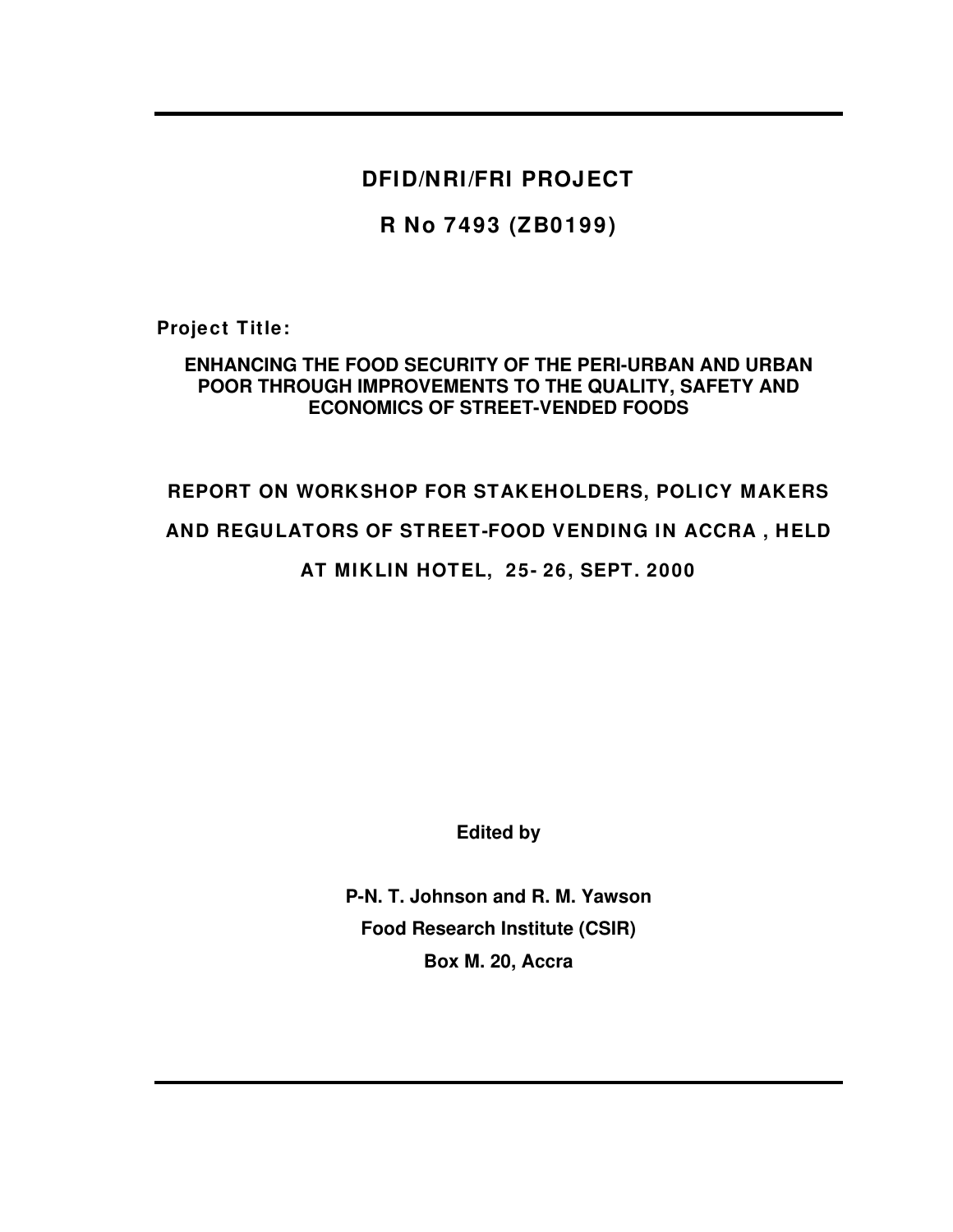| 2.1                                                                                                                                                                                                                                                                                                                                                                                                                                                                                                                                                                                                                                                                                                                                                                                                                                                                                                                                                                                            |
|------------------------------------------------------------------------------------------------------------------------------------------------------------------------------------------------------------------------------------------------------------------------------------------------------------------------------------------------------------------------------------------------------------------------------------------------------------------------------------------------------------------------------------------------------------------------------------------------------------------------------------------------------------------------------------------------------------------------------------------------------------------------------------------------------------------------------------------------------------------------------------------------------------------------------------------------------------------------------------------------|
| Welcome address by the Deputy Director-General, CSIR-INSS 6<br>2.2<br>2.3                                                                                                                                                                                                                                                                                                                                                                                                                                                                                                                                                                                                                                                                                                                                                                                                                                                                                                                      |
|                                                                                                                                                                                                                                                                                                                                                                                                                                                                                                                                                                                                                                                                                                                                                                                                                                                                                                                                                                                                |
| Introduction of DFID/NRI/FRI Street-vended foods project - objectives,<br>3.1                                                                                                                                                                                                                                                                                                                                                                                                                                                                                                                                                                                                                                                                                                                                                                                                                                                                                                                  |
| 4                                                                                                                                                                                                                                                                                                                                                                                                                                                                                                                                                                                                                                                                                                                                                                                                                                                                                                                                                                                              |
| Socio-economic survey of street-vended foods in Accra, P. Obeng-Asiedu,<br>4.1<br>Street-vended foods and Hygiene - Dr. R. Myhara, NRI 16<br>4.2<br>A HACCP approach to the prevention of mycotoxins through moisture<br>4.3<br>Heavy metals, pesticides and mycotoxins in street-vended foods  20<br>4.5<br>Improvements to street food vending in Accra, J. Laryea, Metro Public<br>4.6<br>Health-related problems with street foods in Accra. Overview of recent<br>4.7<br>cases<br>Organochlorine pesticide residues and heavy metals contamination in some<br>4.8<br>Improvements to street food vending in Ghana - A historical perspective A.<br>4.9<br>4.10<br>Problems faced by street food vendors in Accra, G. Apraku, GTCA 40<br>Street-vended foods in Accra: A worker's concerns and expectations. D.<br>4.11<br>AMA bye - laws and policies on street-food vending in Accra S. Fenteng,<br>4.12<br>GES position on food sold to school Children in Accra. M. Adum-Atta,<br>4.13 |
|                                                                                                                                                                                                                                                                                                                                                                                                                                                                                                                                                                                                                                                                                                                                                                                                                                                                                                                                                                                                |
|                                                                                                                                                                                                                                                                                                                                                                                                                                                                                                                                                                                                                                                                                                                                                                                                                                                                                                                                                                                                |

# **TABLE OF CONTENTS**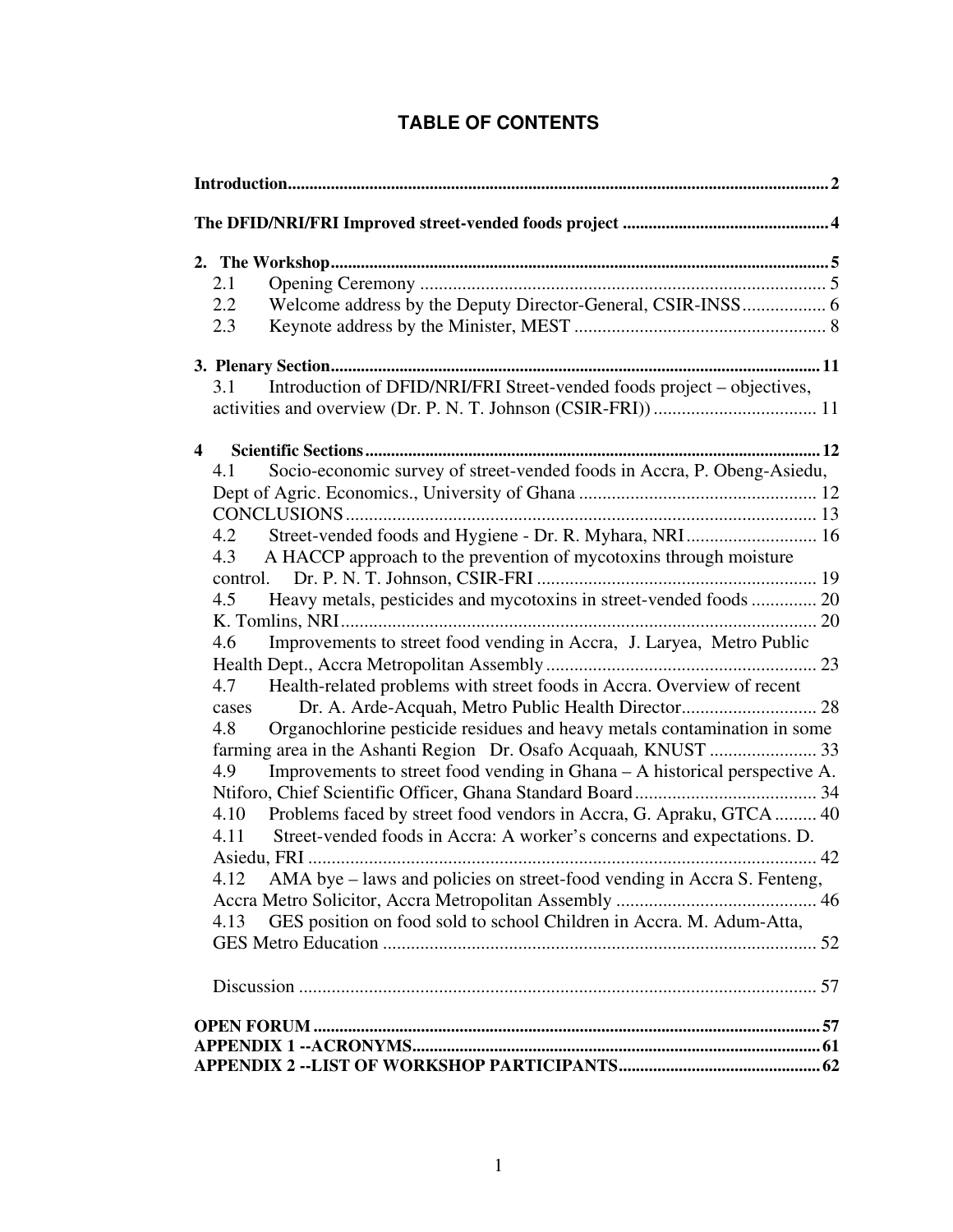#### I**ntroduction**

There has been a continuing growth in urbanisation in developing countries, and governments' face a major challenge in ensuring that city dwellers are able to procure sufficient food. Street foods are sold in almost every country in the world. The FAO (1989) defines street food as any ready-to-consume food that is sold in public places. Tinker (1997) also defines street food as any minimally processed food sold on the street for immediate consumption. In most towns and cities in Ghana, selling of snacks and whole meals on the streets is an important way to obtain income, especially among the poor women. Street foods have a long tradition in most countries. The role of this sector in the urbanisation process and the urban economy reflects the way of life and the survival and coping strategies adopted in most African cities (Gnammon-Adiko 1996). Rapid urbanisation is breaking down traditional family ties throughout the world and the street food sector is widely understood as an inevitable phenomenon tied to urban growth. This urbanisation and the associated social and structural changes have caused the demand for street food to increase. Longer traveling times between living and working places is likely to lead to further increases in demand. Accra with a current population of about 3 million is the capital of Ghana and is hampered by an inadequate transportation system linking the sub-urban areas with the commercial and industrial centres where men and women work. Street food accounts for a part of the daily diet and so contributes towards meeting nutritional requirements, although the contribution varies. Urbanisation and migration have changed the patterns of living and eating. The easy availability of foods in the streets of cities and small towns has helped workers cope with long periods of absence from home. Street foods contribute significantly to food security and nutrition and are physically and economically accessible to most people. It is an activity that provides employment to many, while providing nutritious, inexpensive and tasty food to millions of working women, men, children and students. Unfortunately, the emergence of informal food businesses can cause health problems if the foods are not prepared and handled properly.

Poverty, coupled with rapid urban growth have compelled policymakers, development practitioners and program planners to take another look at food insecurity and malnutrition which hitherto were considered as rural problems. Sustenance in the urban setting is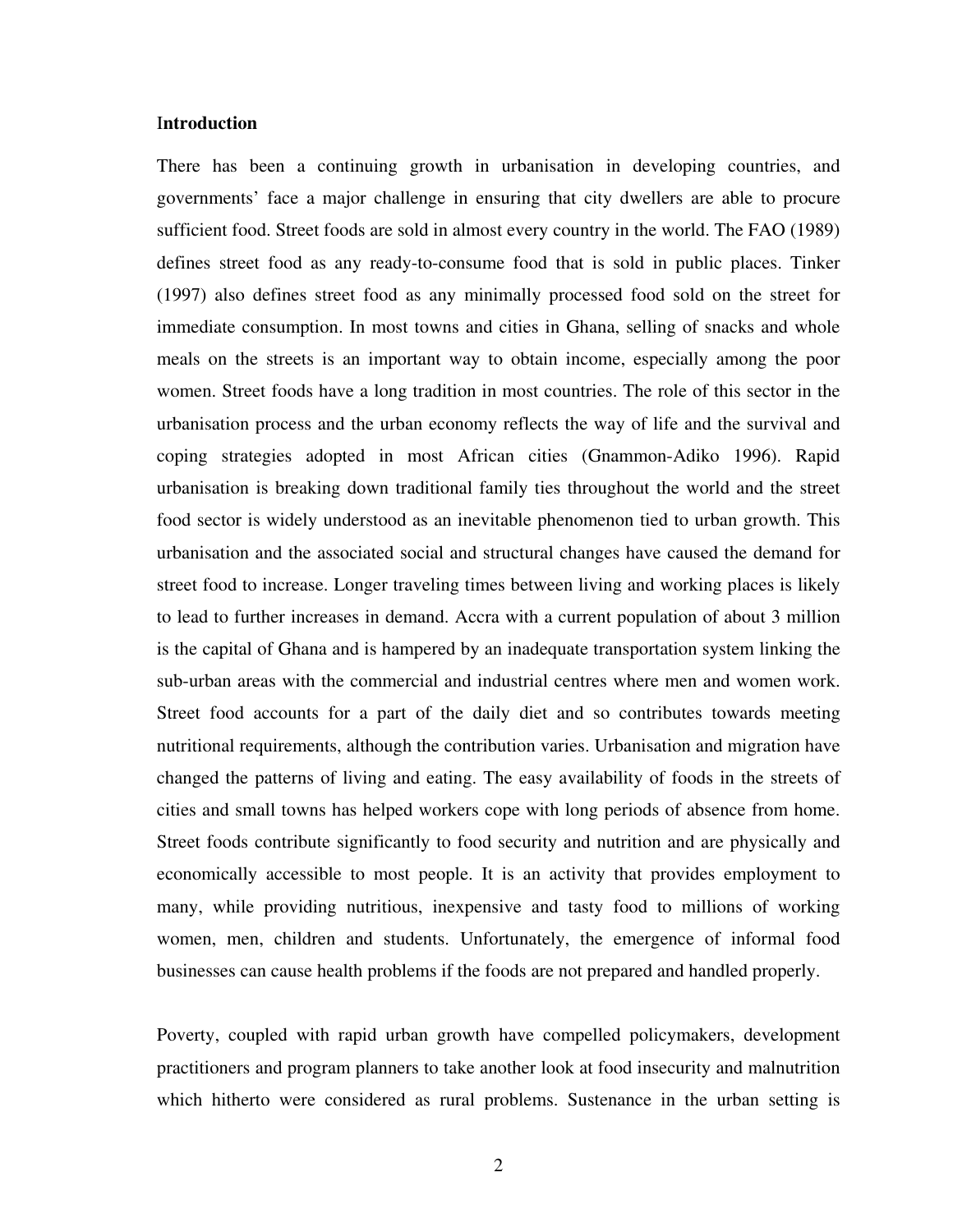characterised by a dependence on cash incomes, usually earned from the informal sector (Levin et al, 1999). Lower education, skill levels and childcare responsibilities may force women into the informal sector. Women have an important role in this sector; which draws upon their traditional skills and offers appreciable advantages such as low-start-up capital requirements, the reconciliation of household duties with small-scale trading and the possibility of feeding their families at lower cost (Canet and N'Diaye, 1996). In Ghana, these women balance their roles as income earners, homemakers and mothers. The share of the food budget spent on processed foods, convenience foods, snacks, and meals available as street foods has increased due to the need for women to save time in food preparation. Ghanaian women play a crucial role in the economy, controlling a large share of market activity and commodity trading. One of the fascinating aspects of urban social life in Ghana is the widespread presence of street food vendors. Operating from all strategic locations at all hours of day and night, they serve customers with spicy foods, colourful beverages at reasonable and affordable prices.

Long hours of commuting leave little time to cook, which contributes to the huge demand for inexpensive, convenient food near schools and work places. In Ghana the ability of street foods to satisfy unique taste and convenience requirements as well as meet the socioeconomic needs of majority of urban dwellers has led to the rapid growth of the sector, and the gaining of some kind of recognition from the governing authorities. In Ghana, national and municipal administrators regulate the street food sector in the cities. These controls take various forms. FAO (1996) comments that the regulatory authorities fail to carry out their roles effectively mainly because of poor institutional capacity, lack of coordination, shortage of personnel and funds.

The FAO (1996) pointed out that rural-urban migration gave a sound footing to the activities of the street food industry because of the convenience and the variety it offers. Bad economic policies and falling cocoa prices led to an economic downturn in the 1980s; reduction in government spending and the devaluation of the currency propelled more people to the cities to eke out a living, often selling on the street. The implementation of a structural adjustment programme in 1983 increased the number of street food consumers.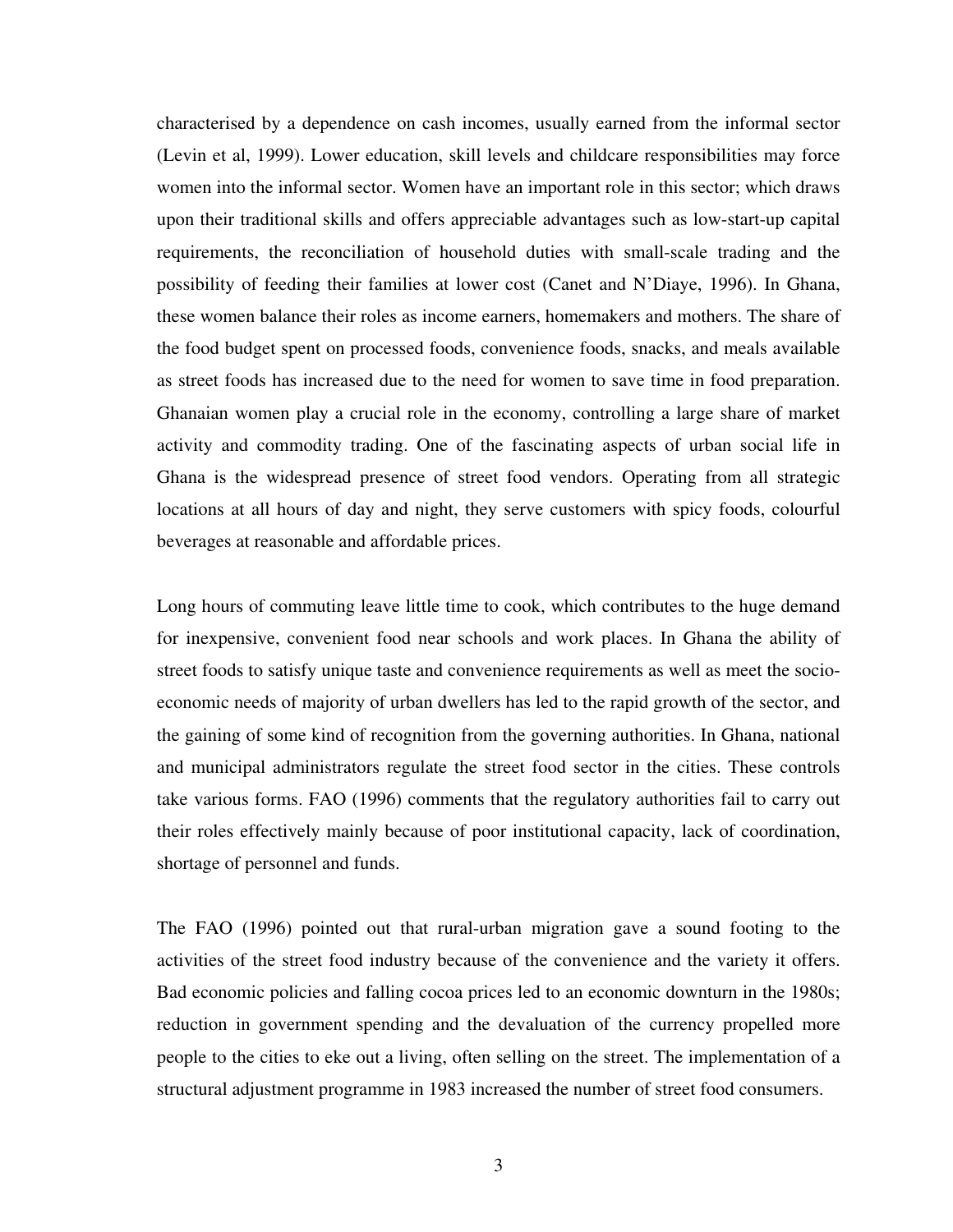Some earlier studies on street food vending in Ghana have taken place. The FAO and WHO have funded these. Unfortunately, the studies did not include potential food safety concerns such as the presence of heavy metals, pesticide residues and the presence of mycotoxins. The studies did not also examine the contribution of this informal microenterprises to the Ghanaian economy.

The DFID/NRI/FRI project on improved street-vended foods was a one-year exploratory study aimed at assessing the safety and quality of food sold in Accra as well as estimate the contribution of this sector to the national economy of Ghana. The project complemented previous work carried on the sector by other workers.

This workshop was therefore organized to present findings and identify new areas where further knowledge is required. As part of this dissemination, key stakeholders of the streetfood vending business in Ghana made short presentations on the status of the foods sold in Accra. These short presentations are also included in this report.

#### **The DFID/NRI/FRI Improved street-vended foods project**

The purpose of the project was to contribute to strategies for improving food security of poor households through increased availability and improved quality of horticultural foods and better access to markets. The objective was therefore to assess and prioritise the economic and social importance, and safety and quality constraints of street-vended foods in peri-urban locations and to make recommendations on quality and safety risks associated with street-vended foods made, and identify areas where new knowledge is required. The objective was achieved through:

- Selecting case study products and vendors on the basis of perceived risk, volume traded and importance to consumers of street vended foods;
- Identifying supply chains for raw materials to the street vendor using informal rapid rural appraisal techniques;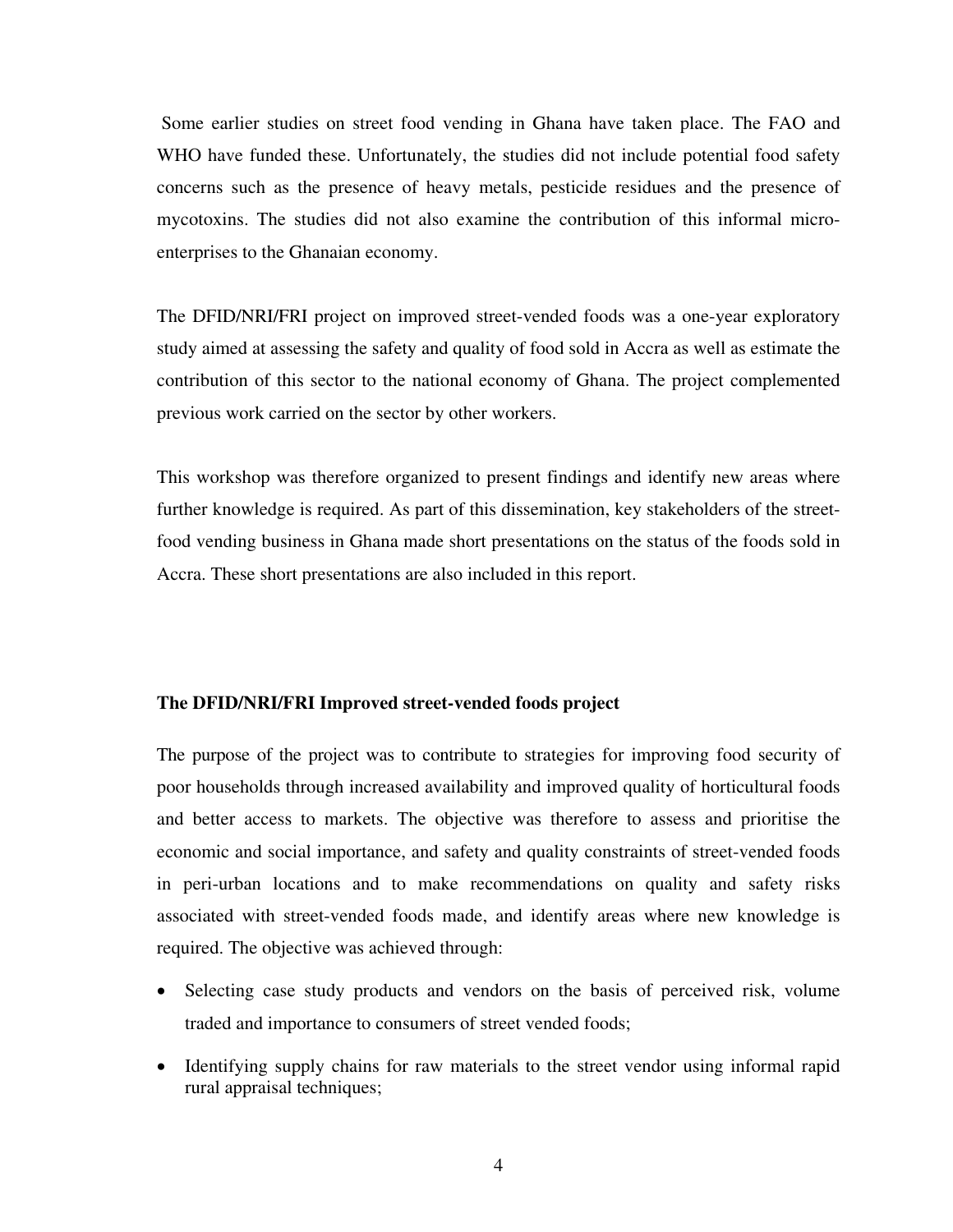- Assessing the significance of street vended products to the participants in the supply chain and the street vendors, and to the economy as a whole;
- Assess the food safety risks associated with street foods using the case study products;
- Dissemination of study outcomes to key stakeholders;
- Organise workshop for key stakeholders.

# **2. The Workshop**

# **2.1 Opening Ceremony**

The Deputy Director-General of CSIR-INSS, Prof. A. Ayensu, delivered the opening and welcome address and introduced Professor Owusu-Benoah, the Ag. Director-General of the CSIR as the chairman. In his address, Prof. Ayensu said the workshop would identify and prioritise the constraints facing those involved (suppliers, producers, vendors and consumers) with street vended foods in Ghana. It will identify where current knowledge can be applied and what new knowledge is required. Successful implementation of initiatives to apply such knowledge will ensure that poor people profit from improvements to their food commodity systems in peri-urban areas.

In delivering the keynote address, the Chief Director of MEST, said Street-vended food contributes significantly to the food security of those involved in its production, particularly suppliers of raw produce, food processors and vendors, as well as providing a readily available source of cheap nutritious food for consumers. It is an activity that provides employment to many, while providing nutritious, inexpensive and tasty food to millions of working women, men, children and students. In contrast to these potential benefits, it is also recognized that street foods are produced by those with limited knowledge of food safety practices and in environments that can compromise the hygienic preparation, storage and sale of the food. Street food vendors are frequently unlicensed and untrained in food hygiene or sanitation and work under very crude and unsanitary conditions. He therefore charged the workshop to lead the way in exploring the importance of Street-vended food to our livelihood.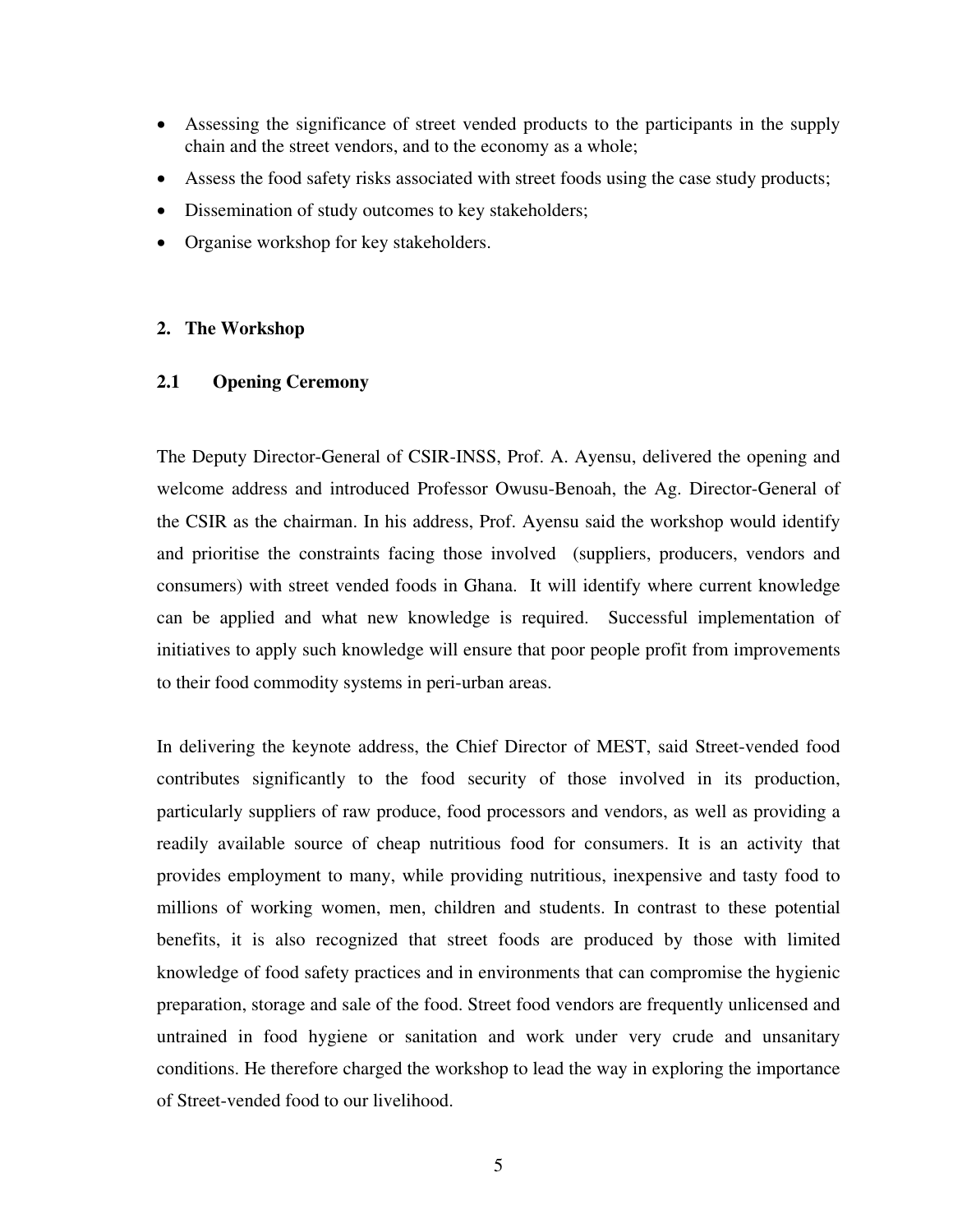Mr. Tomlins of the NRI introduced the workshop and set the tone for proceedings. He mentioned that the conference has brought together key stakeholders involved in food and environmental policy, food standards, quality enforcement and research to agree on recommendations to improve food safety and quality of street foods by these stakeholders without further research; and to identify and agree on areas where new knowledge is required to ensure impact on livelihoods of target beneficiaries. This should include the preparation of a strategy for the development and validation systems for improving the safety and quality of street foods that are technically, economically and socially viable.

## **2.2 Welcome address by the Deputy Director-General, CSIR-INSS**

Mr. Chairman

Hon. Minister, MEST,

Directors of Institutes, Agencies, Departments and Organizations,

Participants from NRI - UK and Accra Office,

Invited Guest,

Distinguish Members of the Press,

Distinguished Ladies and Gentlemen.

I am indeed happy to welcome you all to this Workshop for Stakeholders, Policy Makers and Regulators on Street-Food Vending in Accra. This workshop forms part of an ongoing collaborative research between the Council for Scientific and Industrial Research (CSIR) and the Natural Resource Institute, UK on Enhancing the Livelihoods of the Urban Poor through improvements to the Quality, Safety and Economics of Street-vended foods.

The vision of the CSIR is to become a centre of excellence in research and development by generating technologies that are responsive to demands of the private sector and socioeconomic development.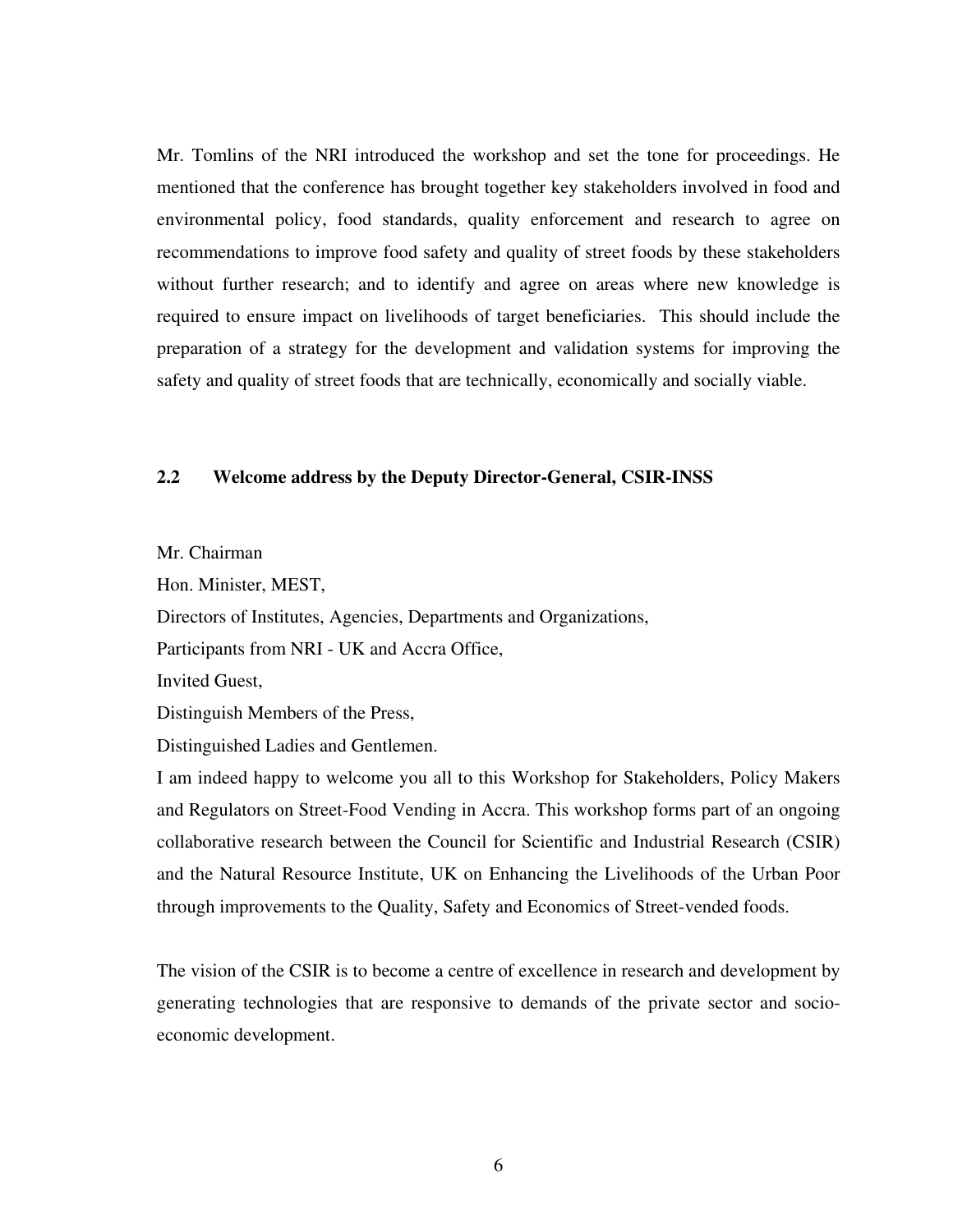Our mission is to generate and apply innovative technologies, which efficiently and effectively exploit science and technology for socio-economic development in critical areas of agriculture, industry, health and environment and improve scientific culture of the civil society. Technologies developed will be commercialised for private sector development in Ghana and abroad.

The purpose of the project is to develop strategies to improve food security of poor households through increased availability and improved quality of horticultural foods and better access to markets. The project contributed to this purpose by identifying problems with the quality and safety of Street-vended foods and had suggested strategies for improvement to the benefit of the consumer and those working in this sector. The extent of benefits from Street-vended foods on the rural and peri-urban raw material supply areas has also been assessed.

The project undertook the following activities:

Economic, social importance, safety and quality constraints of street-vended foods in periurban locations assessed and prioritised;

Recommendations on quality and safety risks associated with street-vended foods made, and areas where new knowledge is required identified;

This workshop will identify and prioritise the constraints facing those involved (suppliers, producers, vendors and consumers) with street vended foods in Ghana. It will identify where current knowledge can be applied and what new knowledge is required. Successful implementation of initiatives to apply such knowledge will ensure that poor people profit from improvements to their food commodity systems in peri-urban areas.

The key beneficiaries will be those working in the street-vended food sector (streetvendors, processors and suppliers) through sustained and improved turnover, access to new markets and income resulting from enhanced consumer confidence. Household food security and financial independence of those employed in the street vended food sector will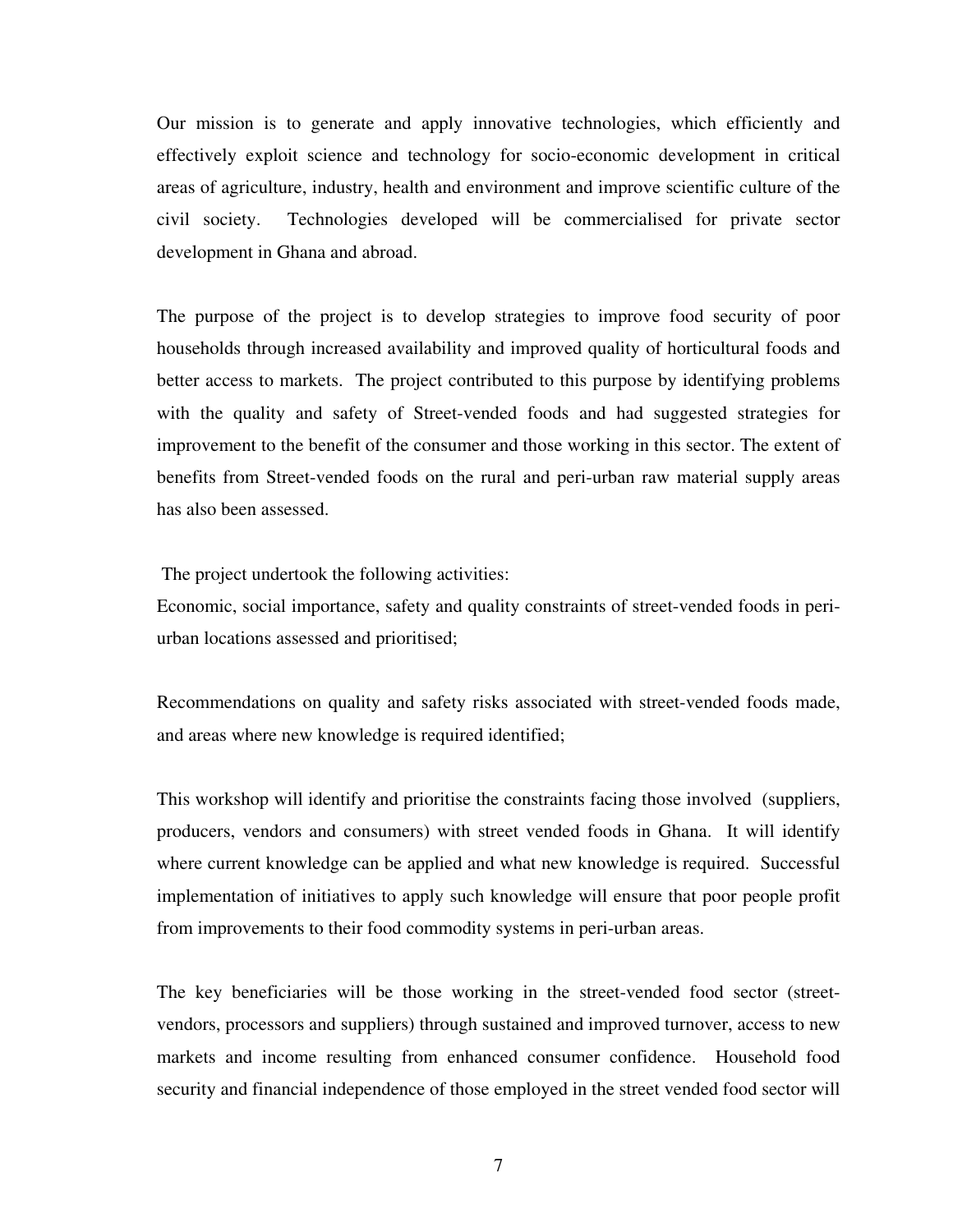be enhanced. Consumers will benefit from improved food quality and safety. Suppliers of raw materials may benefit from improved markets.

The main collaborators of this project are CSIR – Food Research Institute, World Health Organisation, Hunger Project, and Ghana Traditional Caterers' Association.

I once again wish to welcome you all to this workshop, and I hope all the foreign delegates are having their fair share of the proverbial Ghanaian Hospitality.

Thank You.

# **2.3 Keynote address by the Minister, MEST**

Mr. Chairman Director-General, CSIR Deputy Director-General of CSIR-INSS, Directors of Institutes, Agencies, Departments and Organizations, Participants from NRI - UK and Accra Office, Invited Guest, Distinguish Members of the Press, Distinguished Ladies and Gentlemen.

The dramatic growth of urban populations in the country provides both opportunities and risks for resource poor groups in our urban and suburban environments. A feature of the urbanization process has been the development of informal food supply systems.

This is typified by the increase in ready-to-eat food prepared and sold by street-vendors in urban areas. The role of this sector in the urbanisation process and the urban economy reflects the way of life and the survival and coping strategies adopted in most African cities. Rapid urbanisation is breaking down traditional family ties throughout the world and the street food sector is widely understood as an inevitable phenomenon tied to urban growth. This urbanisation and the associated social and structural changes have caused the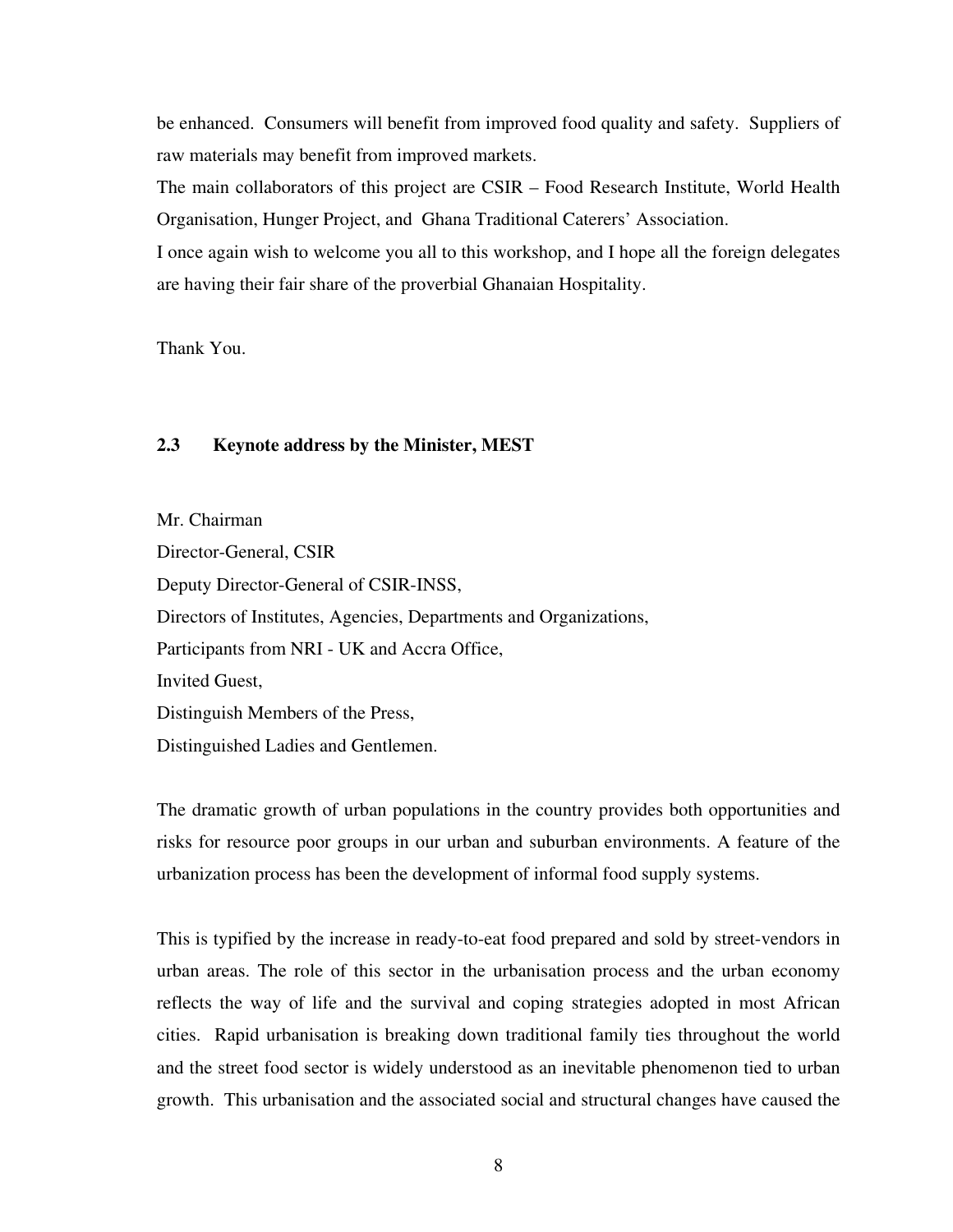demand for street food to increase. Longer travelling times between living and working places is likely to lead to further increases in demand. Accra with a current population of about 3 million is hampered by an inadequate transportation system linking the sub-urban areas with the commercial and industrial centres where men and women work. Street food accounts for a part of the daily diet and so contributes towards meeting nutritional requirements, although the contribution varies. Urbanisation and migration have changed the patterns of living and eating. The easy availability of foods in the streets of cities and small towns has helped workers cope with long period of absence from home. Street foods contribute significantly to food security and nutrition and are physically and economically accessible to most people. Street-vended food contributes significantly to the food security of those involved in its production, particularly suppliers of raw produce, food processors and vendors, as well as providing a readily available source of cheap nutritious food for consumers. It is an activity that provides employment to many, while providing nutritious, inexpensive and tasty food to millions of working women, men, children and students.

There is, therefore the need for development practitioners, program planners and us the policy makers to take another look at food insecurity and malnutrition, which hitherto were considered as rural problems. I believe this workshop would lead the way in exploring the importance of Street-vended food to our livelihood. Fred Allen once said that a *"conference is a gathering of important people who singly can do nothing, but together decide that nothing can be done."* I am sure that in our case we would find solutions to all the problems at stake.

In contrast to these potential benefits, it is also recognized that street foods are produced by those with limited knowledge of food safety practices and in environments that can compromise the hygienic preparation, storage and sale of the food. Street food vendors are frequently unlicensed and untrained in food hygiene or sanitation and work under very crude and unsanitary conditions. This can cause food poisoning. There is growing concern about fruit and vegetables as a source of infectious food-borne disease. A further risk may occur from the use of foods and raw materials that contain chemical contaminants. In Ghana and other countries in Sub-Saharan Africa, horticultural crops play a significant role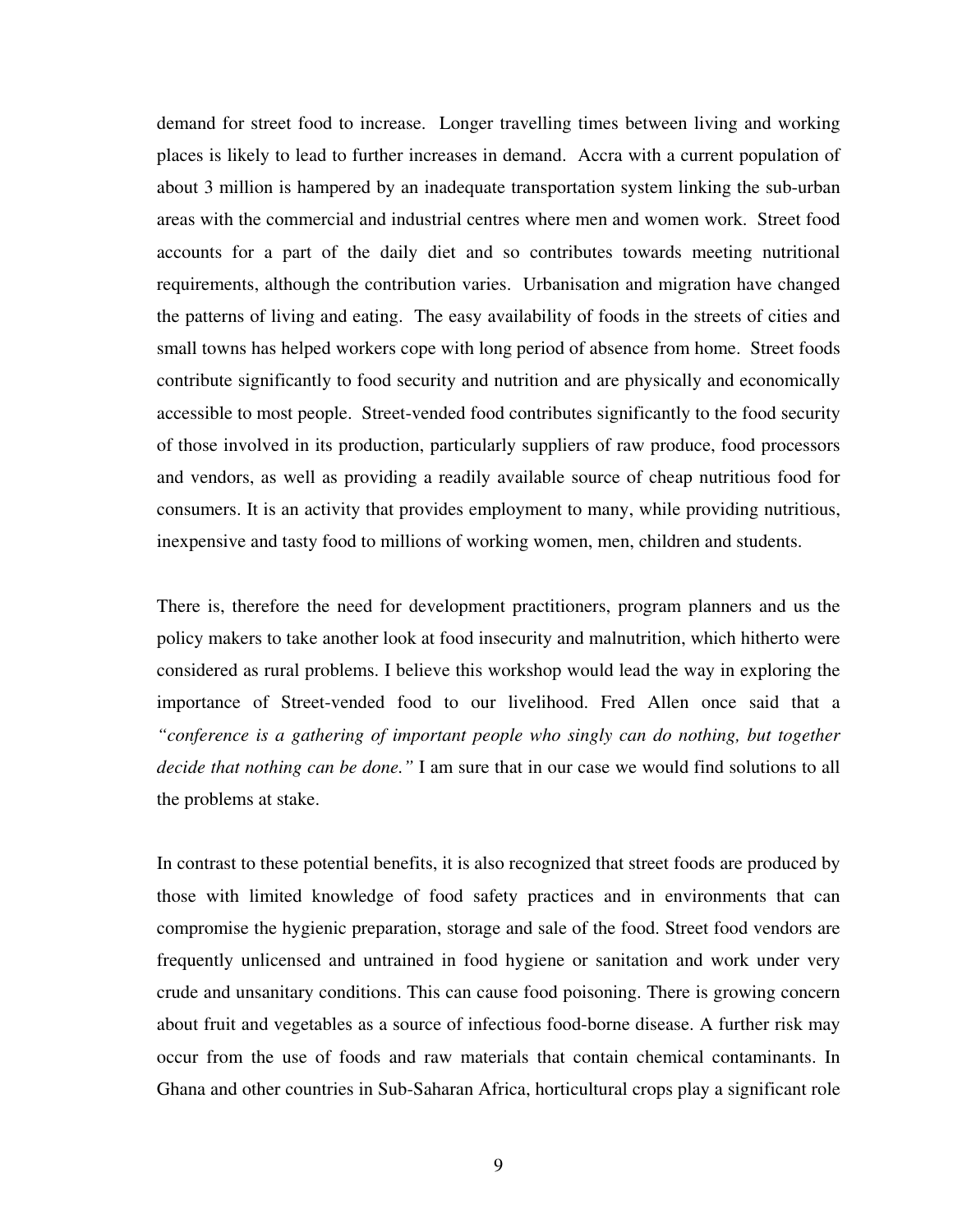in street foods both in the fully prepared and semi prepared state. Little information has been gathered on the occurrence of and risks incurred from biological, biochemical and physical contaminants and more specifically on practical means of overcoming the problems.

I should admit that in spite of this widespread economic activity, street foods have tended to be overlooked by many development planners, policy makers as well as researchers as it pays little or no tax and the nuisance its creates in terms of congestion on our streets. It is refreshing to note that this conference has brought together key stakeholders involved in food and environmental policy, food standards, quality enforcement and research to agree on recommendations to improve food safety and quality of street foods by these stakeholders without further research; and to identify and agree on areas where new knowledge is required to ensure impact on livelihoods of target beneficiaries. This should include the preparation of a strategy for the development and validation systems for improving the safety and quality of street foods that are technically, economically and socially viable.

I should take this opportunity to thank the NRI and their Ghanaian counterparts, especially the CSIR – Food Research Institute for their foresight in conducting this study. It is my hope that you would have a fruitful workshop.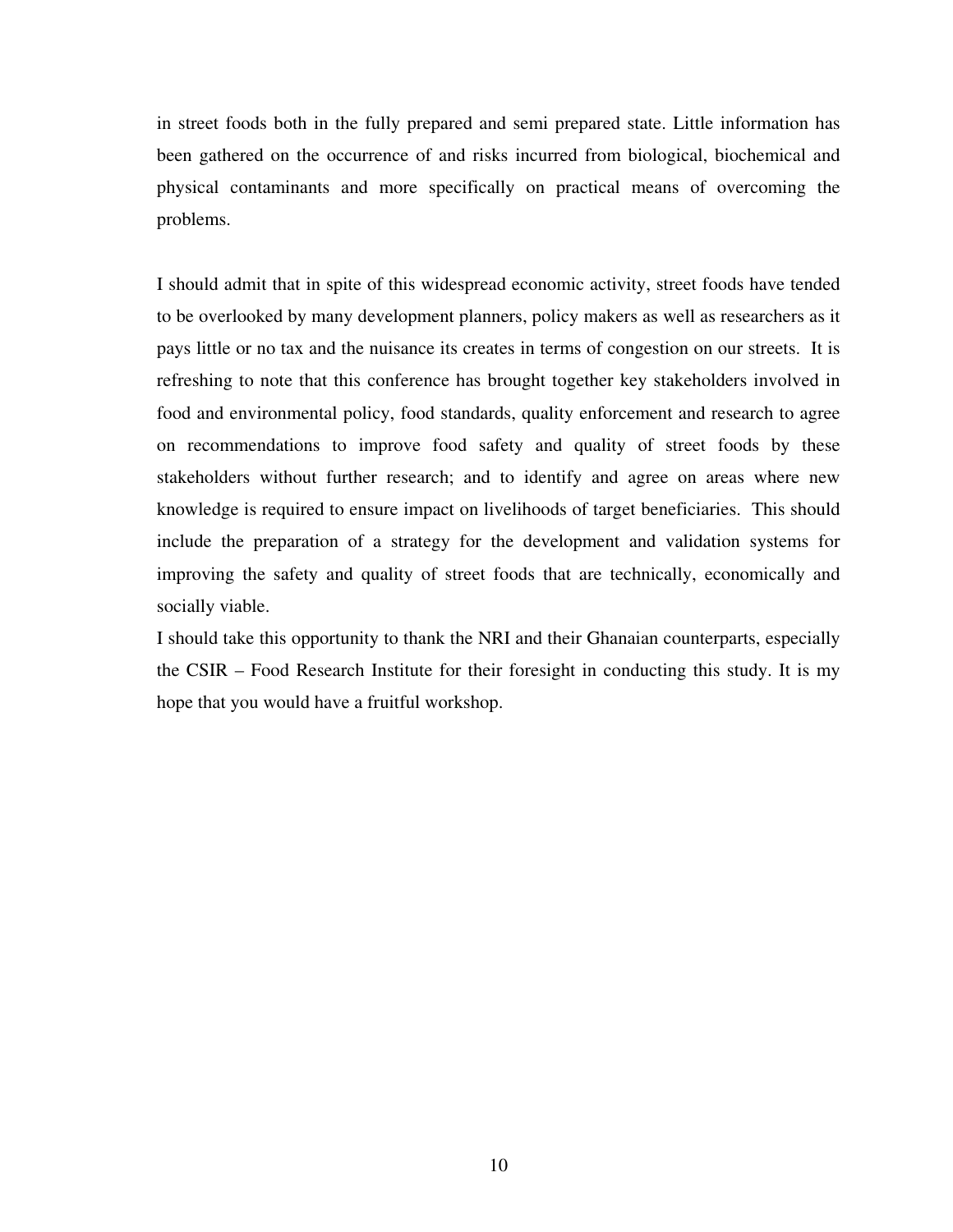# **3. Plenary Section**

# **3.1 Introduction of DFID/NRI/FRI Street-vended foods project – objectives, activities and overview** (**Dr. P. N. T. Johnson (CSIR-FRI))**

# **Rationale**

- Street foods provide livelihoods for producers of raw materials, processors and vendors.
- Sustainable increase in income from street foods jeopardised by perceived problems of food safety, poor waste management and lack of market development.
- Social, economic and food safety analysis of street food sector to identify constraints and opportunities.
- Identify areas for improvement livelihoods in the street food sector sustainable and food safety concerns resolved.
- $\blacklozenge$

# **Outputs and Activities**

Output 1. Economic, social value and safety of street-vended foods

Output 2. Recommendations on food safety risks and identify areas where new

knowledge is needed.

Activities undertaken to achieve the outputs **Output 1**

- Select case study products and vendors.
- Establish supply chains for raw materials to the street-vendor.
- Assess significance of street-vended products to people in the supply chain and street vending and to the economy as a whole.
- Assess the food safety risks

# **Output 2**

Organise workshop for key stakeholders.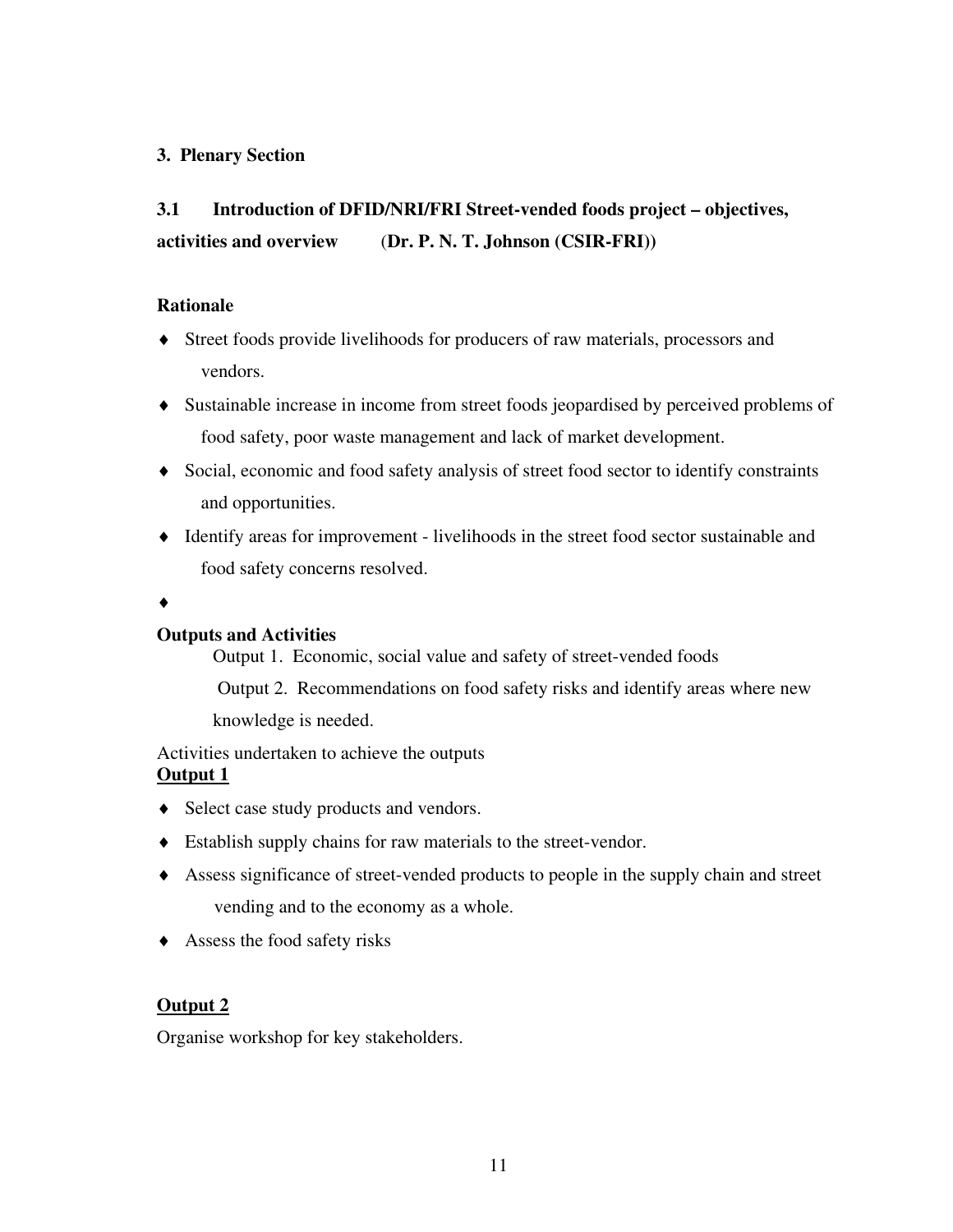# **4 Scientific Sections**

**4.1 Socio-economic survey of street-vended foods in Accra, P. Obeng-Asiedu, Dept** 

# **of Agric. Economics., University of Ghana**

# **BACKGROUND**

- URBANIZATION
- STREET FOODS
- PROBLEM
- $\bullet$

# **SPECIFIC OBJECTIVES**

- To establish the socio-economic characteristics of the street food vendors
- To establish the size and supply chain of the street food vendors
- To estimate the incomes generated by these street food vendors
- To estimate the employment generated by the food vendors

# **JUSTIFICATION**

- IMPORTANCE
- INCOMES
- EMPLOYMENT

# **METHODOLOGY**

- DATA COLLECTION
- SAMPLE SIZE
- MINI CENSUS

# **FINDINGS**

- NUMBER OF VENDORS
- ORIGIN OF VENDORS
- EDUCATION AND MARITAL STATUS
- EMPLOYEES AND TAX PAID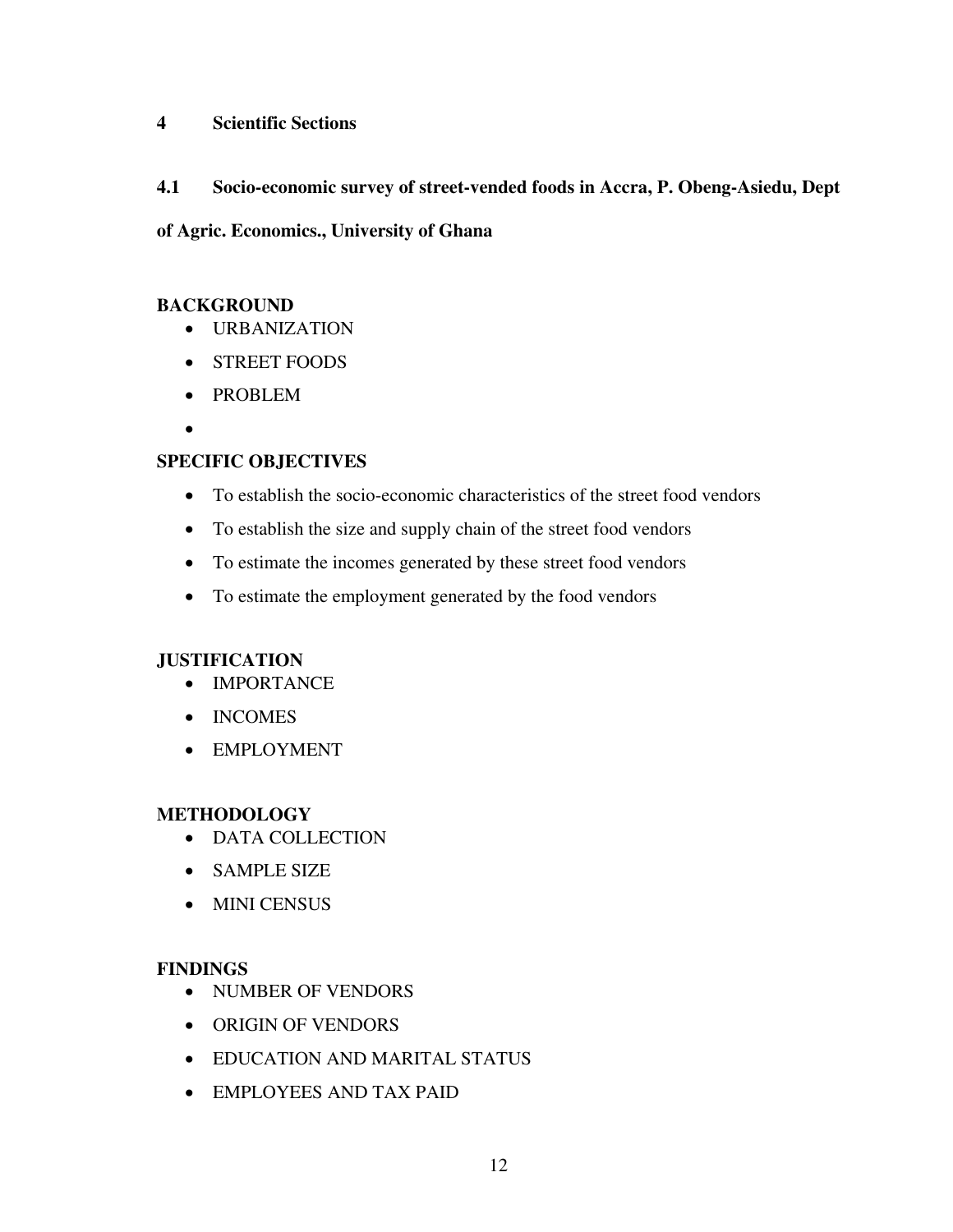COSTS AND REVENUE/PROFIT

# **CONCLUSIONS**

- SIZE (15,000 vendors employing more than 60,000 people)
- ORGANIZATION
- RECOMMENDATIONS

TAXES

| <b>MEAN MONTHLY TAX PAID</b><br>$\& 7000$ (\$2.5) |                                            |                         |  |       |          |  |  |
|---------------------------------------------------|--------------------------------------------|-------------------------|--|-------|----------|--|--|
| DAILY AVERAGE TAX                                 |                                            | $\varphi$ 1000 (\$0.40) |  |       |          |  |  |
| PAY TAX                                           |                                            |                         |  | 54.5% |          |  |  |
| <b>RANGE</b>                                      | ¢6000 (\$2.24) TO ¢25000 (£9.28) PER MONTH |                         |  |       |          |  |  |
| <b>SFV ASSOCIATION</b>                            |                                            |                         |  |       | 25%      |  |  |
| <b>OPERATE ON LICENCE</b>                         |                                            |                         |  |       | $40.6\%$ |  |  |
| <b>SFV ASSOCIATION PAY TAX</b>                    |                                            |                         |  | 95%   |          |  |  |
| <b>COSTS AND REVENUE/PROFIT</b>                   |                                            |                         |  |       |          |  |  |

| <b>ITEM</b>              | <b>COSTS/BATCH</b> | <b>SALES/BATCH</b> |
|--------------------------|--------------------|--------------------|
| <b>RAW MATERIALS</b>     | 10200              | 22700              |
| <b>OTHER INGREDIENTS</b> | 4000               |                    |
| <b>FUEL</b>              | 1600               |                    |
| <b>TRANSPORT</b>         | 200                |                    |
| <b>LABOUR</b>            | 1500               |                    |
| <b>TAX</b>               | 200                |                    |
| <b>RENT</b>              | 1000               |                    |
| <b>TOTAL</b>             | 18700              | 22700              |

SECTOR PROFIT /YEAR = \$24 million

SECTOR TURNOVER / YEAR = \$114 million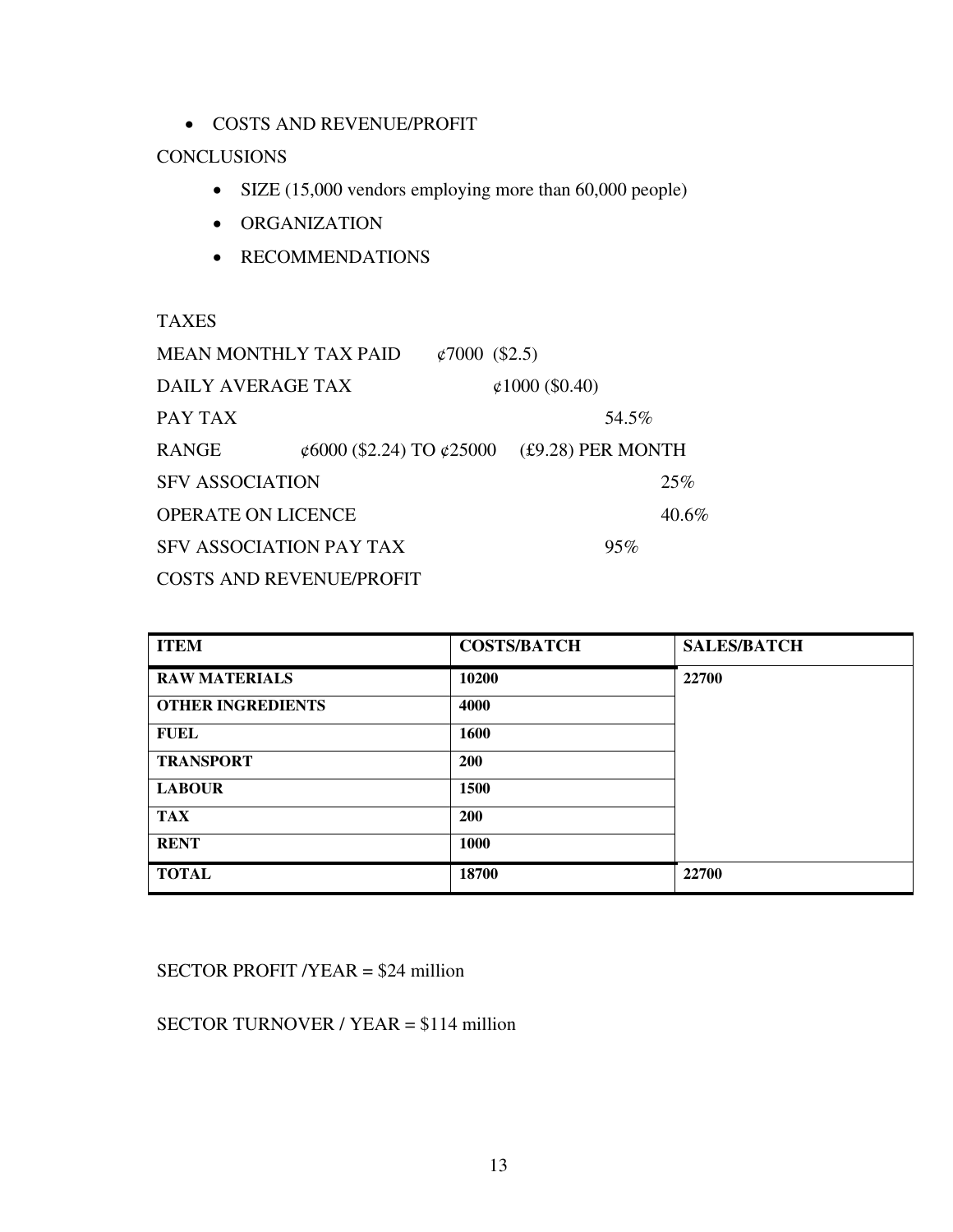# **EMPLOYEES**

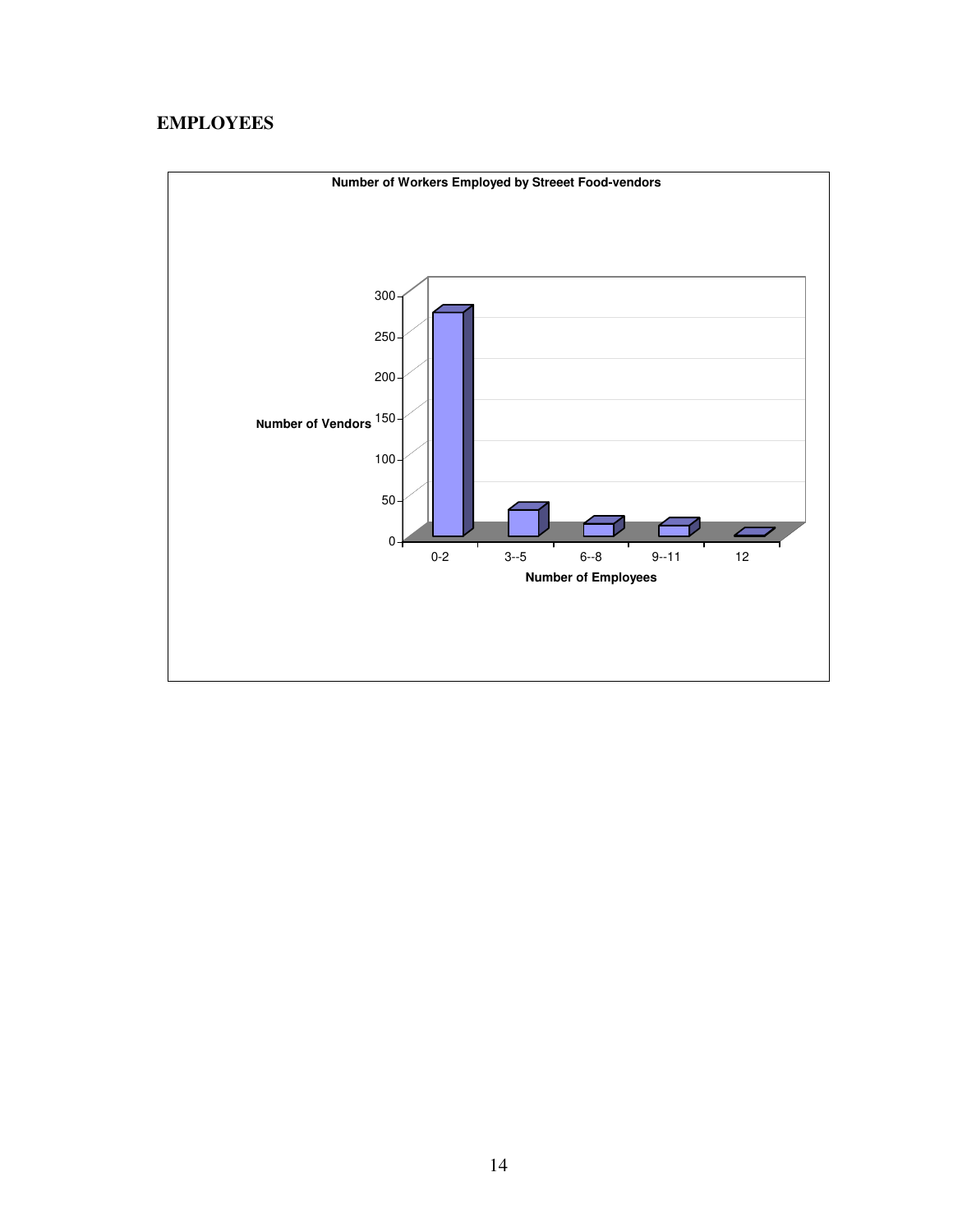# **MARITAL STATUS**



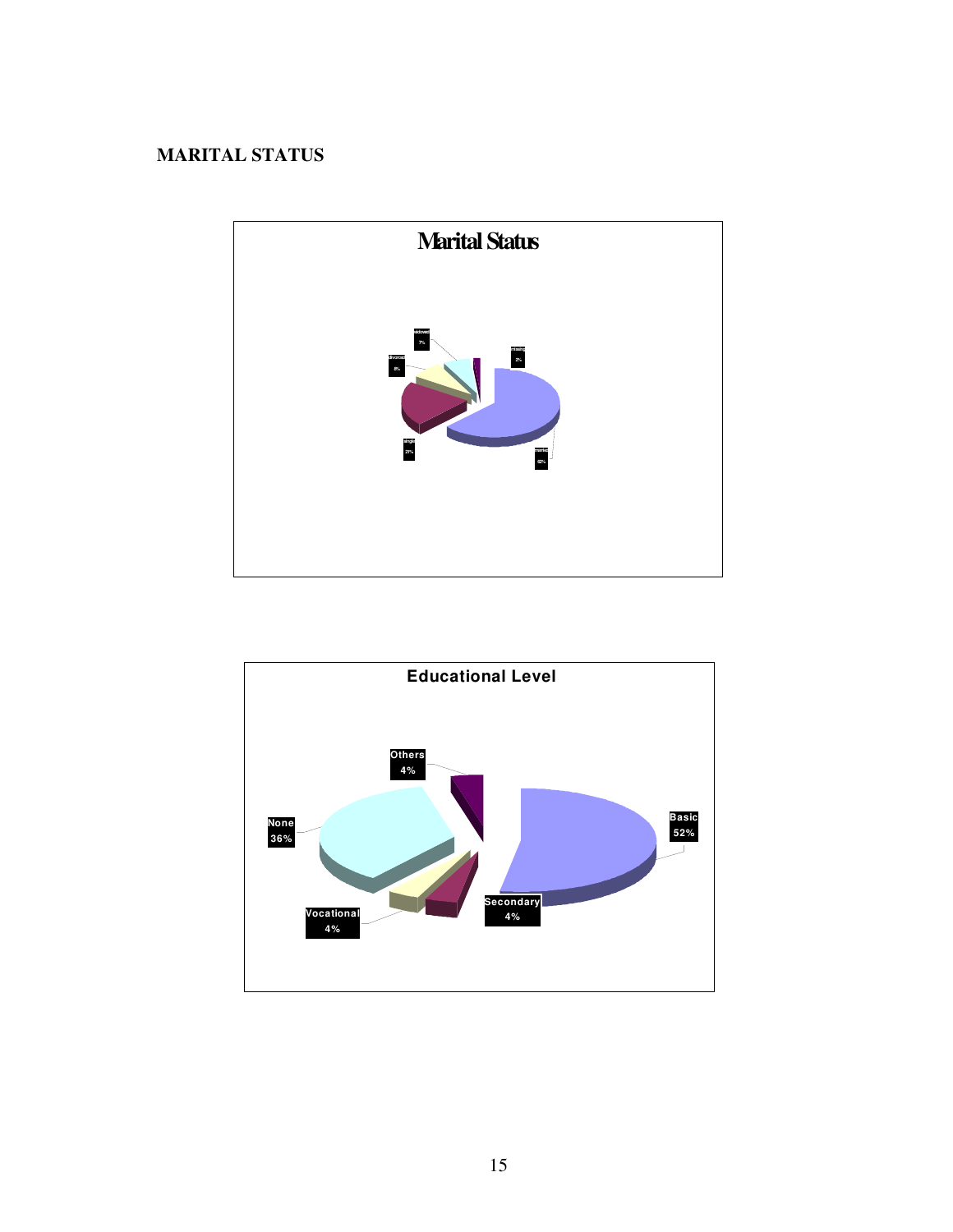#### **Discussion**

Mr. J.T. Manful of the Food Research Institute expressed the hope that the \$24m / year profit which translates to over an average \$100 / month per vendor is accurate. The presenter assured him of its accuracy. He also expressed the view that if only 30% of the vendors are from Accra, the word 'most' cannot be used. The presenter agreed.

Mr. A. Ansong (PRO) of the Ghana Traditional Caterers Association said since members of their Association pay tax as the research revealed, he suggested that it should be recommended to government to make membership of their Association compulsory. He was however reminded that it would be contravening the National Constitution.

Mrs. Agnes Osei-Yaw remarked that, the educational levels of vendors are 52% for basic and 36% with no education, which means when educating the vendors the different categories should be considered.

# **4.2 Street-vended foods and Hygiene - Dr. R. Myhara, NRI**

#### **Background**

He started his presentation by giving an overview of the previous work done in the area of microbiological status of street-food vended in Accra as reported in the report of the Street Food in Ghana (SFIG) 1994-1997 UNDP/FAO/ Ghana Standards Board. In that report, three phases of work are identifiable:

In Phase 1, the socio-economic and food safety aspects of foods vended in Accra were discussed. Some contamination of foods by bacterial pathogens were evident. Areas of infrastructure needing improvement were recommended. In Phase II, a HACCP plan was designed for implementation. Phase III & IV recommend training in implementation of HACCP plan as well as the final report.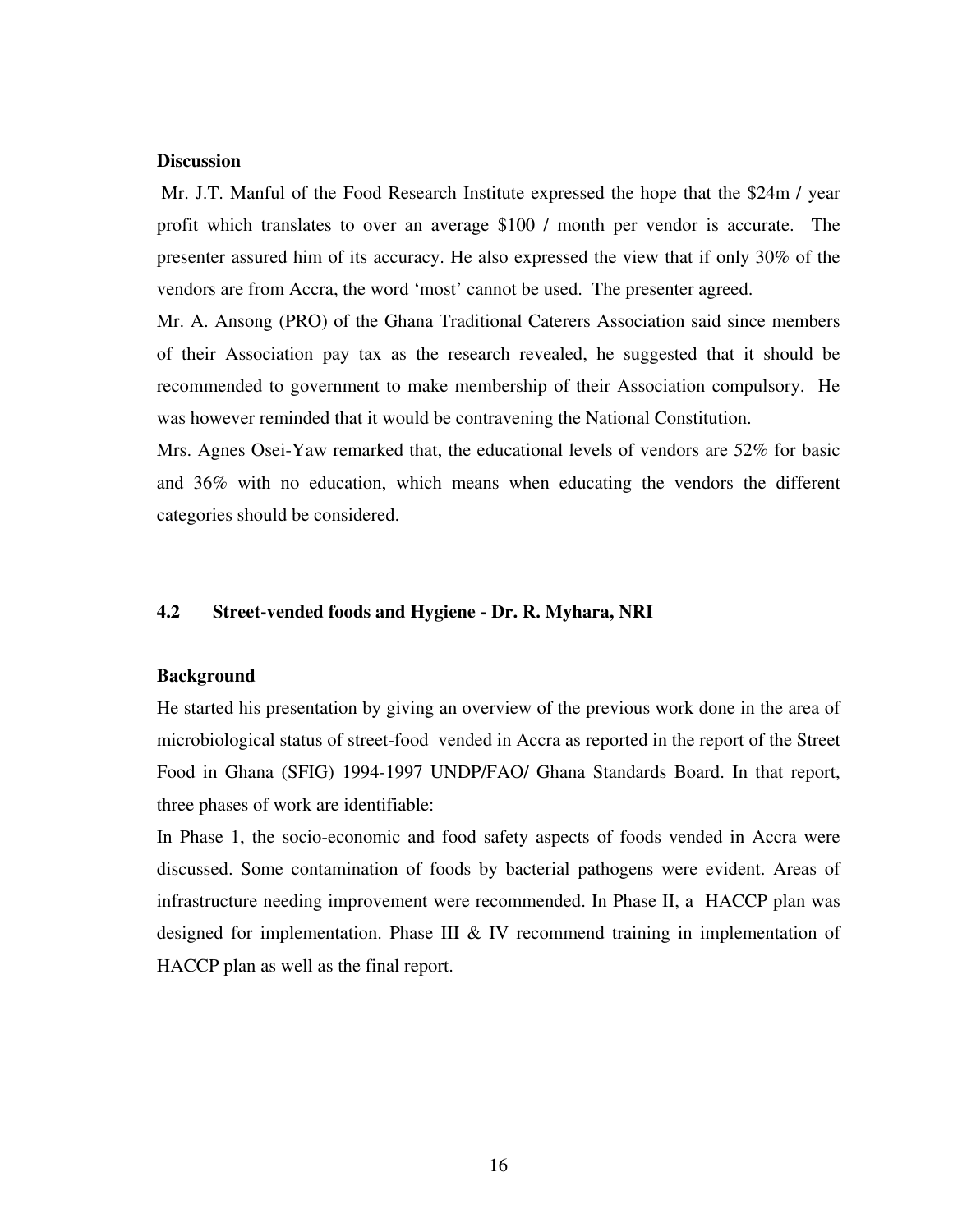#### **Present Findings**

Microbiological analysis carried out on Waakye, Fufu and salad samples taken in 8 zones in the Accra Metropolitan Area. The zones are 1= Kaneshie, 2= Nima; 3= Odorkor; 4= La 5= Accra Central 6= Dansoman; 7= St Johns and 8= Madina.

Dr Myhara compared the findings of this work with the previous studies. He went further to explain the severity and/or implications of the findings by giving an overview of the source and dangers of the main micro-organisms detected.

On the presence of the b*acteria, E-coli,* he explained that its presence is an indication of the presence of faecal contamination, contaminated water, sewerage, food workers in contact with the food product, flies or other insect pests and certain strains of pathogens.

- 2. On *Staphylococcus aureus,* he explained that these are found on the skin and on mucous membranes (e.g. the nose). Though they produces toxins and causes food poisoning, they are not considered dangerous.
- *3. Clostridium perfringens* and *Bacillus cereus*

He explained that these are found everywhere. Though they produce toxins and causes food poisoning, they are not considered dangerous

4. On the presence of *Salmonella spp.*, Dr Myhara explained that this indicates faecal contamination, contaminated water and/or sewage. Food workers in contact with food product, fliers or other pests, most species are pathogenic and therefore can be dangerous when ingested.

### **Discussion**

Prof. Ayensu wanted to know optimum levels of the microbes considered as safe in foods. It was explained that the levels vary from one microbe to the other and even vary with the type of food.

Mr J. Manful, FRI, argued that from the food samples choosen (*fufu, waakye* and salad), it looks like they are "easy targets" for finding contamination, he wondered why the researchers did not look at foods served very hot like *banku, Kokonte* etc. In response, it was explained that the project is a continuation from where a previous one by FAO/ESB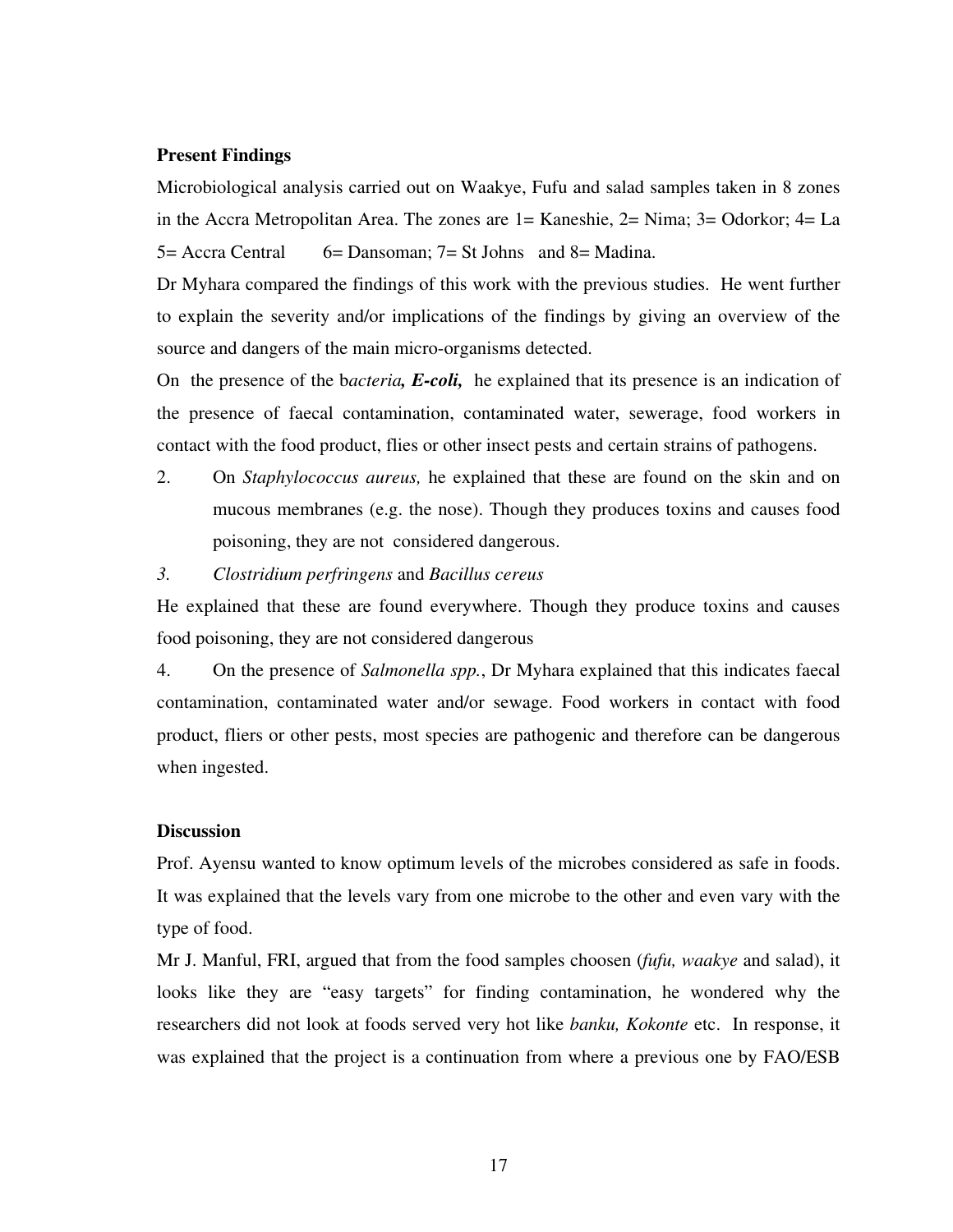ended. Granted that enough funds were available more foods would have been studied especially food served hot.

Mr. J.A. Laryea, Metro Public Health Department, remarked that training should be paramount and should be hand in hand with the provision of infrastructure. The Chairman agreed with him. He however said, since the questioner is from AMA, it would be very good if all the vendors were licensed.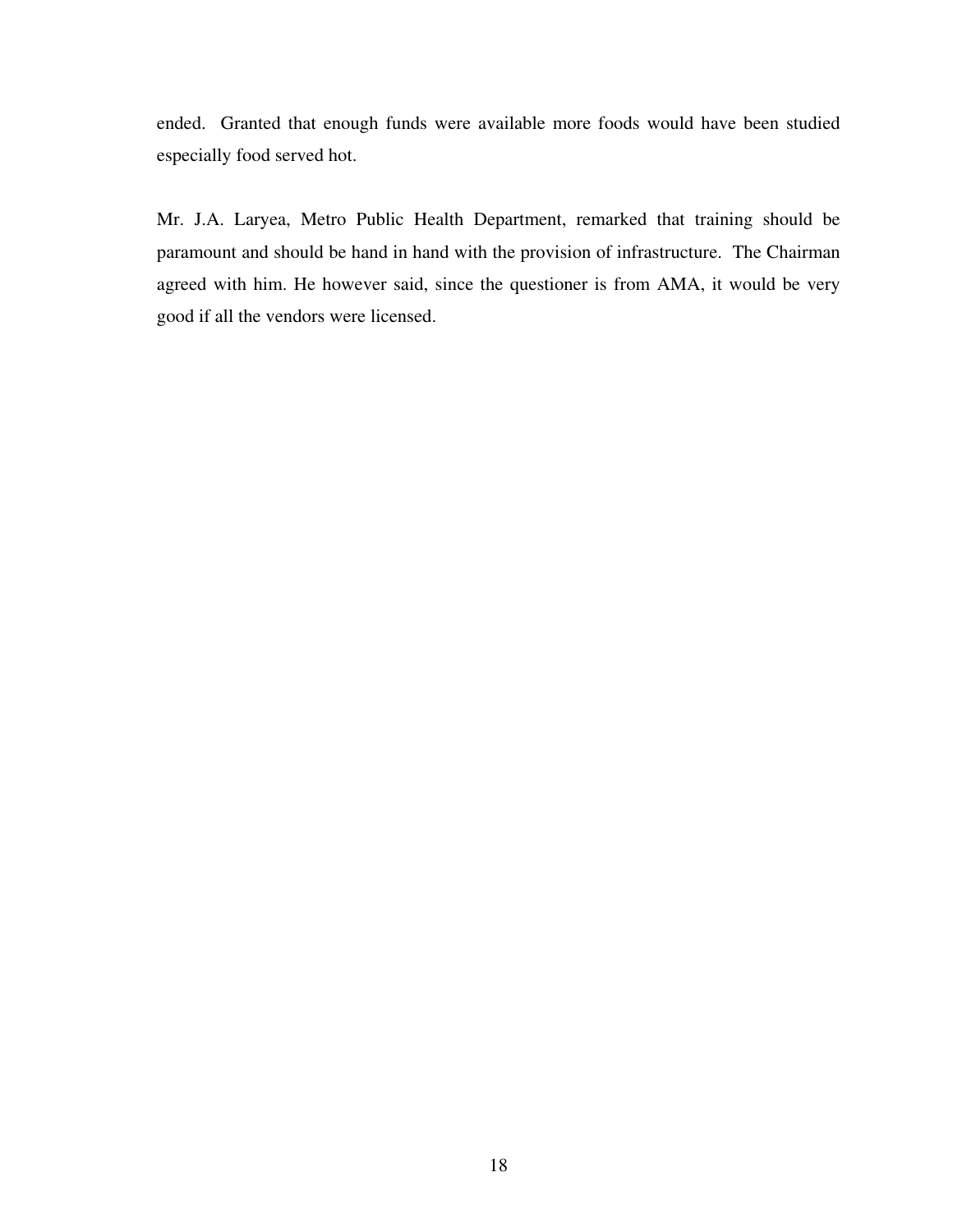# **4.3 A HACCP approach to the prevention of mycotoxins through moisture control. Dr. P. N. T. Johnson, CSIR-FRI**





# **Discussion:**

Dr. W.A Plahar, of FRI asked whether they could indicate the severity of risk associated with each CCP described. In response, it was stated that offhand figures could not be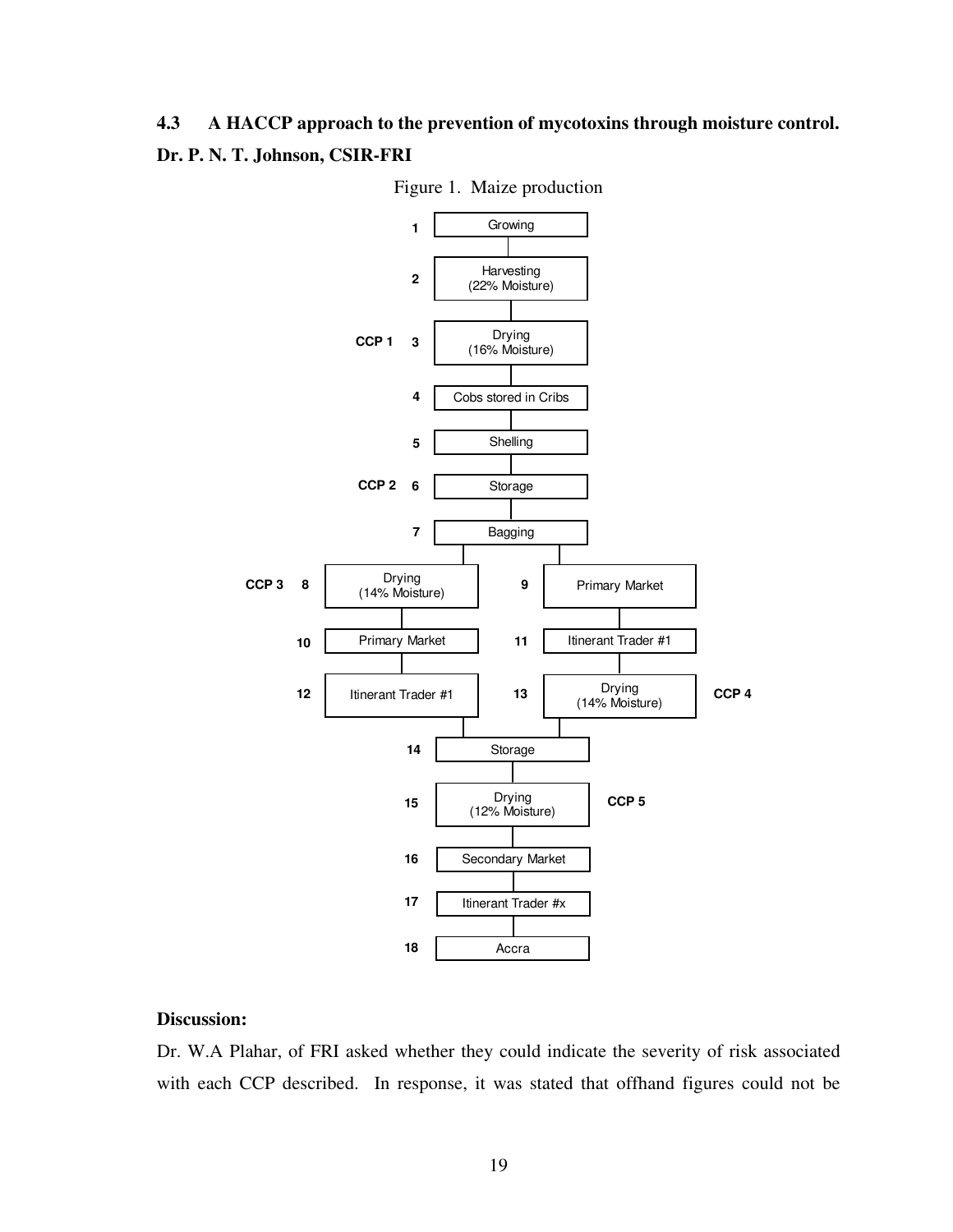given, however, at every CCP described there were high levels of microorganisms. The CCP described mostly during the storage progress where the moisture content is expected to be minimal.

Mr. J. Manful FRI made the following suggestions:

- that every storage point be a CCP as there could be problems with Insects and rodents.
- that as much as possible, the moisture should be reduced to as low as possible once it has been shelled.

It was agreed that shelled grains should have very low moisture content for proper storage. Mr. Kwamina Van-Ess of Food & Drugs Board pointed out that steps 8,9,13, and 15 of the HACCP are controlled by migrant/alien operators from Mali and Burkina Faso. He therefore wanted to know whether in the course of studies notice was made of any measures which MoFA had put in place to educate these operators for example principles of good warehousing etc. to minimise moisture content level of maize. It was explained that good warehousing has been taught of by MoFA, though on a very small scale.

# **4.5 Heavy metals, pesticides and mycotoxins in street-vended foods K. Tomlins, NRI**

### **Background**

# **SFSIG 1994 – 1997**

- Contaminants (heavy metals, pesticides and mycotoxins) not included in the programme
- Mentioned as a hazard

### Heavy metals

- Lead above FAO/WHO limits in oranges and avocados in Kumasi (1994)
- Lead and cadmium above FAO/WHO limits in street foods in Dar es Salaam
- Lead in street foods in Bangkok

### Pesticides

- ◆ Found in street foods in Bangkok
- FRI survey under NARP funding farmer have poor knowledge of use of pesticides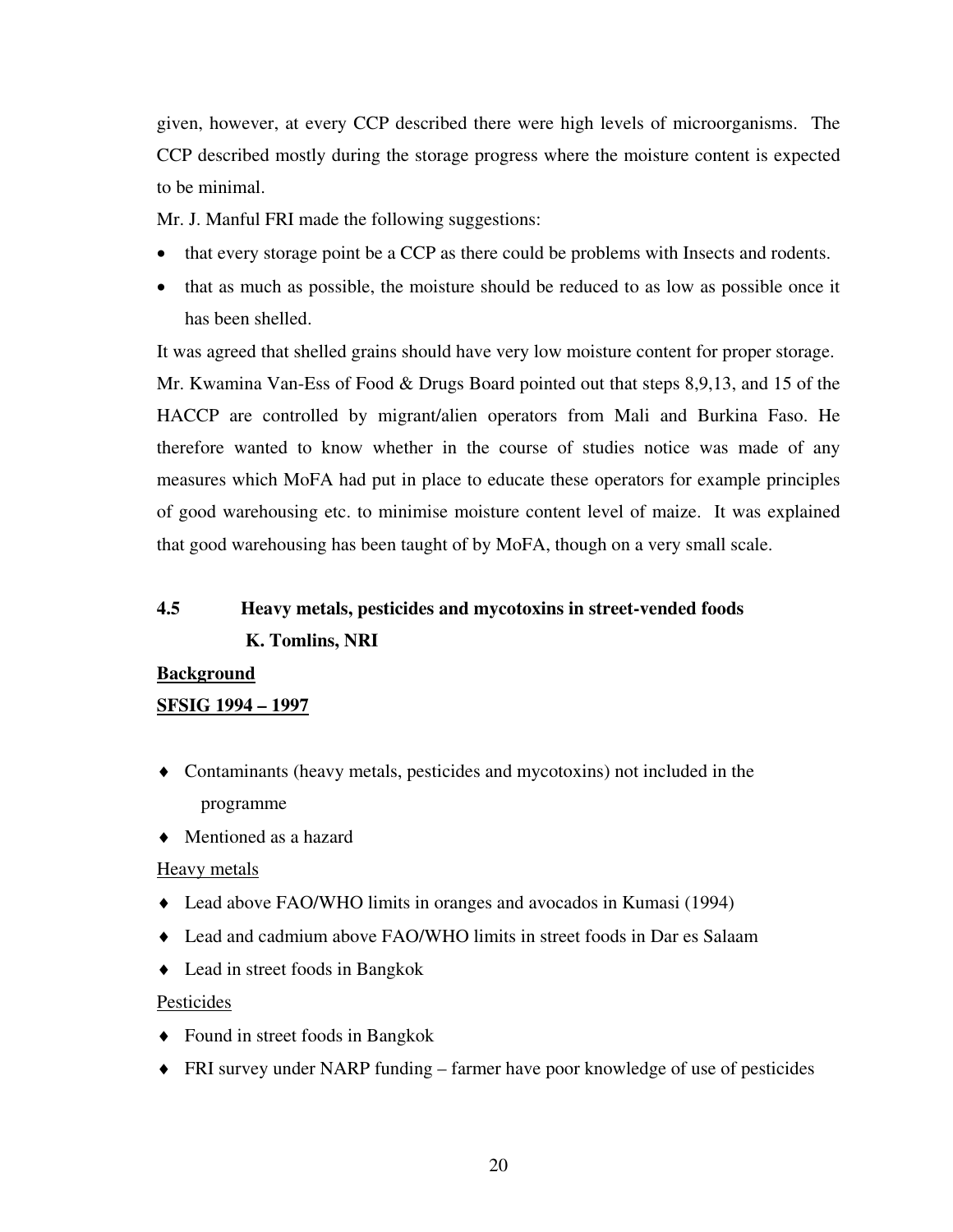Mycotoxins - found in street foods in Bangkok

# **Present Study**

- 36 samples collected from street food vendors in 8 zones in Accra (waakye, fufu and salad)
- 14 raw material samples sampled from primary and secondary markets in Techiman, Kumasi and Tamale (rice, maize, cowpeas)
- ◆ 9 vegetable samples from the Densu river area

# Hazards

# **Lead**

- Children most at risk. Learning and behaviour affected even at low blood lead levels
- ◆ FAO/WHO maximum limit in cereals is 0.2 mg/kg

# **Cadmium**

- Can affect kidney function
- FAO/WHO maximum limit in cereals is 0.1 mg/kg

# **Cadmium**

• low levels detected in street food samples

# **Pesticides**

- Organochlorine pesticides are environmental pollutants. Use reduced since 1970's
- Organophosphate pesticides have increasingly replaced organochlorine pesticides. Occurrence in food not common apart from contamination
- ◆ Can cause illness

# **Mycotoxins**

- Toxic substances produced by moulds
- Possible carcinogens
- Occur in grains and nuts if mould growth

# Mycotoxins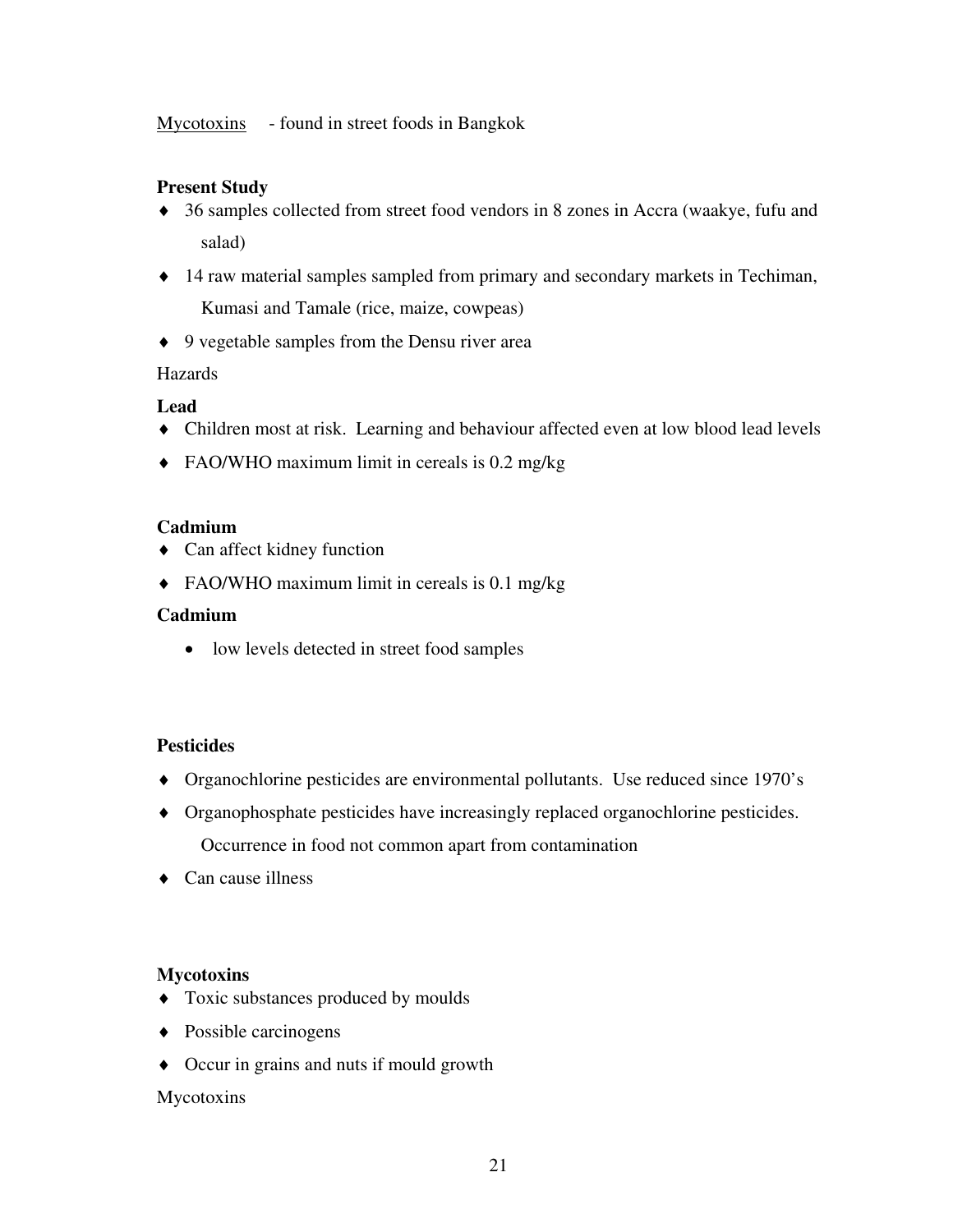very low levels detected in waakye and fufu – not a hazard

### Recommendations

Potential critical control points (HACCP)

Heavy metals

- $\triangleleft$  Air (leaded fuel)
- Water (environmental pollution & irrigation)
- Industrial sources (lead battery production, smelting, disposal of lead waste)
- ◆ Soil
- Cooking equipment and utensils

### Pesticides

Good Agricultural Practice

- Farm (extension, monitoring)
- Storage (extension, monitoring)
- Food preparation & display on vendors stalls Mycotoxin
- Control of moisture at the farm, storage and transportation

# **Discussion**:

In contributing to the discussion Mr. K. Acheampong of the Ghana Standards Board said, the small-scale manufacturers of aluminium cooking pots use scraps for this business. In the course of smelting, lead from dry cell batteries are added to lower the melting point of the aluminium in order to cast the pots. He added that when such pots are used for cooking, there is the possibility of leaking of lead to the food. Since most sellers use such pots, he countered that the high lead content in the waakye may be as a result. It was therefore agreed that the small-scale manufacturers should be educated on the hazards associated with the use of some of the scraps. It was suggested that the SCIR and other stakeholders should find a technology that will achieve better result without the associated risks.

Dr. W.A. Plahar of the CSIR-FRI wanted to know if the high levels of the heavy metal in waakye are from the cooking. In response the research team admitted that, it is true that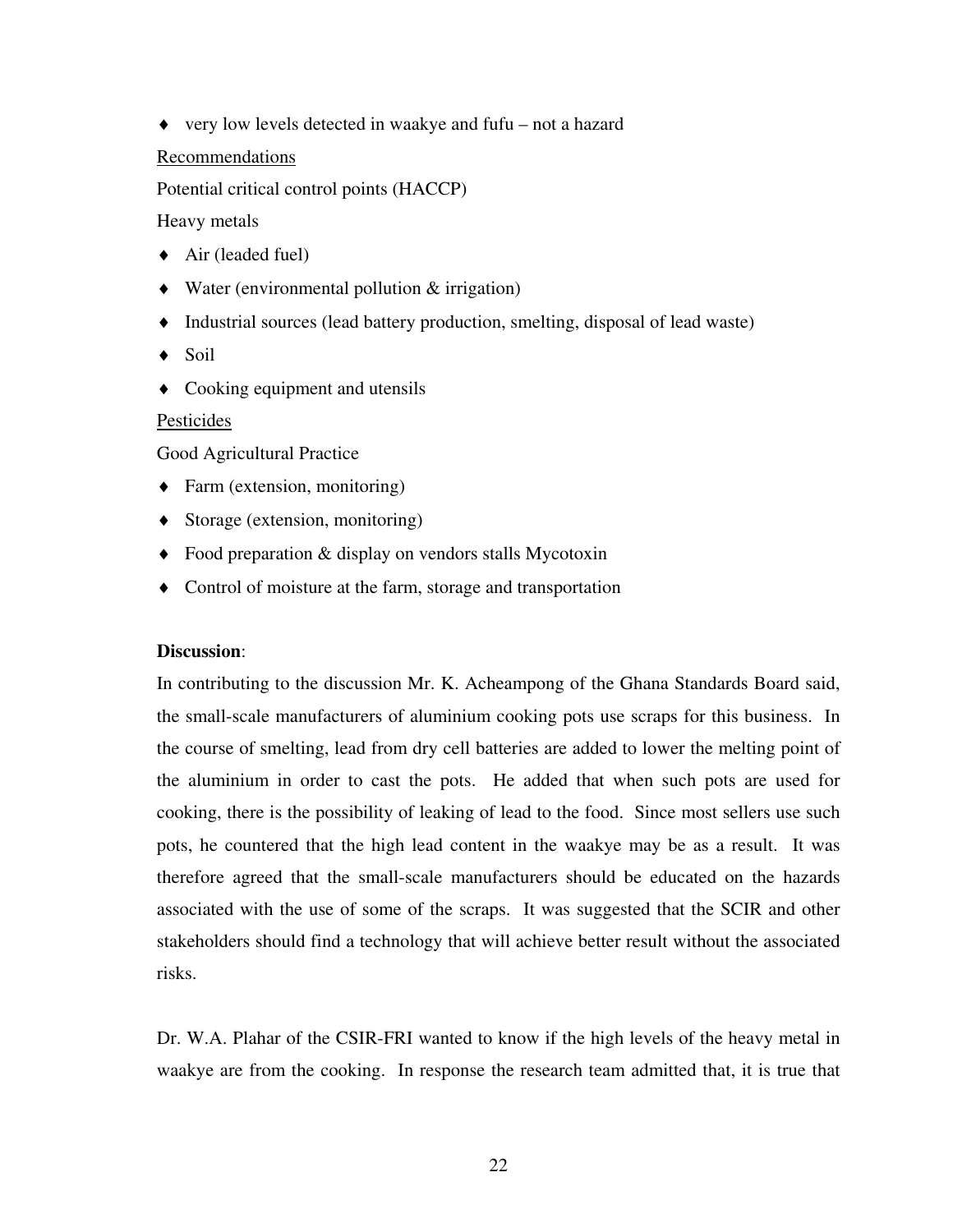leaching from the pots is a big factor but the raw materials for the preparation of *waakye*  also contributes to a very large content.

Mrs Marian Adum-Atta of the Metro Education Office remarked that the waakye vendors add some colouring agents to the waakye during preparation to give its characteristic colour and this may also contribute to the high levels of contaminations.

#### **4.6 Improvements to street food vending in Accra, J. Laryea, Metro Public**

#### **Health Dept., Accra Metropolitan Assembly**

#### **Background**

The street food industry in Accra like many others in other parts of the world has a long tradition. Because of socio-economic changes, this industry has experienced a rapid growth. The activities of the operators not only provide employment and income but serve as a source of ready-to-eat meals which are accessible and also affordable to the poorest. Important as these foods are in the food supply industry, however, street vended foods are also recognised as a possible hazard to health.

#### **4.6.2 SCOPE**

This paper looks at the historical perspective and the measures that have been put in place in the Accra Metropolis to improve this vibrant sector of the economy.

#### **4.6.3 DEFINITION**

Street foods have been defined as ready-to-eat foods and beverages prepared and/or sold by vendors especially in streets and other public places.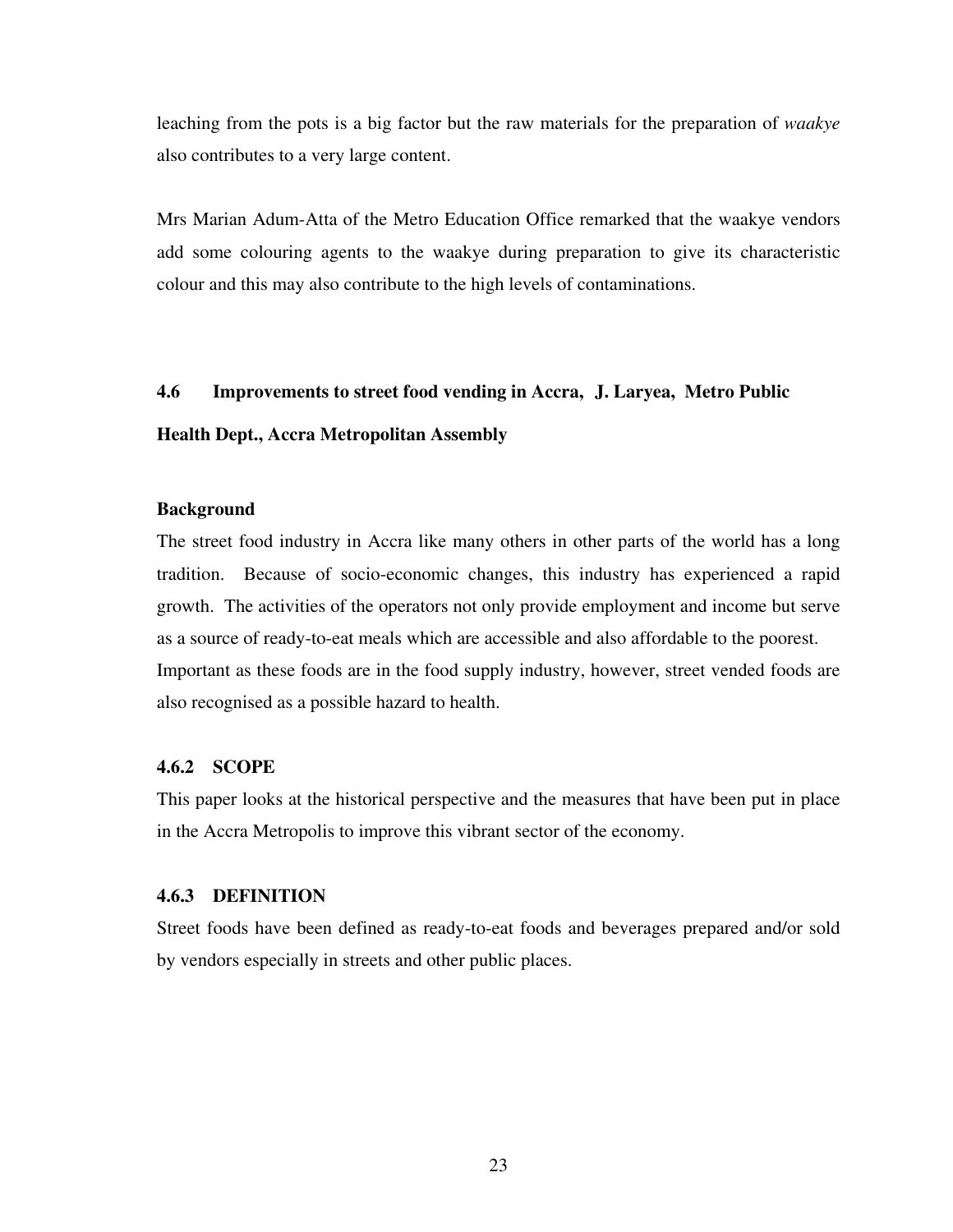### **4.6.4 HISTORICAL BACKGROUND**

The commencement of street food vending in Accra has not been fully documented. Accra, like most other West African Cities has strong tradition associated with the type of

# **4.6.4.1 Pre-Independence - Population**

Before independence, Accra was sparsely populated and the people were living in compound houses. Meals were therefore prepared and eaten at family than at individual levels.

# **4.6.4.2 Pre-Independence Occupation**

Fishing was the mainstay of the people of Accra in those days.

foods eaten. Methods of preparation are also deep rooted in tradition.

However, there were a few who were engaged in cash crop farming activities at the periphery. And very few were in trading ventures.

Here again there was enough time for meals to be prepared and consumed at family levels.

# **4.6.4.3 Pre-Independence Family Tradition**

Some families were and are traditionally associated to certain foods that are prepared in large quantities for family's consumption and also for sale to other families. Food vending activity then was in the form of food being prepared at home and sold on take away basis.

# **4.6.4.4 Post Independence**

Ghana's Independence in 1957, promoted industrial development and a general improvement in health and education, bring about both vertical and horizontal mobility of its citizens. The source of employment which was mainly indigenous agriculture and petty trading was diversified into other fields. People had to work away from home and the traditional environment. Those who could not carry food to their places of work had to be catered for. This gave birth to cooked food, snacks and fruits being sold to customers by food vendors and hawkers.

With increasing urbanisation and migration to the major cities and towns for "white collar" jobs, and Accra is no exception, one now finds a variety of traditional foods in the cities.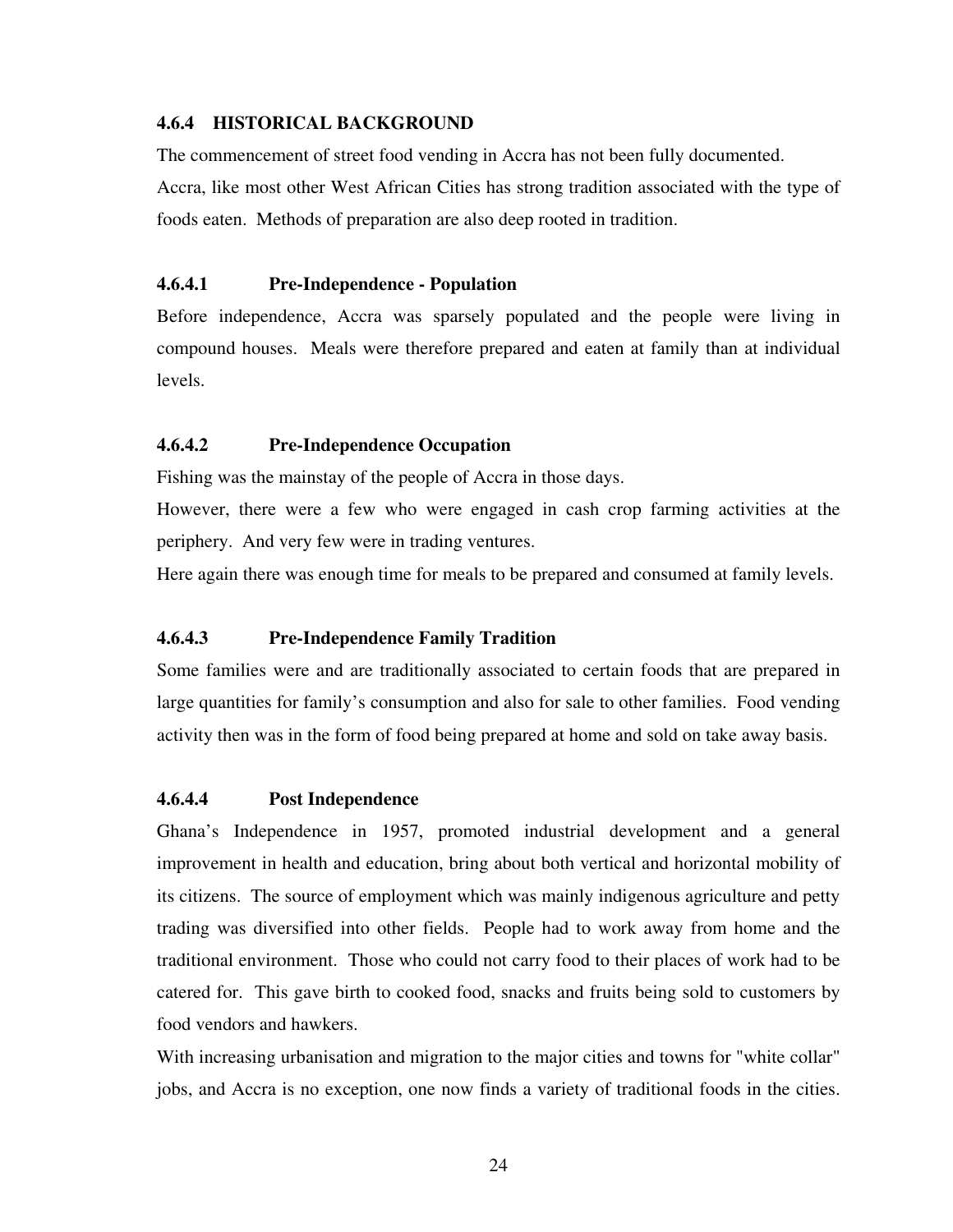And although certain foods are traditionally associated with some ethnic groups, these products have now become important foods for other groupings as well. Others also came along into the cities and towns with their traditional foods. And all these needs have to be met.

### **4.6.4.5 Recognition**

In view of the above, the street food industry has grown rapidly. Hawkers and vendors can be observed around offices and factories, schools, markets, construction sites, beaches, lorry stations, commercial centres and along virtually every street in the metropolis of Accra. The industry has now been recognised as an informal sector of the economy.

## **4.6.5 IMPROVEMENT MEASURES**

The following improvement measures are in place:

# **4.6.5.1 Regulatory Control**

Realising the significant contribution to the nutritional needs of a large proportion of the population, the preparation, wrapping and sale of street food is now controlled through BYE-LAWS, LICENSING and REGULAR INSPECTION by Government Departments and Agencies to ensure food safety to all consumers.

# **4.6.5.2 Training of Food Inspectors**

Regular inspections of food premises and education of food vendors has been recognised as one of the measures to ensure improvement of the quality of street foods. To ensure this, food quality control measures have been factored into the training programme of the Food Inspectors of the Metropolis.

# **4.6.5.3 Collaboration**

One other measure that has been recognised to enhance street food safety is the collaboration of all agencies that operate in the food industry. This has been found in the establishment of the Food and Drug Board. A forum where all agencies in the food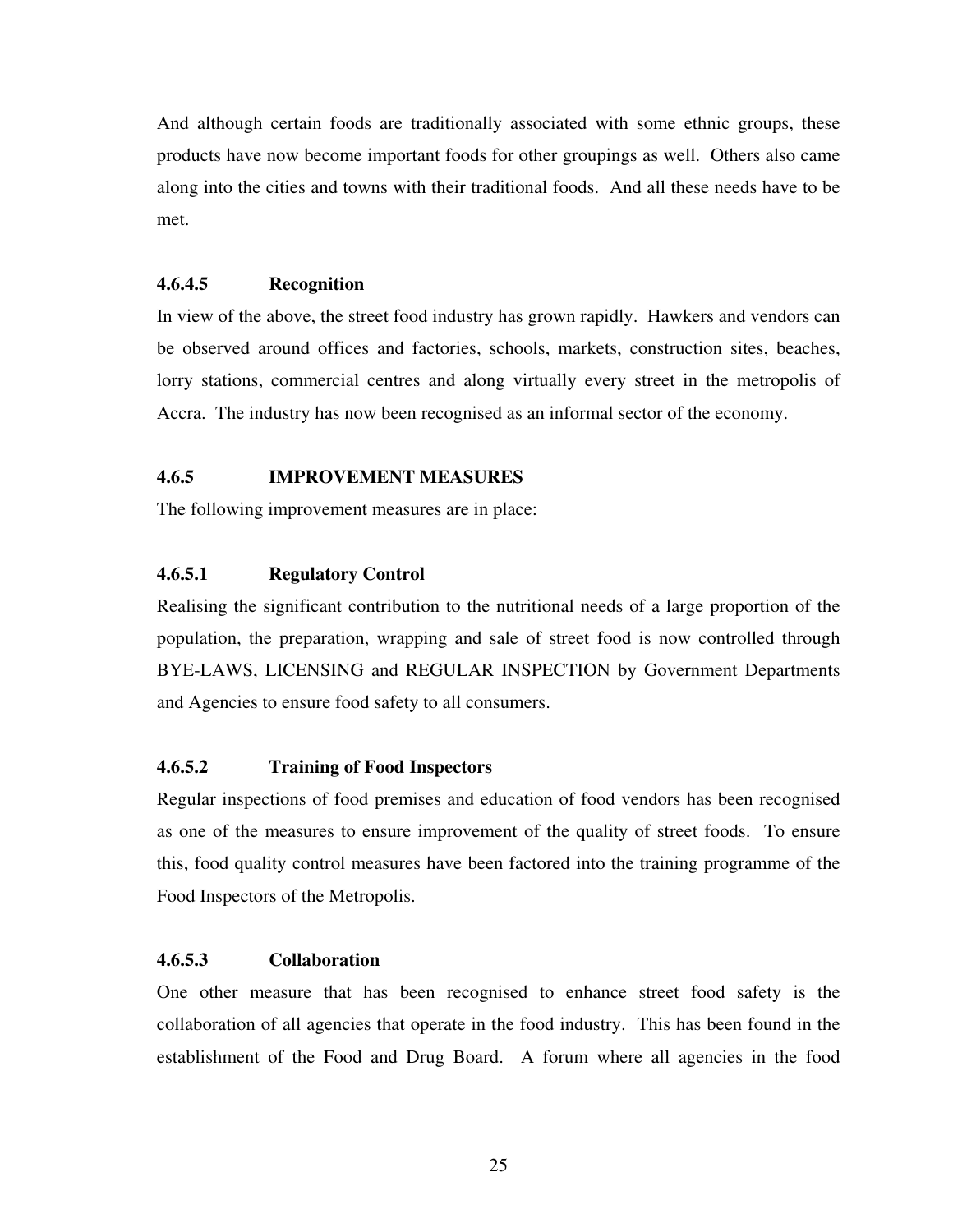industry, including street food can discuss issues. An indication of improvement in the street food vending activity.

# **4.6.5.4 Private Sector Involvement**

The private sector has also lend a hand in the improvement of the street vended foods. This has been in the form of sponsorship for production I.E. and C materials for training and actual training of street food vendors.

# **4.6.5.5 Street Food Vendor Association**

Another area of improvement in the street food vending activity is the formation of association by the street food vendors. Through this association, training in personal hygiene, safe handling and preparation and clean environment is provided to the street food vendors. The association also offers a forum for the food vendors to share ideas and discuss issues of common concern. It offers an opportunity for credit facilities and other benevolent activities. This enhances improvement and ensures food safety.

### **4.6.5.6 Consumer Association/Education**

Even though Consumer Association will contribute in no small way to the improvement of street food, the formation of the association has been an up hill task.

However, the education of consumers as a tool to enhance improvement of street food, is an on going activity by the Metropolitan Food inspectors to organised groups. These include Schools, Religious Organisations, Benevolent Societies and sometimes to the general public in the form of radio or television programmes.

#### **4.6.6 CONCLUSION**

On the whole, there has been an appreciable improvement in the street food vending activity.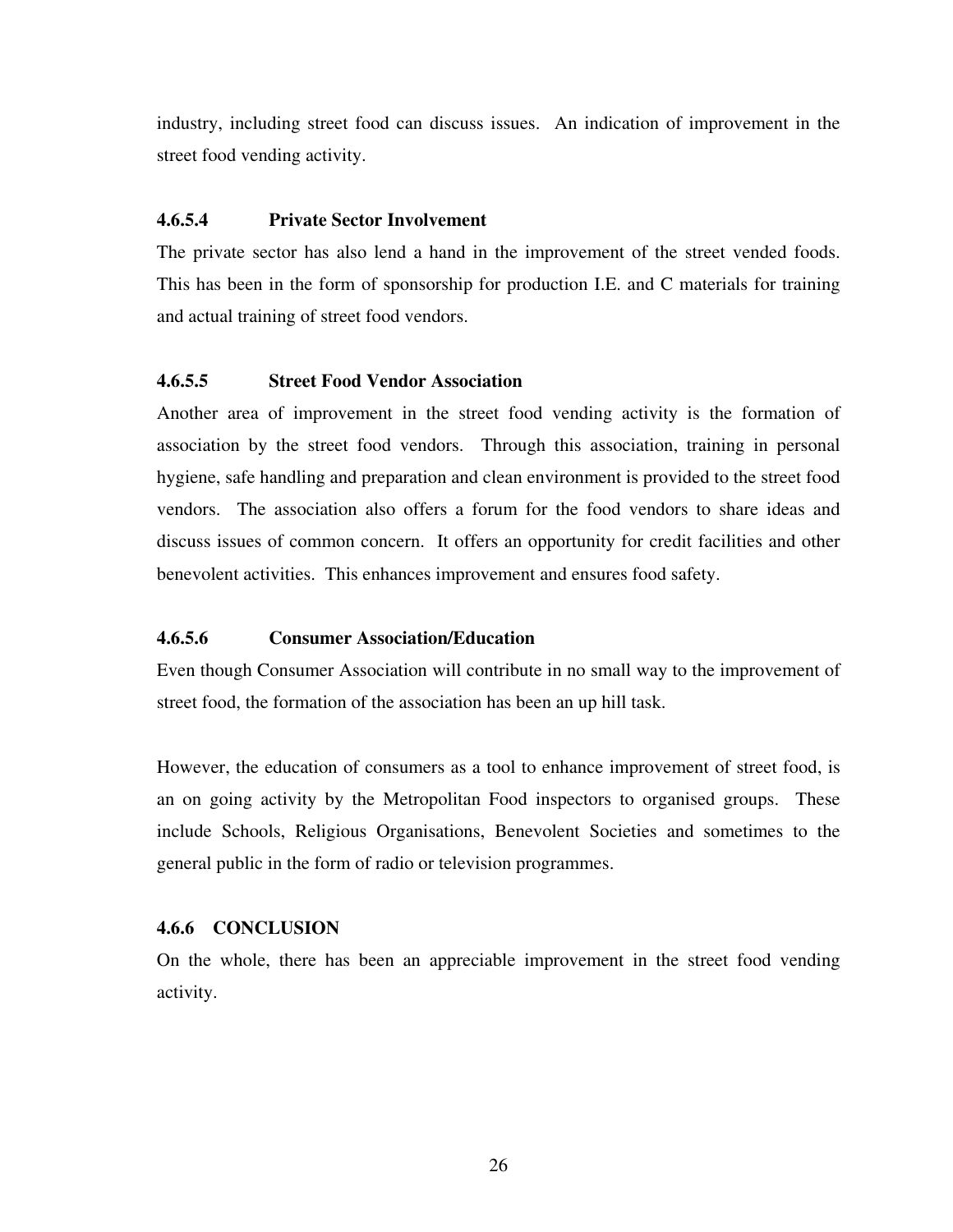## **Discussion:**

Mr. Patrick Obeng-Asiedu of the Agric Economics Department of the University of Ghana said in their survey, space and harassment was a problem and the fact that 40.6% of the vendors operate on licence; he wanted to know what the AMA was doing to correct the situation.

In his response Mr. Laryea said AMA provides specific space for licensed vendors, however most do not conform to the rules and misjudged the monitory by AMA of their activities as harassment.

Dr. P.N.T. Johnson of CSIR-FRI pointed out that during their survey it was noticed that most of the vendors came out to work in the evening. He therefore wanted to know whether AMA does monitor the activities of these nocturnal vendors. In his response, Mr. Laryea said AMA does not work in the evenings and weekends. He however, said the vendors Association are used to monitor members.

Mr. E.A. Ansong, PRO of the GTCA suggested that AMA needs to train some of their members to become trainers in health Education, food handling, food preparation and sales. He added that the AMA should also take a critical look at the way raw materials are handled in the market- where items are sold on the floor.

Mr. Kwamina Van-Ess, of the Food and Drugs Board, suggested amendments to its byelaws on street vending of the issue. This he said will help or assist in providing an all embracing bye laws. Mrs. Marian Adum-Atta remarked that the consuming public should be educated on what is food for them to buy.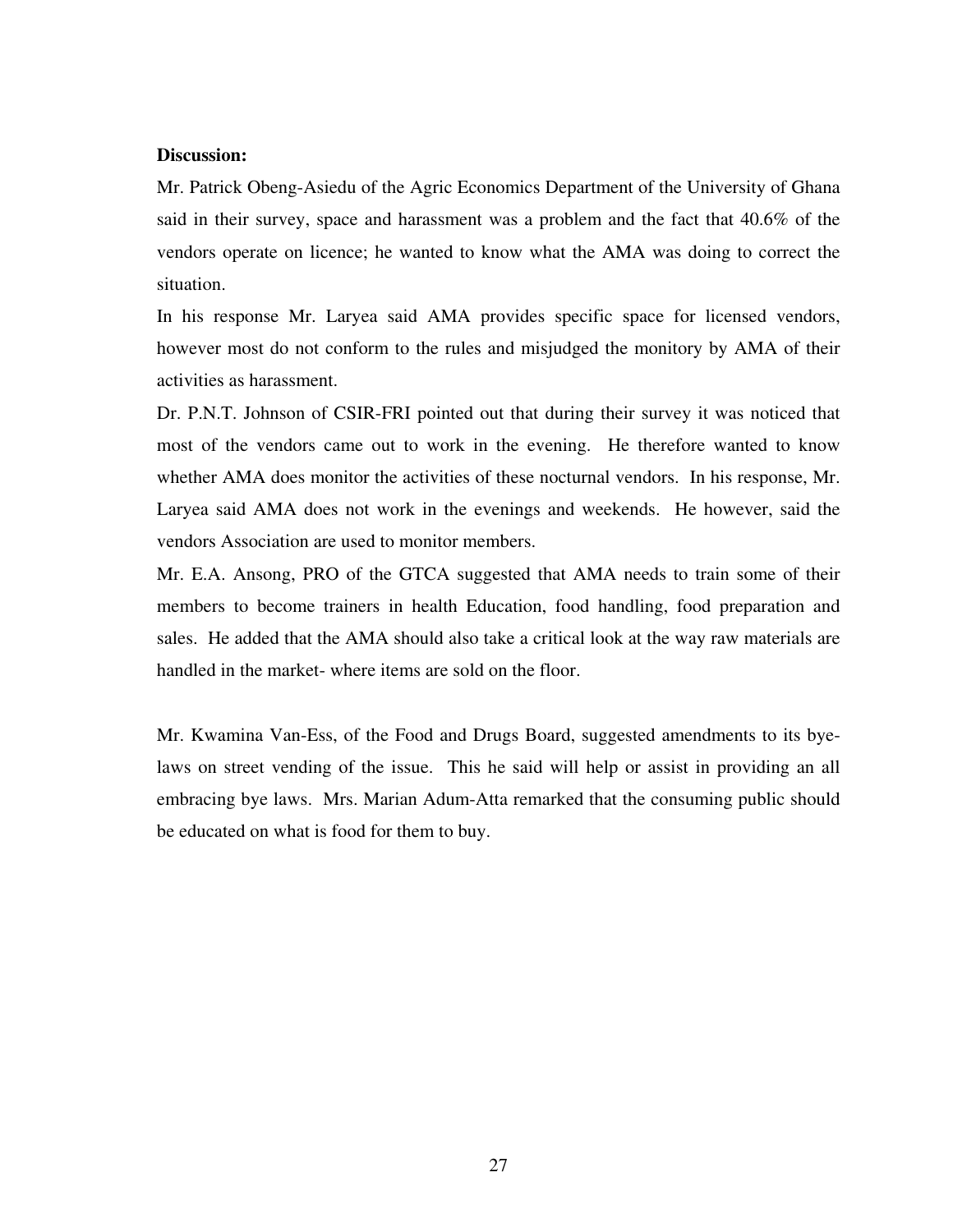# **4.7 Health-related problems with street foods in Accra. Overview of recent cases**

# **Dr. A. Arde-Acquah, Metro Public Health Director**

| 1.  | <b>DISEASES</b>               | Morbidity and Mortality                         |
|-----|-------------------------------|-------------------------------------------------|
| 2.  | <b>NUTRITION</b>              | Values, Food Additives, Fast Foods              |
| 3.  | <b>DRUGS</b>                  | Off the Counter, Self Medication, Herbal Drug   |
|     |                               | Peddling in Public Vehicles                     |
| 4.  | ENVIRONMENTAL SANITATION      | Littering (Combs, litter, polythene bags, paper |
|     |                               | wrappers, take-away packs                       |
| 5.  | <b>WATER</b>                  | Availability, safety, affordability             |
|     |                               | <b>Purposes</b>                                 |
|     |                               | Cleaning of Plates,<br>Drinking                 |
|     |                               | Hand WashingCutlery, etc.                       |
| 6.  | <b>GROUP EATING</b>           | Celebrations - Out-doorings, Funerals,          |
|     |                               | School children, football, athletics, sporting  |
|     |                               | events, workers (office, factory, etc.)         |
| 7.  | MATERNAL AND CHILD HEALTH     |                                                 |
|     | <b>PROBLEMS</b>               |                                                 |
| 8.  | <b>HEALTH EDUCATION</b>       | On Foods                                        |
|     |                               | On Personal Hygiene                             |
|     |                               | for Food Providers Handlers                     |
| 9.  | <b>TREATMENT OF COMMOMMON</b> |                                                 |
|     | DISEASES DUE TO IMPROPERLY    |                                                 |
|     | <b>HANDLED FOOD</b>           |                                                 |
| 10. | <b>INFORMATION GENERATION</b> |                                                 |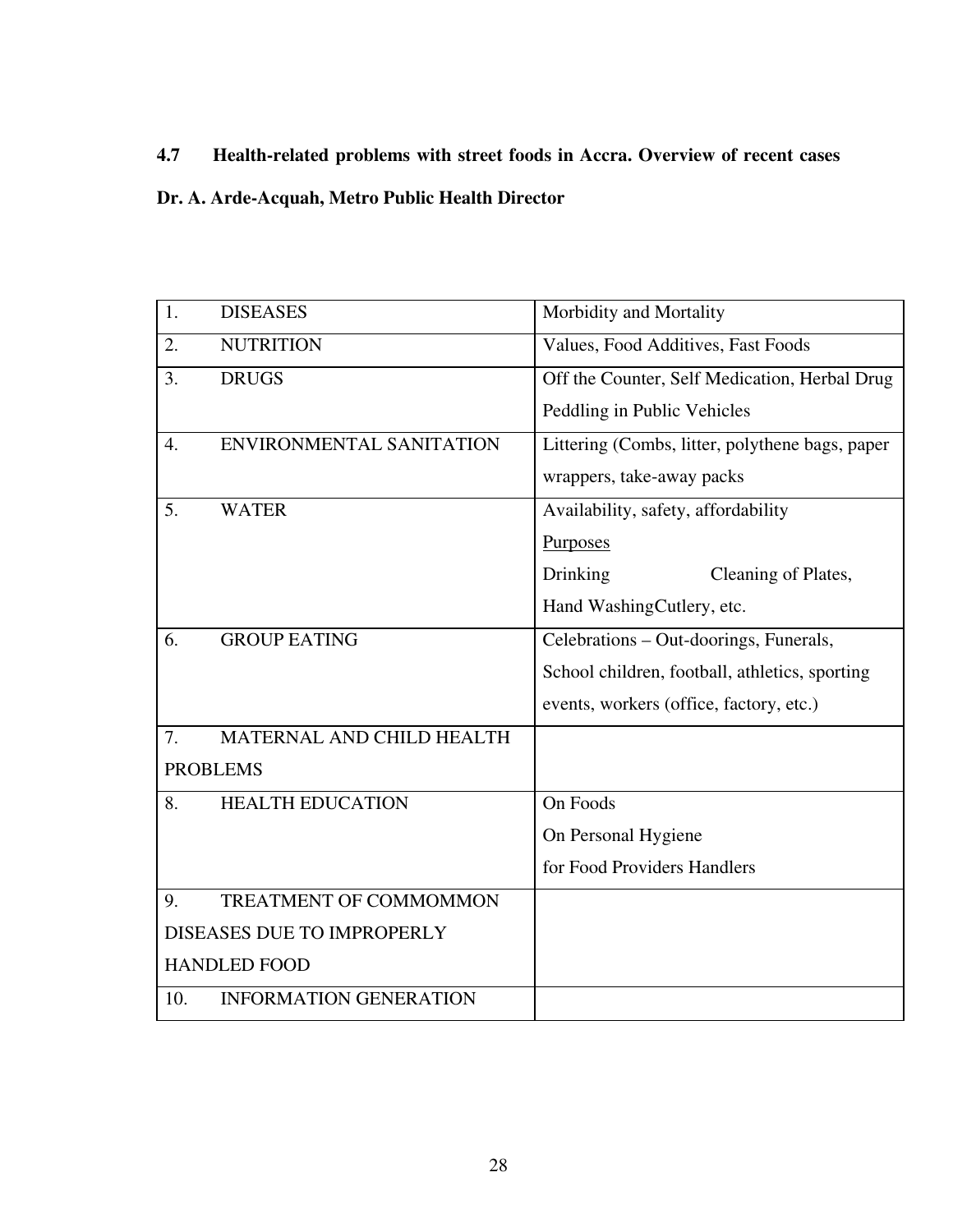# **HEALTH - RELATED PROBLEMS WITH STREET - FOODS IN ACCRA METROPOLIS:**

# **1995 - 2000 (HALF YEAR)**

| <b>Disease</b>          | 1995 | 1996 | 1997  | 1998  | 1999  | $2000$ up to     |
|-------------------------|------|------|-------|-------|-------|------------------|
|                         |      |      |       |       |       | <b>Half Year</b> |
| Diarhoea                | 2575 | 8217 | 10191 | 16189 | 17046 | 8883             |
| Cholera                 | 1028 | 276  | 249   | 225   | 2937  | 1007             |
| <b>Enteric Fever</b>    | 744  | 981  | 1585  | 1128  | 1624  | 705              |
| Infective Hepatitis     | 311  | 351  | 298   | 251   | 235   | 108              |
| <b>Intestinal Worms</b> | 7390 | 7565 | 5951  | 7447  | 6558  | 3086             |

# **CHOLERA INCIDENCE IN ACCRA METROPOLIS COMPARED WITH DIARRHOEA 1993 - 1999**

| Year | <b>Cholera</b> | <b>Diarrhoea</b> |
|------|----------------|------------------|
| 1993 | 801            | 39               |
| 1994 | 504            | 308              |
| 1995 | 1028           | 2575             |
| 1996 | 276            | 8217             |
| 1997 | 249            | 10191            |
| 1998 | 225            | 16189            |
| 1999 | 2936           | 17046            |

Below is cholera incidence by Sub-Metro.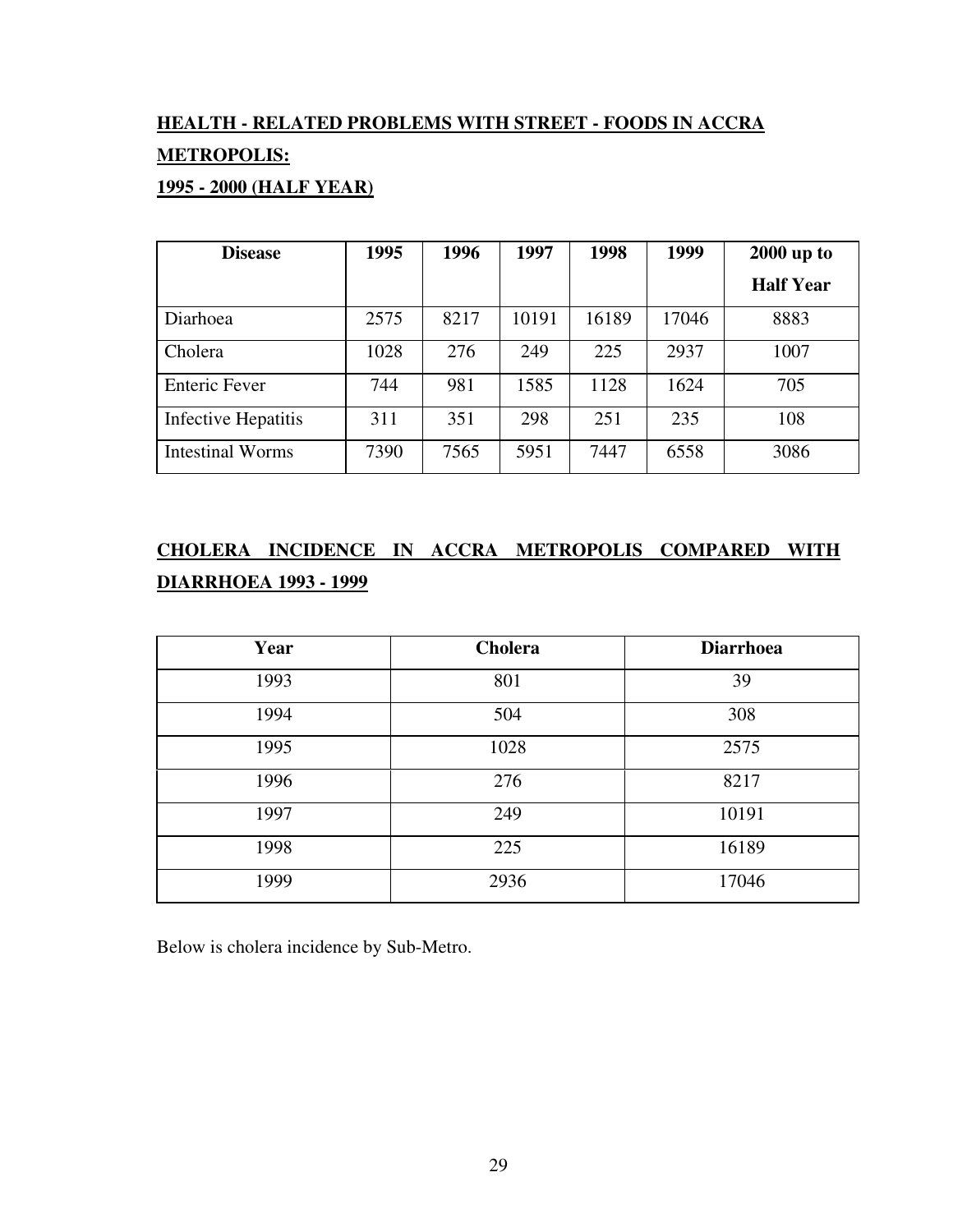| Sub-Metro      | 1997 | 1998 | 1999           |
|----------------|------|------|----------------|
| Ablekuma       | 122  | 142  | 1620/23 deaths |
| Ashiedu Keteke | 33   | 41   | 340            |
| Okaikoi        | 53   | 24   | 590            |
| Ayawaso        | 8    | 11   | 53             |
| Kpeshie        | 4    | 3    | 143            |
| Osu Clottey    | 7    | 4    | 190            |
| Accra Metro    | 249  | 225  | 2936/23 deaths |

# **THE INCIDENCE OF CHOLERA IN ACCRA BY SUB-METROPOLIS 1997 - 1999**

1999 C/F =  $0.8\%$ 

# **CHOLERA INCIDENCE IN ACCRA: 1999 BY QUARTERS**

|             | 1st Qrt | 2nd Qrt        | 3rd Qrt  | 4th Qrt        | <b>Total</b> |
|-------------|---------|----------------|----------|----------------|--------------|
| Ablekuma    | 891/12  | 135/2          | 318/2    | 276/2          | 1620/23      |
| Ashiedu     | 244     | 24             | 65       | 7              | 340          |
| Keteke      |         |                |          |                |              |
| Okaikoi     | 289     | 109            | 182      | 10             | 590          |
| Ayawaso     | 53      | $\overline{0}$ | $\theta$ | $\overline{0}$ | 53           |
| Kpeshie     | 109     | 11             | 18       | 5              | 143          |
| Osu Clottey | 80      | 52             | 36       | 22             | 190          |
| Accra Metro | 1666/12 | 331/2          | 619/2    | 320/2          | 2936/23      |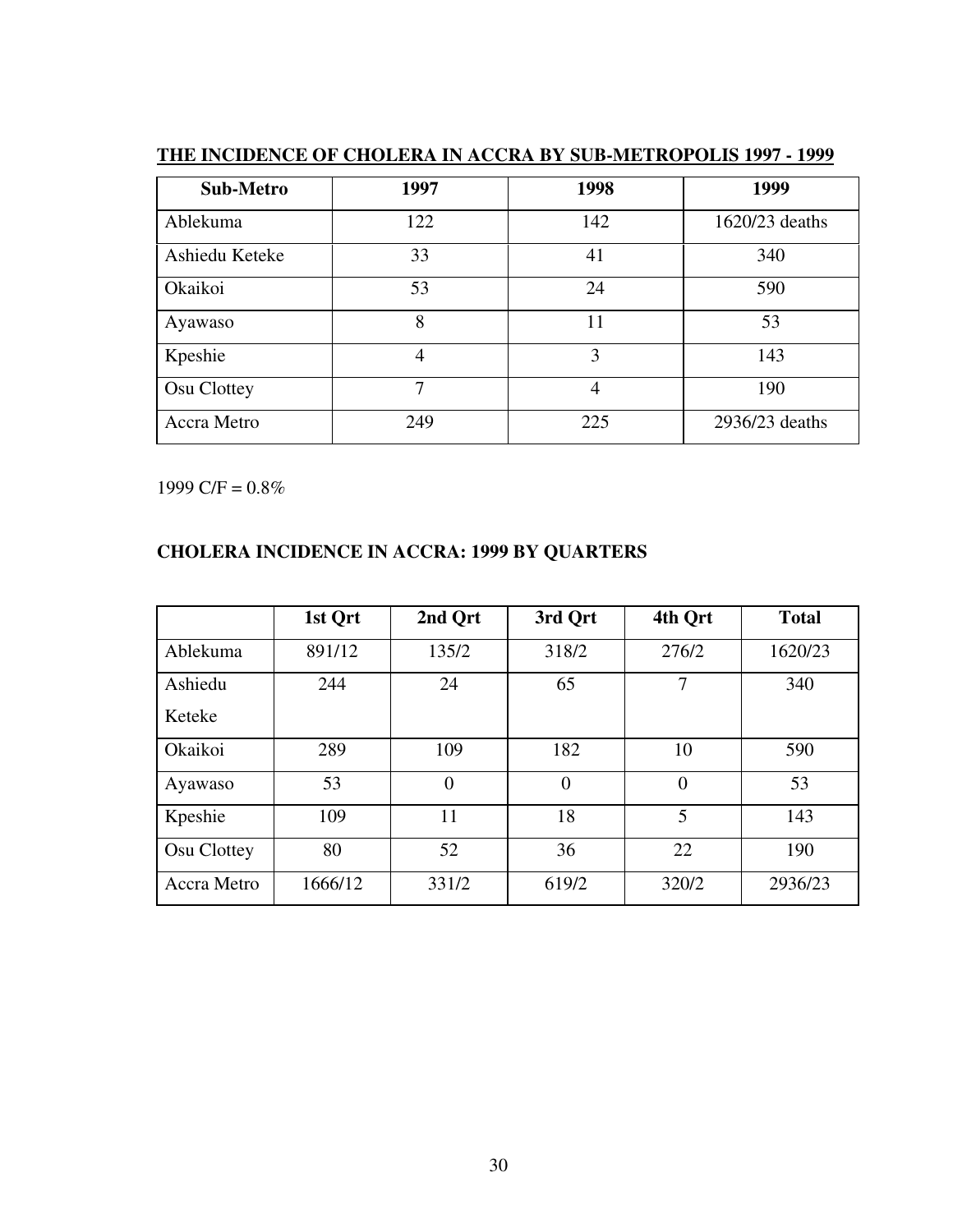# **CHOLERA INCIDENCE ½ YEAR 2000**

| <b>Sub-District</b> | $\mathbf{J}$   | F              | M        | $\mathbf{A}$ | M              | $\mathbf{J}$   | <b>Total</b>   | 2nd            | <b>Total</b>   |
|---------------------|----------------|----------------|----------|--------------|----------------|----------------|----------------|----------------|----------------|
|                     |                |                |          |              |                |                | 1st            | Quarter        |                |
|                     |                |                |          |              |                |                | Quarter        |                |                |
| Ablekuma            | 90             | 101            | 101      | 37           | 40             | 87             | 292            | 164            | 456            |
| Ashiedu             | 3              | 24             | 15       | 9            | 6              | $\overline{7}$ | 42             | 22             | 64             |
| Keteke              |                |                |          |              |                |                |                |                |                |
| Okaikoi             | 96             | 63             | 79       | 60           | 65             | 107            | 238            | 232            | 470            |
| Ayawaso             | $\overline{0}$ | $\overline{0}$ | $\theta$ | 11           | $\overline{0}$ | 2/1            | $\overline{0}$ | 13/1           | 13/1           |
| Kpeshie             | $\overline{0}$ | $\theta$       | $\theta$ | $\theta$     | $\theta$       | $\overline{4}$ | $\overline{0}$ | $\overline{4}$ | $\overline{4}$ |
| Osu Clottey         | $\overline{0}$ | $\Omega$       | $\Omega$ | $\theta$     | $\theta$       | $\overline{0}$ | $\overline{0}$ | $\overline{0}$ | $\overline{0}$ |
| Accra Metro         | 189            | 188            | 195      | 117          | 111            | 207/1          | 572            | 435/1          | 1007/1         |

 $\frac{1}{2}$  Year C.F. = 0.1%

# **CHOLERA**

Though the efficient disease surveillance system put in place was able to predict the cholera incidence in the Metropolis in 1998, and got the Metropolitan Health Administration on its toes, it was not able to prevent the occurrence in 1999. From early 1990s cholera cases only accounted for about 49% of the cases reported from 1993 to 1999 in the Metropolis. Below are the figures reported in Accra Metro.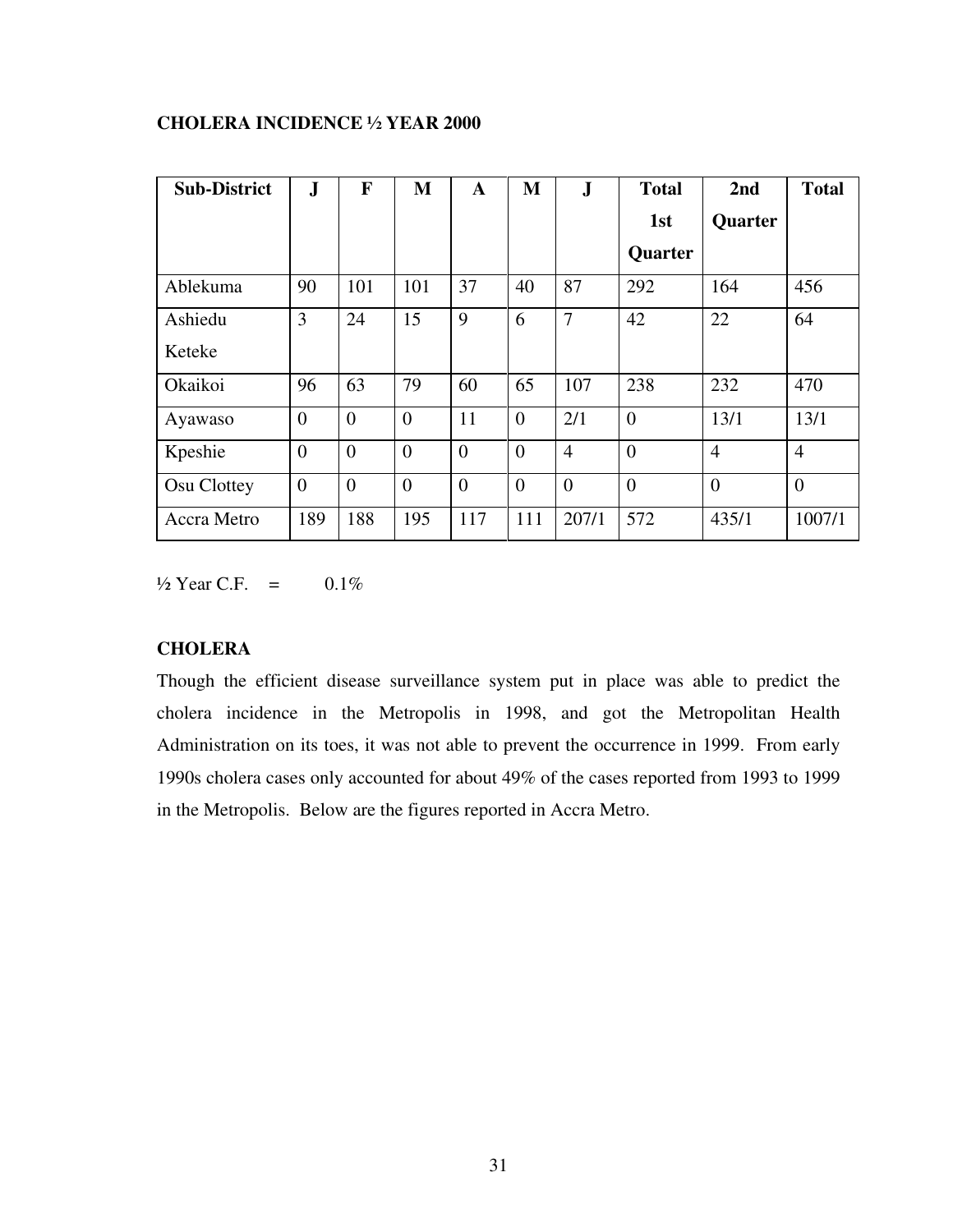# **CHOLERA INCIDENCE IN ACCRA METROPOLIS COMPARED WITH DIARRHOEA 1993-1999**

| Year | <b>Cholera</b> | <b>Diarrhoea</b> |
|------|----------------|------------------|
| 1993 | 801            | 39               |
| 1994 | 504            | 308              |
| 1995 | 1028           | 2575             |
| 1996 | 276            | 8217             |
| 1997 | 249            | 10191            |
| 1998 | 225            | 16189            |
| 1999 | 2936           | 17046            |

There may be an increase in the cases of diarrhoea reported in the Metropolis due to the poor socio-economic status of the city, but the rapid incline trend of the disease does not indicate the rate of increase, but a revelation of the impact of educational campaign embarked upon by the Metropolis targeted towards the Records officers in the institutions to insert diarrhoea onto the CDI form.

### **Discussion**:

Mr. E.A. Ansong PRO of the GTCA pointed out that, out of 600 members of their association surveyed, about 35 % were found to be suffering from typhoid. He therefore wanted to know how it is acquired and effectively will the association be able to prevent it spread by customers and vendors also here.

In response Dr. Arde-Acquah said the disease is contracted from sewage. He therefore advised that hands should be properly cleaned before eating and after visiting the restroom. He said the only way to prevent the disease is by practicing food hygiene and suggested that vendors must be educated on simple hygiene.

Mrs Lydia Kwasitsu of MOFA advised that vendors must desist from the habit of using only one napkin for all their customers; it is one possible means of spreading typhoid.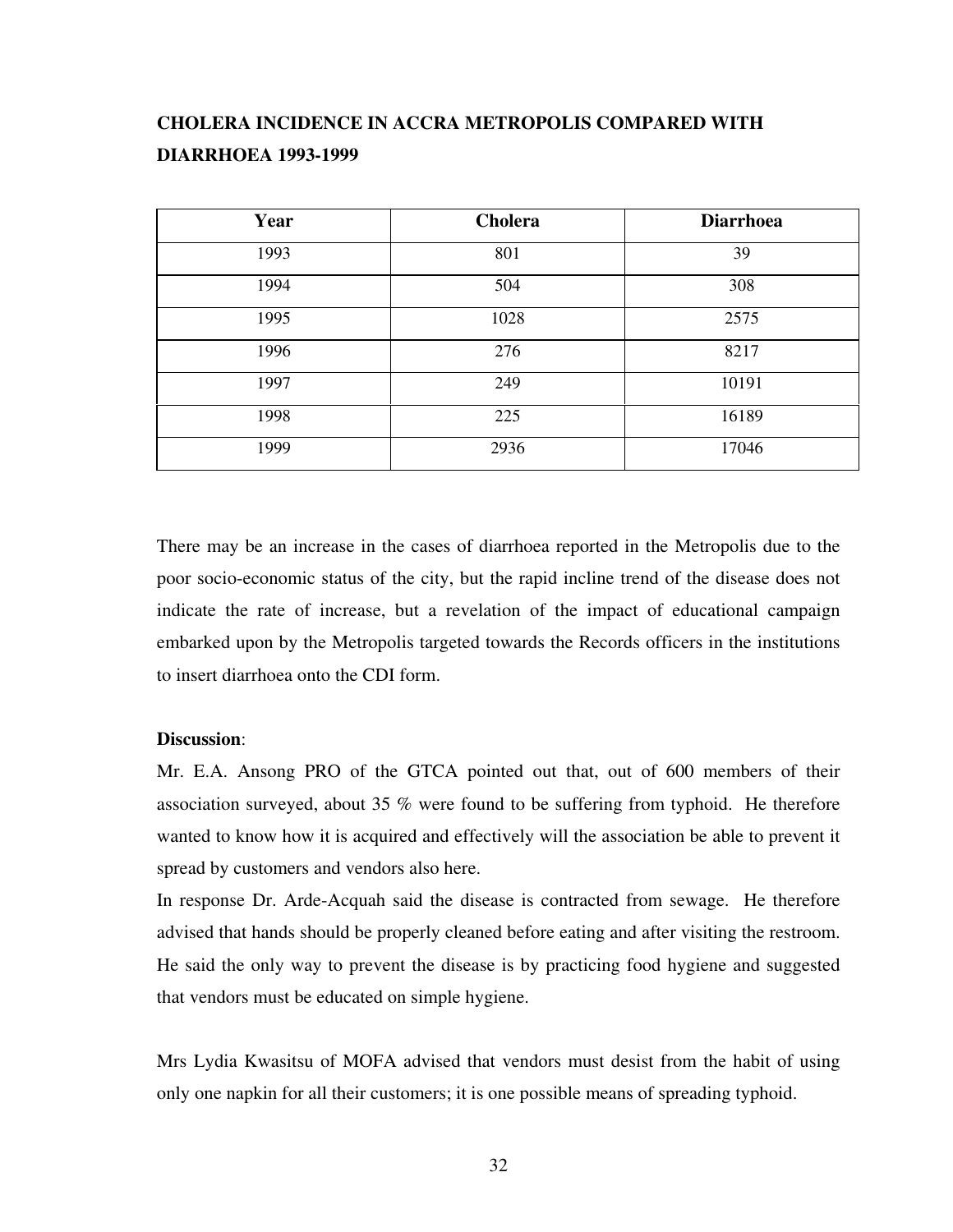**4.8 Organochlorine pesticide residues and heavy metals contamination in some farming area in the Ashanti Region Dr. Osafo Acquaah***,* **KNUST**

# ORGANOCHLORINE PESTICIDE RESIDUE

## **TABLE 18**

### **Mean pesticide residue level in water (ug/l) at the various sampling sites with ranking**

| score $(RS)$ |  |
|--------------|--|
|--------------|--|

|                    |            |            |          |              |         |            | ORGANOCHLORINE COMPOUNDS |                 |               |        |            |           |
|--------------------|------------|------------|----------|--------------|---------|------------|--------------------------|-----------------|---------------|--------|------------|-----------|
| <b>RIVER</b>       | <b>DDT</b> | <b>HCB</b> | Endo-    | Endo-        | Lindane | <b>DDD</b> | <b>DDE</b>               | <b>Dieldrin</b> | <b>Aldrin</b> | Endrin | 235        | <b>RS</b> |
| <b>SITE</b>        |            |            | sulfan I | suifan       |         |            |                          |                 |               |        | <b>TCB</b> |           |
|                    |            |            |          | $\mathbf{I}$ |         |            |                          |                 |               |        |            |           |
| Atwetwe            | 0.567      | 4.545      | 0.001    | ${\rm ND}$   | ND      | ND         | ND                       | ND              | ND            | ND     | ND         | 8         |
| $(AT_1)$           | 0.477      | 3.629      | 0.001    | ND           | ND      | ND         | ND                       | ND              | ND            | ND     | ND         | 10        |
| Atwetwe            | 0.344      | 2.260      | ND       | ND           | ND      | <b>ND</b>  | ND                       | ND              | ND            | ND     | <b>ND</b>  | 15        |
| (AT <sub>2</sub> ) | 0.120      | 0.299      | 0.001    | <b>ND</b>    | ND      | ND         | <b>ND</b>                | ND              | ND            | ND     | <b>ND</b>  | 18        |
| Nkotodw            | 0.576      | 7.132      | 0.002    | ND           | ND      | <b>ND</b>  | <b>ND</b>                | ND              | ND            | ND     | ND         | 3         |
| $e(NK_1)$          | 0.342      | 6.247      | ND       | ND           | ND      | ND         | ND                       | <b>ND</b>       | <b>ND</b>     | ND     | ND         | 12        |
| Nkotodw            | 0.395      | 5.616      | 0.002    | ND           | ND      | ND         | ND                       | ND              | ND            | ND     | ND         | 9         |
| $e(NK_2)$          | 0.401      | 1.578      | 0.002    | ND           | ND      | ND         | ND                       | ND              | <b>ND</b>     | ND     | ND         | 17        |
| Ehuru              |            |            |          |              |         |            |                          |                 |               |        |            |           |
| $(EH_1)$           |            |            |          |              |         |            |                          |                 |               |        |            |           |
| Ehuru              |            |            |          |              |         |            |                          |                 |               |        |            |           |
| $(EH_2)$           |            |            |          |              |         |            |                          |                 |               |        |            |           |
| Afrancho           |            |            |          |              |         |            |                          |                 |               |        |            |           |
| $(AF_1)$           |            |            |          |              |         |            |                          |                 |               |        |            |           |
| Afrancho           |            |            |          |              |         |            |                          |                 |               |        |            |           |
| $(AF_2)$           |            |            |          |              |         |            |                          |                 |               |        |            |           |

#### ND Not detected

The mean accumulation of pesticides in the different sampling sites may be denoted as  $EH<sub>1</sub>$  $> at_1 > AF_1 > AT_2$ . EH<sub>2</sub> > NK<sub>1</sub> > AF<sub>2</sub> > NK<sub>2</sub> HAD the lowest accumulation of pesticides in the saters of the rivers.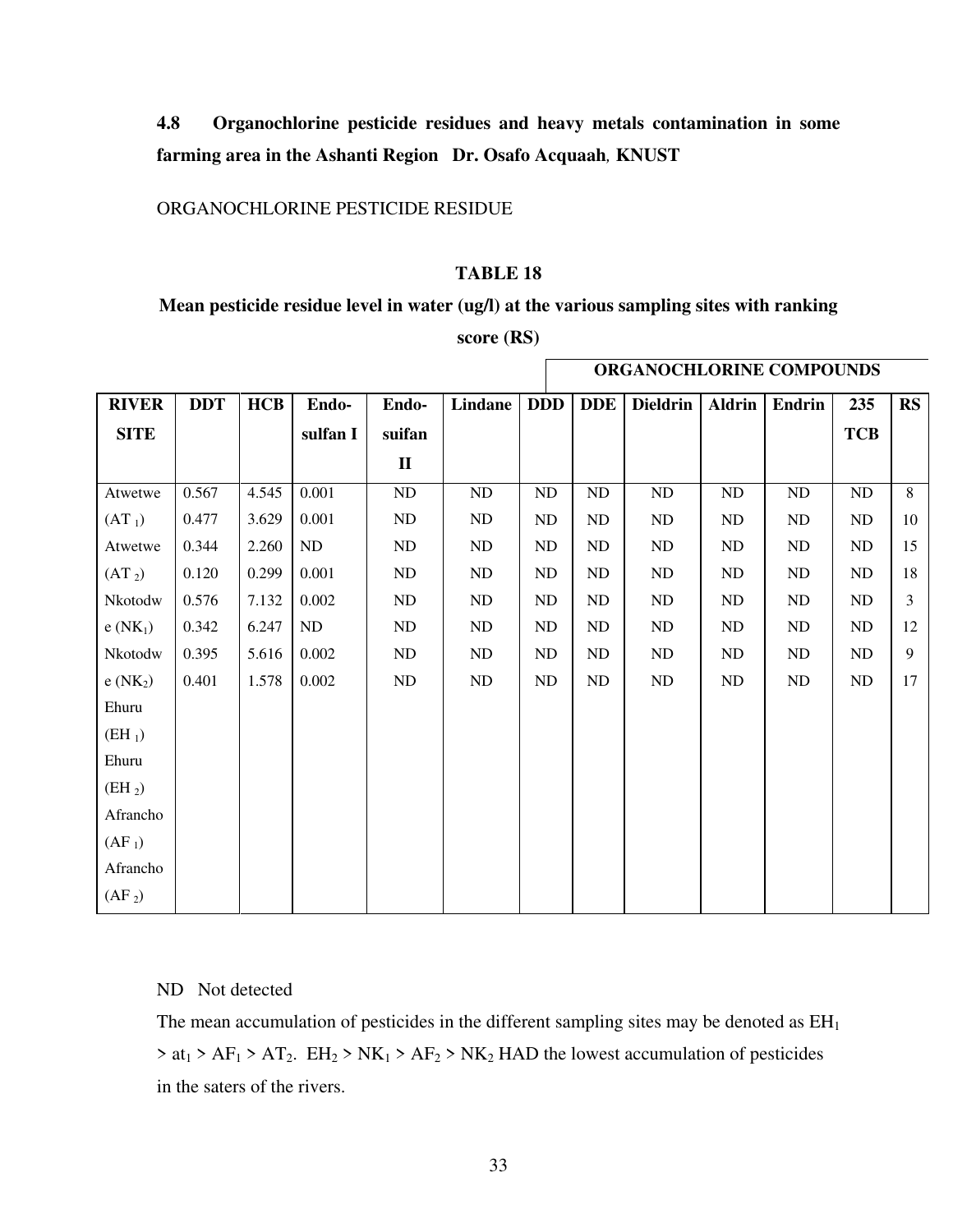#### **Discussion**:

Mrs Lydia Kwasitsu of MoFA remarked that DDT and other chemicals mentioned in the report have been banned. But because of the low prices the farmers go in for them. She pointed out that copper-based fungicides are widely used by tomato growers even when the crop is ready for harvesting. She attributed this to the course of high levels of copper in food-crops from the Agogo area. She also mentioned that '*cocobre'* has been used by tomato growers to hasten the ripening of the tomato fruit and therefore contributes to the high levels of heavy metals in the fruits.

Mr. K. Acheampong of GSB wanted to know whether the operations of small-scale miners is a contributory factor to the high level of mercury in tomatoes from Agogo, since Agogo is very near to Konongo, a mining town.

Dr. Acquaah agreed with Mr. Acheampong but asked that the pesticides and fungicides used in farming activities also contribute to the high level of mercury contamination.

# **4.9 Improvements to street food vending in Ghana – A historical perspective A.**

# **Ntiforo, Chief Scientific Officer, Ghana Standard Board**

#### **Background**

In Ghana as well as in most African countries, street foods, which are ready-to-eat foods and beverages prepared and/or sold by vendors especially on streets and other similar public places (1), tend to have an enormous impact on the urban food supply, economically, socially and nutritionally. People of all ages and from different social and educational backgrounds depend, one way or the other on street foods because they are comparatively cheap, varied, usually traditional, convenient, available when required and often tasty (2).

In many instances the street food business is started with minimum capital and little expertise (1). This allows for the participation of a lot of women who generally tend to be unskilled in the developing countries. With very little overheads and the use of cheap and probably low quality raw materials, street food vendors can provide basic foods at a lower cost than restaurants.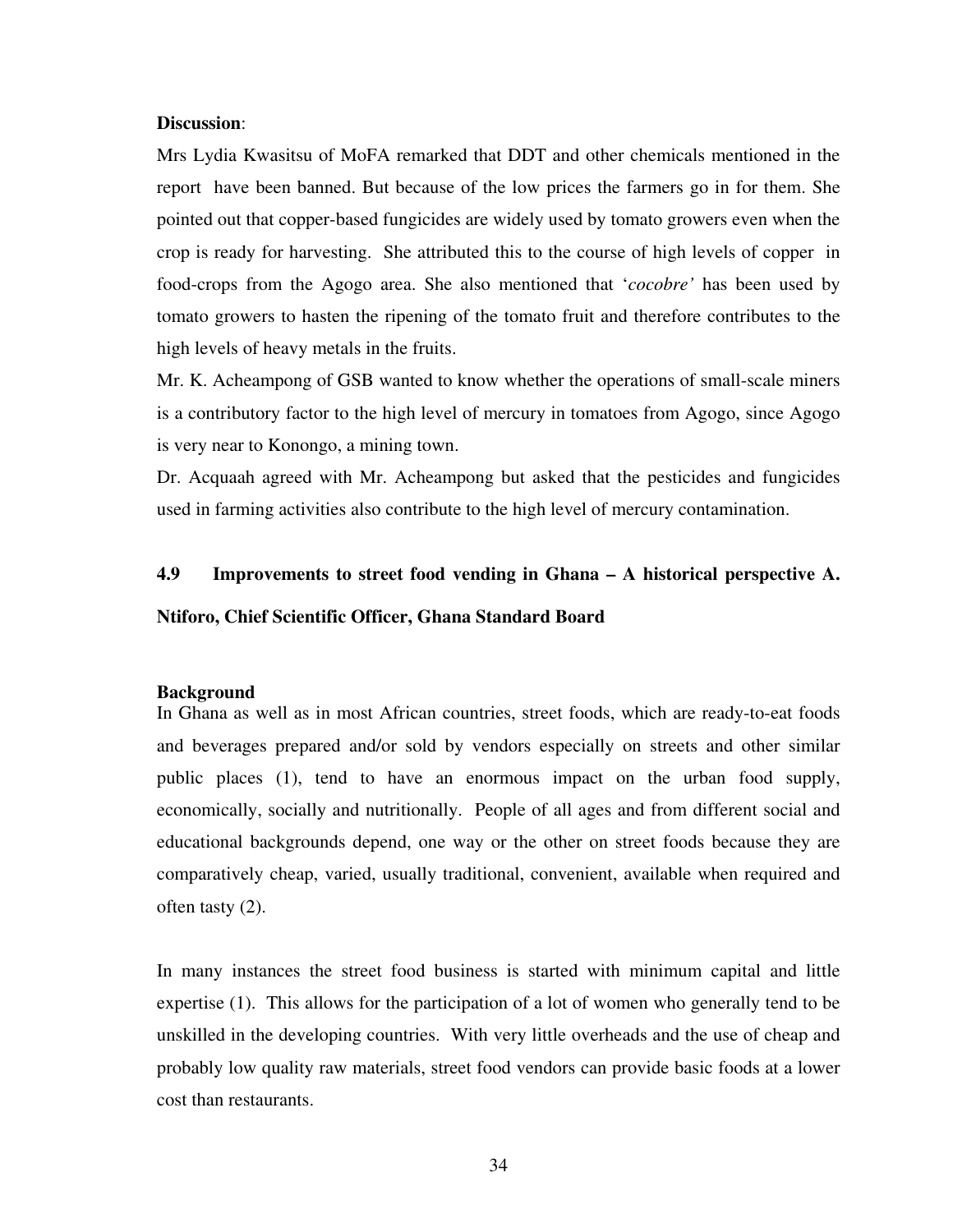Although the annual turnover involved in the street food business in Ghana has not been assessed, it is believed to be relatively high since large amounts of agricultural produce are utilized in this informal sector. Examples of agricultural produce used extensively are cassava, plantain, maize, rice, yams, fresh fruits and vegetables and livestock. It has been observed that the patronage of street foods is on the increase at those urban centres where population densities are high and economic activities are varied.

The heavy dependence on street foods by Ghanaians requires that good quality raw materials are used and that the foods are properly prepared, handled and sold under hygienic conditions for the assurance of good health. Unfortunately, majority of street food producers/vendors and consumers are ignorant of the acceptable and safe food handling practices. Further, lack of appropriate consumer education does not allow street food consumers to make demands that would compel the producers to come up with safe foods.

Notwithstanding the important role that the street food sector plays in the economy and health of the nation, it has so far not been accorded the recognition that it deserves. As a result, problems associated with street foods; especially, safety aspects, have not been properly addressed. This state of affairs has been brought about by the fact that there is not enough data on the subject which may be used by Government to plan for the Street Food Sector.

An FAO sponsored Inter-country Workshop on Street Foods in Africa which was held in Accra, Ghana from 27th April to 1st May, 1992 with participants from thirteen (13) English Speaking African countries helped in creating awareness on the immense contribution that street foods could make towards Ghana's economic development and the health of her people.

The various agencies concerned with street foods in Ghana work independently of each other. The Bye Laws governing the preparation and sale of street foods in Ghana are barely enforced for various reasons some of which I believe, will come up for discussion during this Workshop.

Coupled with these shortcomings is the fact that data on health, social and economic significance of street foods are very limited.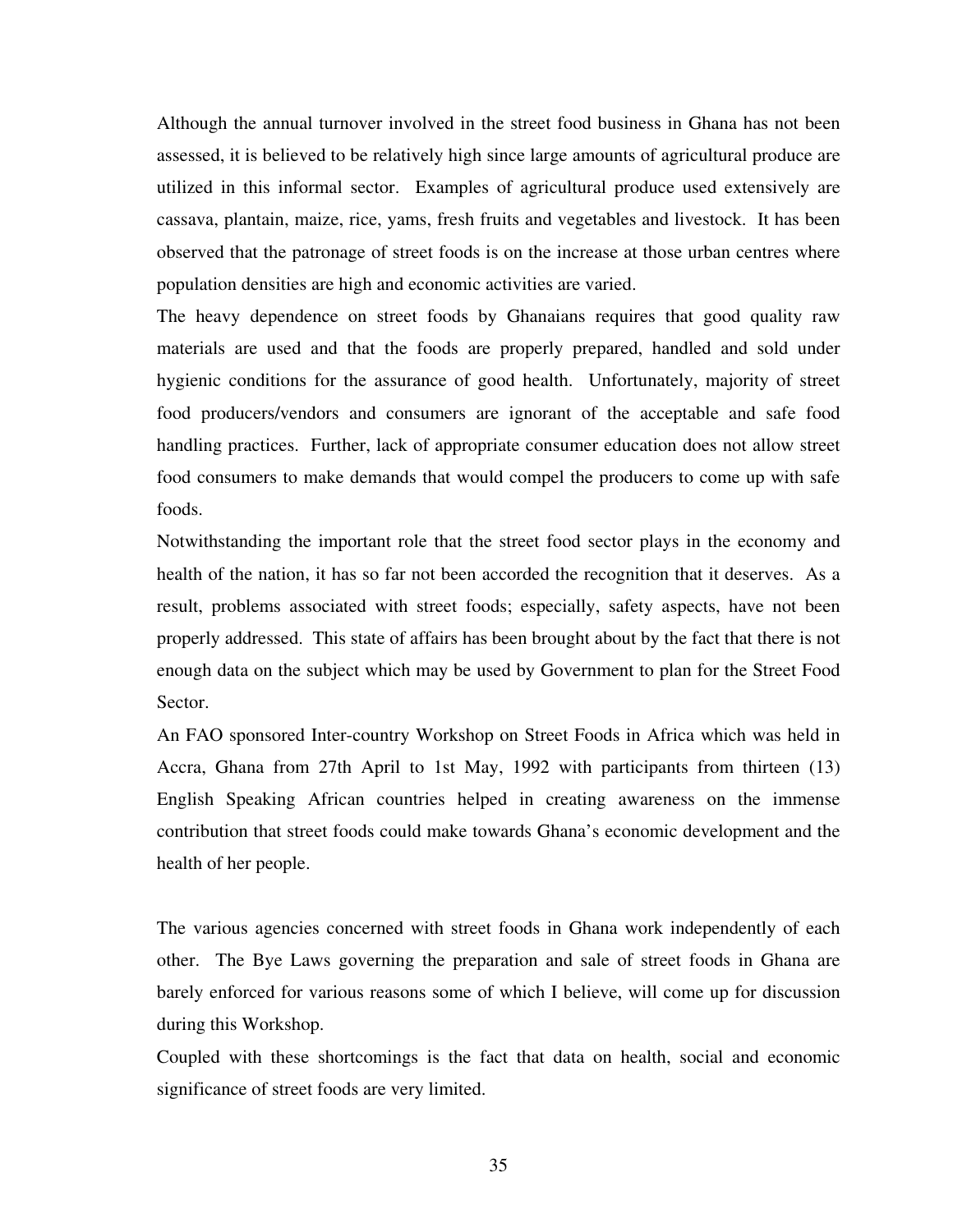Although street foods are important in providing employment and generating supplementary income for the family, the poor handling and storage techniques as well as improper hygiene and sanitation practices adopted in the sector, could cause food adulteration and contamination resulting in possible health hazards to the consumer (3). The fact that there are only a few reported cases of food poisoning in the country does not rule out the potential health hazards that street food consumers are exposed to.

#### **SURVEY ON STREET FOOD SITUATION IN GHANA**

In the light of the foregoing Ghana Standards Board felt the need to get some relevant agencies to work together to identity some of the main problems of this informal food sector. Between January, 1995 and December, 1996 a survey on the Street Food Situation in Ghana was sponsored by UNDP and executed by FAO. The survey was implemented by the Ghana Standards Board in collaboration with the Department of Nutrition and Food Science, University of Ghana, the Food Research Institute and the Medical Officer of Health Department of the Accra Metropolitan Assembly.

The main objectives of the survey were the following:

- (I) To find out the current state of the Street Food Business in Ghana;
- (ii) To determine the major problems that militate against the production and delivery of safe street foods; and
- (iii) To make appropriate recommendations for improving the Street Food Business in Ghana.

The survey was conducted in five (5) phases over a period of twenty-four (24) months: (January 1995 to December 1996) by a team of Scientists in collaboration with International consultants fielded by FAO.

The first phase concentrated on the review of the Street Food Situation in Ghana with special emphasis on various studies that have been conducted nationally so that specific issues not addressed could be handled.

The second phase concentrated on the social and demographic characteristics of Street Food Vendors and Street Food Consumers, Sanitation, Processing techniques and handling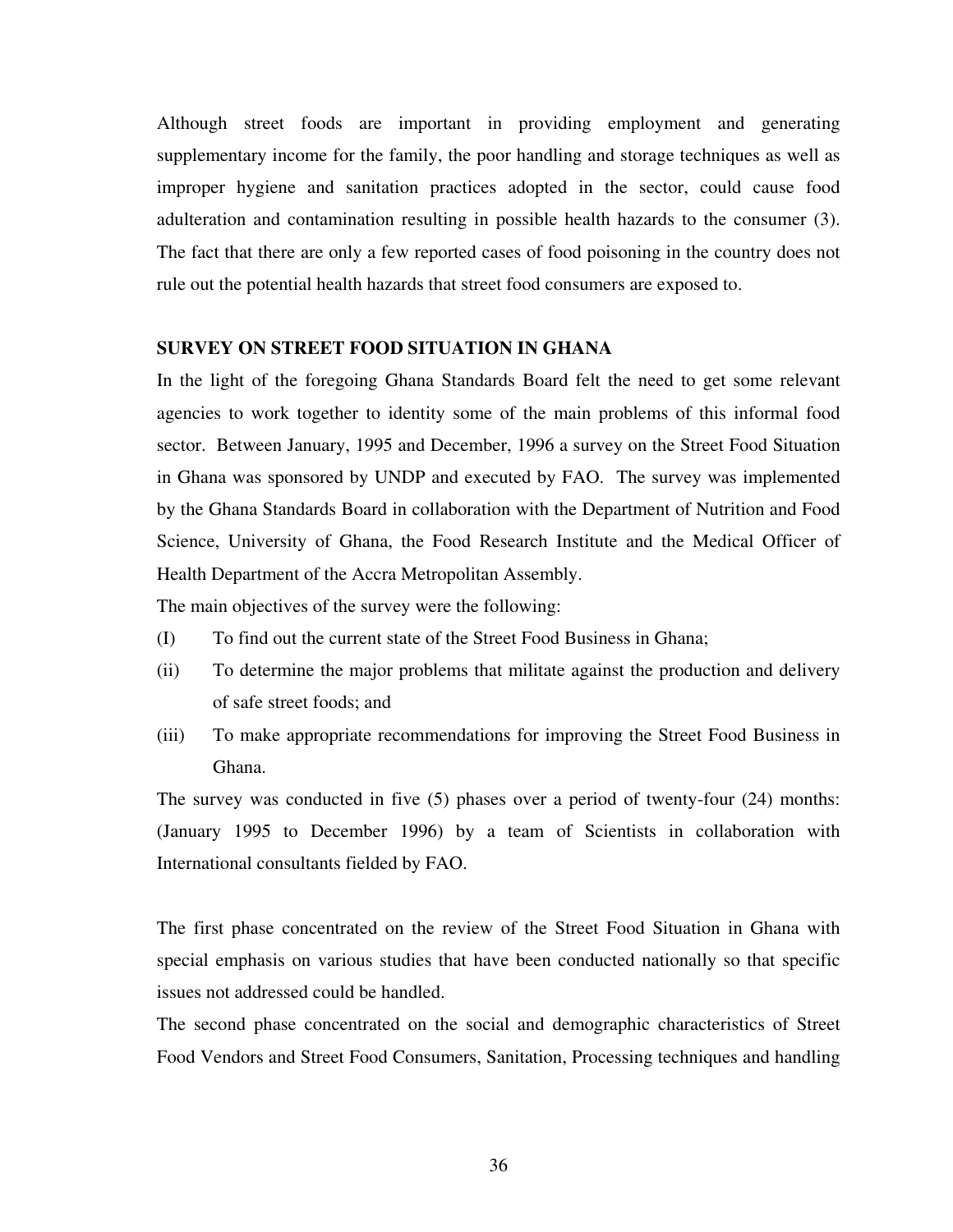practices adopted in the Street Food Business to identify the basic factors that affect the production and delivery of safe foods.

Phase three was devoted to studies on the processing and handling techniques for selected street foods to bring out the possible sources of contamination so that appropriate control measures could be developed for the guidance of Street Food Vendors.

The last two (2) phases covered educational workshops.

Phase IV was a PARTICIPATORY RAPID APPRAISAL Workshop where the local team and selected field workers were trained in the techniques of participatory rapid appraisal. The acquired techniques were later used to cross check some of the results of phase III.

The workshop under phase V was organized to discuss results of the survey with social partners and stake holders in the Street Food Business in Ghana. Emphasis was placed on factors that affect the production and delivery of safe street foods and the involvement of NGO's in the provision of basic infrastructure for the Street.

## **II RESULTS OF SURVEY (SUMMARY)**

#### **A Review of Studies**

A review of studies conducted on Street Foods showed that the various studies were limited in scope in that they dwelt on small sizes with regard to vendors, consumers and food types. Most of the studies were also confined to University campuses and surrounding areas. The major subjects of interest that were covered included:

- Historical Development of the industry
- Legislation
- Social and Economic aspects
- Production and Vending
- **Infrastructure**
- Safety and Nutritional value of the Street Foods
- Educational Workshops.

Recommendations were made-based on the findings, but these were never implemented because stakeholders were not directly involved neither were the findings passed on to the appropriate authorities.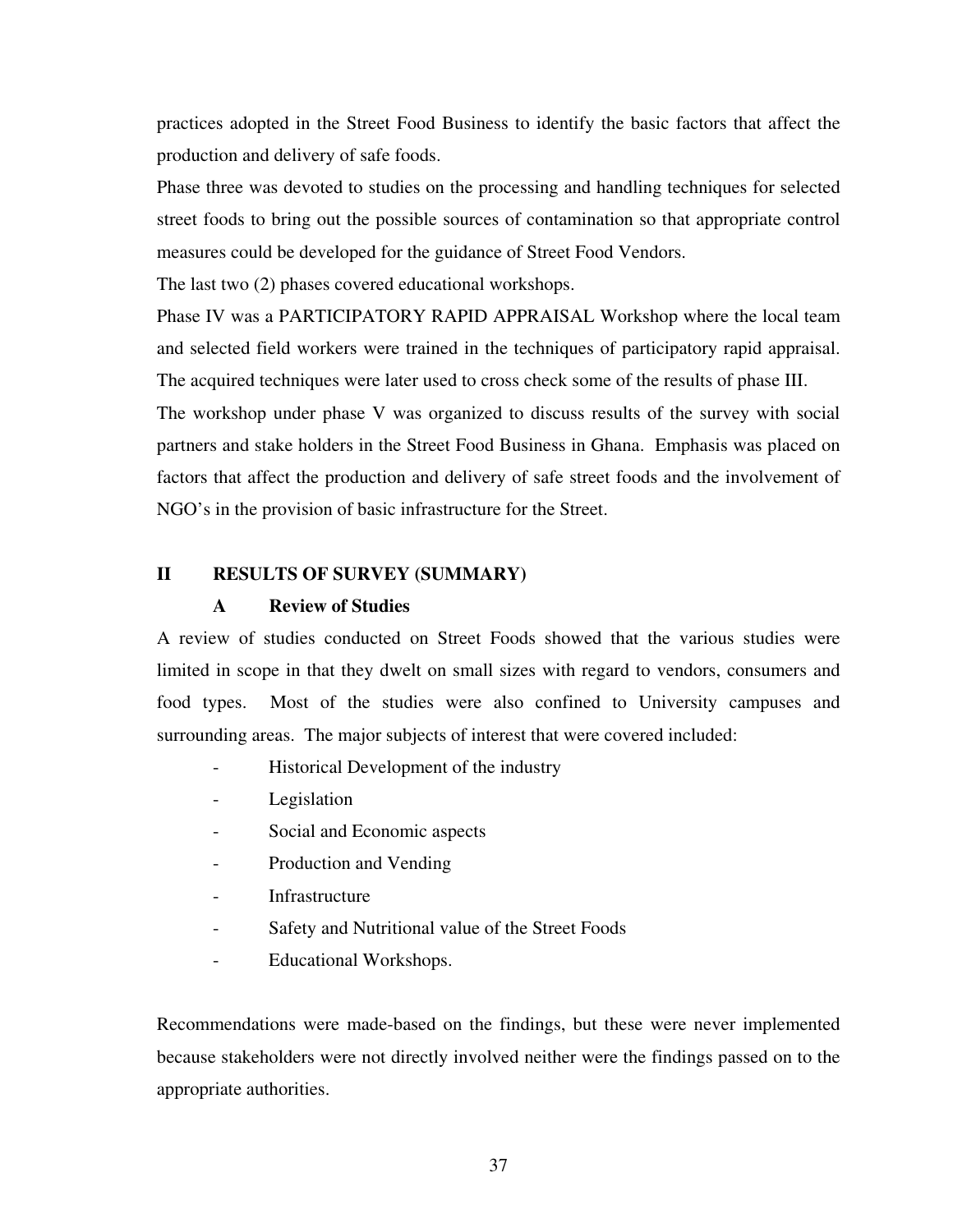#### **B. Vendors**

The survey revealed that majority of the Street Food Vendors (94%) were uneducated and unskilled women of low income levels who tended to have no formal training in good food production and delivery practices. These vendors have also not constituted themselves into well organized associations which could enable them develop codes for their business, access credit from the banks or constitute a forum for interaction with the food control agencies.

### **C. Infrastructure**

The business lacked adequate infrastructure that could enhance food situation. Supply of potable water was inadequate. Inefficient and unreliable waste disposal system, inconvenient and unhygienic eating-places were some of the major infrastructural problems found.

During discussions at Workshops organized for them, the vendors indicated that they were prepared to pay for infrastructural services and formal training in good practices aimed at improving the quality and safety of street foods.

Time will not permit me to talk on all findings.

#### **D. Hazard Analyses**

The Vendors were not aware of the possible sources and causes of contamination resulting from raw materials acquisition, food preparation, storage during sale, handling and final delivery to the consumer.

Phase 3 was therefore devoted to the identification of hazards and assessment of risks associated with the preparation and delivery of selected street foods.

The outcome of the studies was to be used as the basis for introducing preventive and control measures to guide street food vendors to come up with good quality and safe foods.

The studies revealed that Excessive human handling during the preparation and sale of street food and the practice of holding the food under ambient conditions without complete covering during display and sale facilitated microbial contamination and proliferation. Raw materials for the preparation of street foods were found to contribute a potential source of microbiological contamination.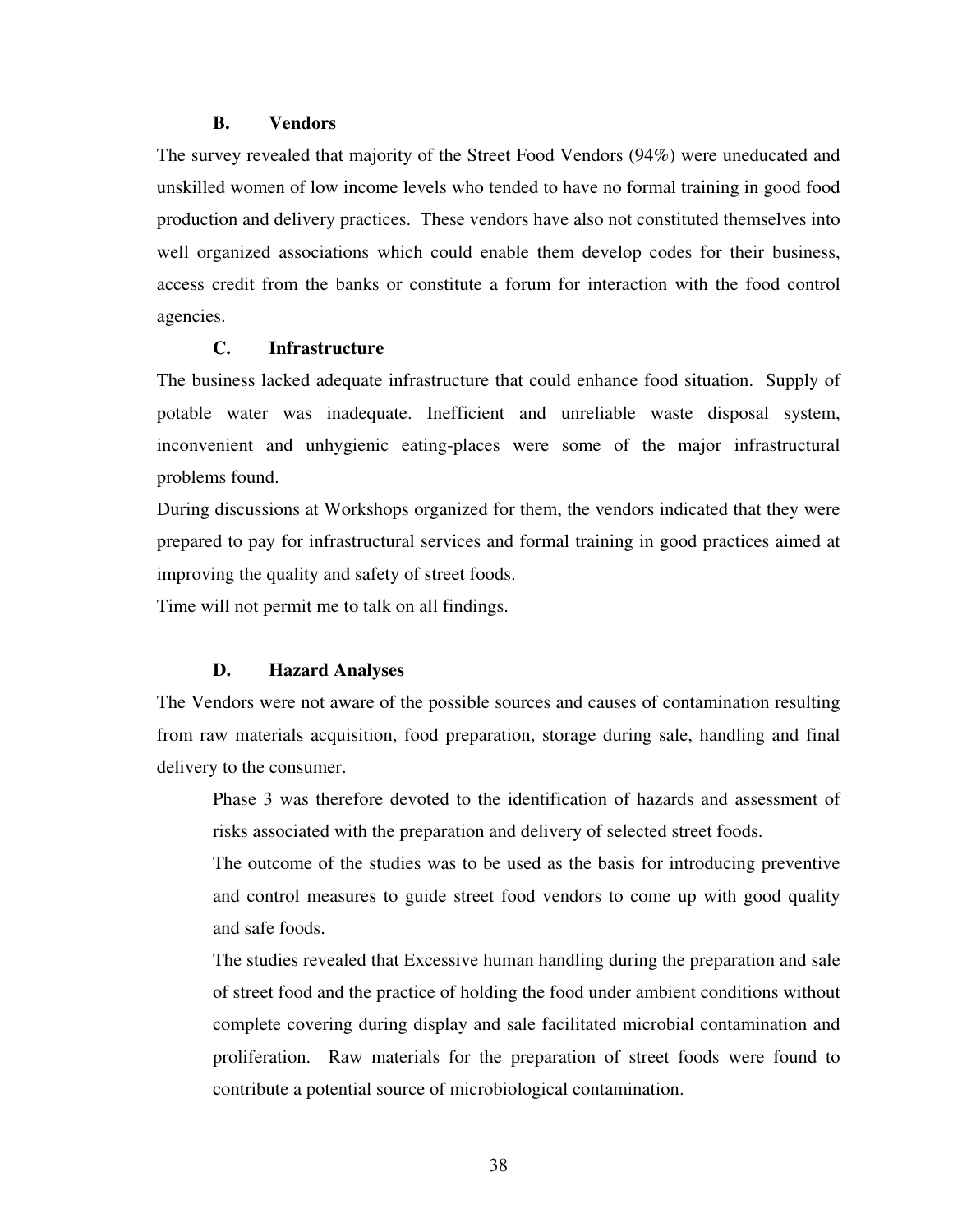### **E. General Observation**

The Street Food Vendors were particularly unhappy about what they described as harassment by officers of food control agencies. They claim these officers concentrate more on policing them instead in enforcing the out-dated bye-laws rather than creating the right conditions to enable the vendors do the right things at all times.

#### **F. PATRONS OF STREET FOODS**

Two major patrons were identified viz; Students and workers (mostly men) especially those in the low-income group.

The consumers were not quality conscious. It was therefore not surprising that they could not make demands that would compel the vendors to adopt production and handling practices to increase the quality and safety of foods they sell.

Unfortunately local authorities have also not provided appropriate and adequate infrastructure to help vendors produce and distribute safe street foods.

### **III GENERAL RECOMMENDATION**

The Street Food Business in Ghana is very big. It should be recognized by Government/Local Authorities as a vital sector of the economy capable of providing cheap and nutritious foods to the ordinary man while generating revenue through taxes.

The report therefore recommended that all stakeholders in the Street Food Business should co-ordinate to develop strategic plans based on sustainable institutional framework to ensure the production and delivery of safe street foods in Ghana.

**Discussion** The paper did not attract any question, remarks or suggestions.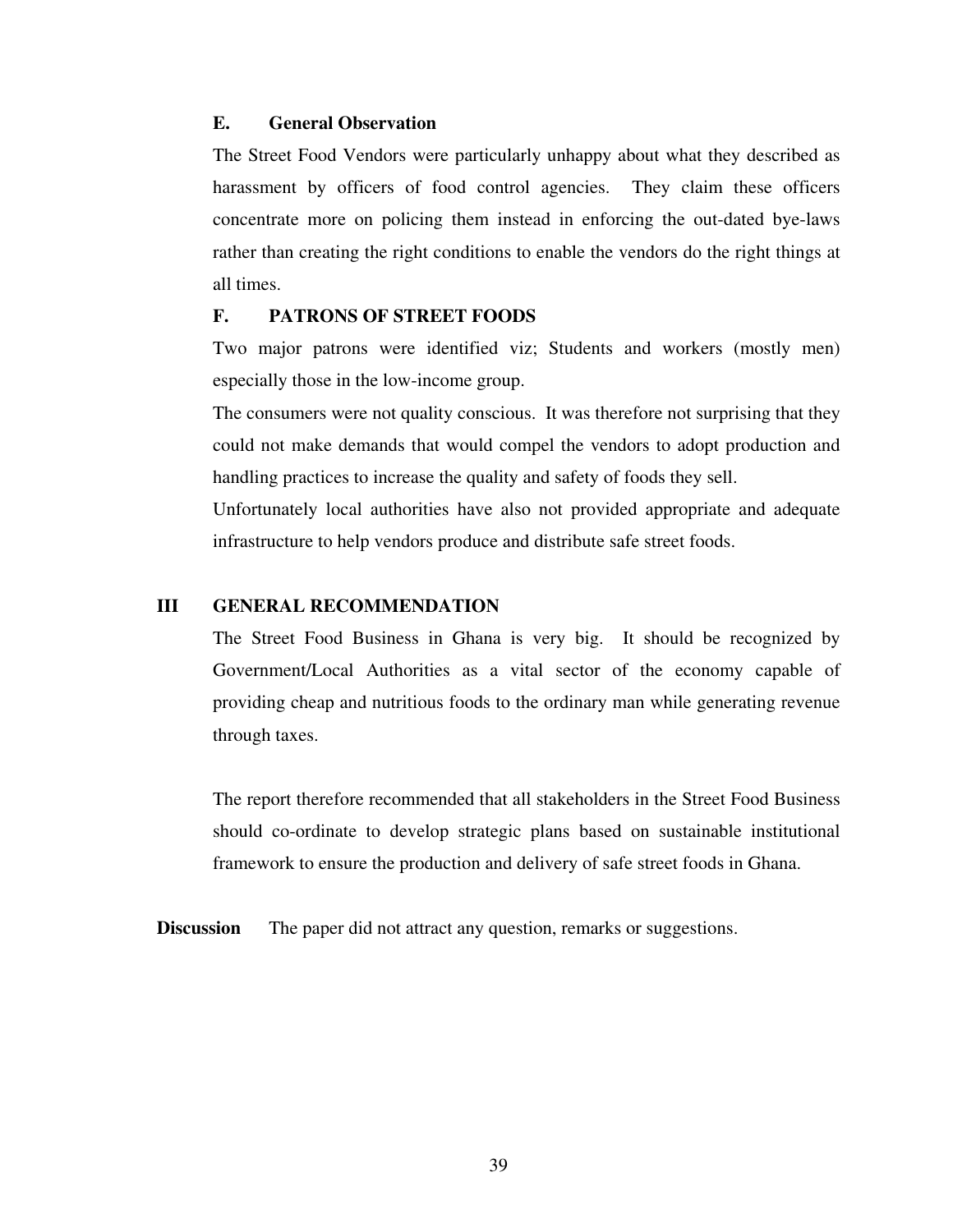### **4.10 Problems faced by street food vendors in Accra**, G. **Apraku, GTCA**

The Ghana Traditional Caterers' Association is happy that this topic is being addressed today.

I, stand on behalf of the Ghana Traditional Caterers' Association to thank the Organisers for this laudable programme.

It will be accepted by all and sundry that street food vending in Accra has reached an uncontrollable position and need a solution to stop it happening.

We the members in the Catering Industry, has taken the responsibility and welcome any benevolent Organisation to assist us.

When we speak of food vendors, it comprise the fufu seller, banku seller, waakye seller, koko, roasted plaintain, fried yam seller/tsofi and the rest, just to mention few.

The traditional caterers' has also observed that these food vendors comes in two groups:

a. The permanent food vendors by the street, and the

b. The moving food vendors.

The Ghana Traditional Caterers Association has over the years interact with the members and non-members through workshops, seminars and at conferences to educate them.

A search conducted by the association showed that these petty sellers along the street need to be habitated.

In simple terms they should be in a kiosk well covered with net and food being sold boldly written on them.

Experience has also shown that many people, due to time factor, are unable to reach the Chop Bars and Restaurants. They therefore tend to rely on food prepared by the street vendors. Most of these foods we believe are equally hygienic as others.

The Ghana Traditional Caterers Association has come of age and need assistance from both government and the general public to make the catering industry realise its potentials. Besides the humiliation, tidiness, constant cleaning of bowls and others we sometimes end

up by losing our money.

Our problem at this juncture is to be assisted with a well-designed and identified kiosk within 100 to 300 distances to display our food.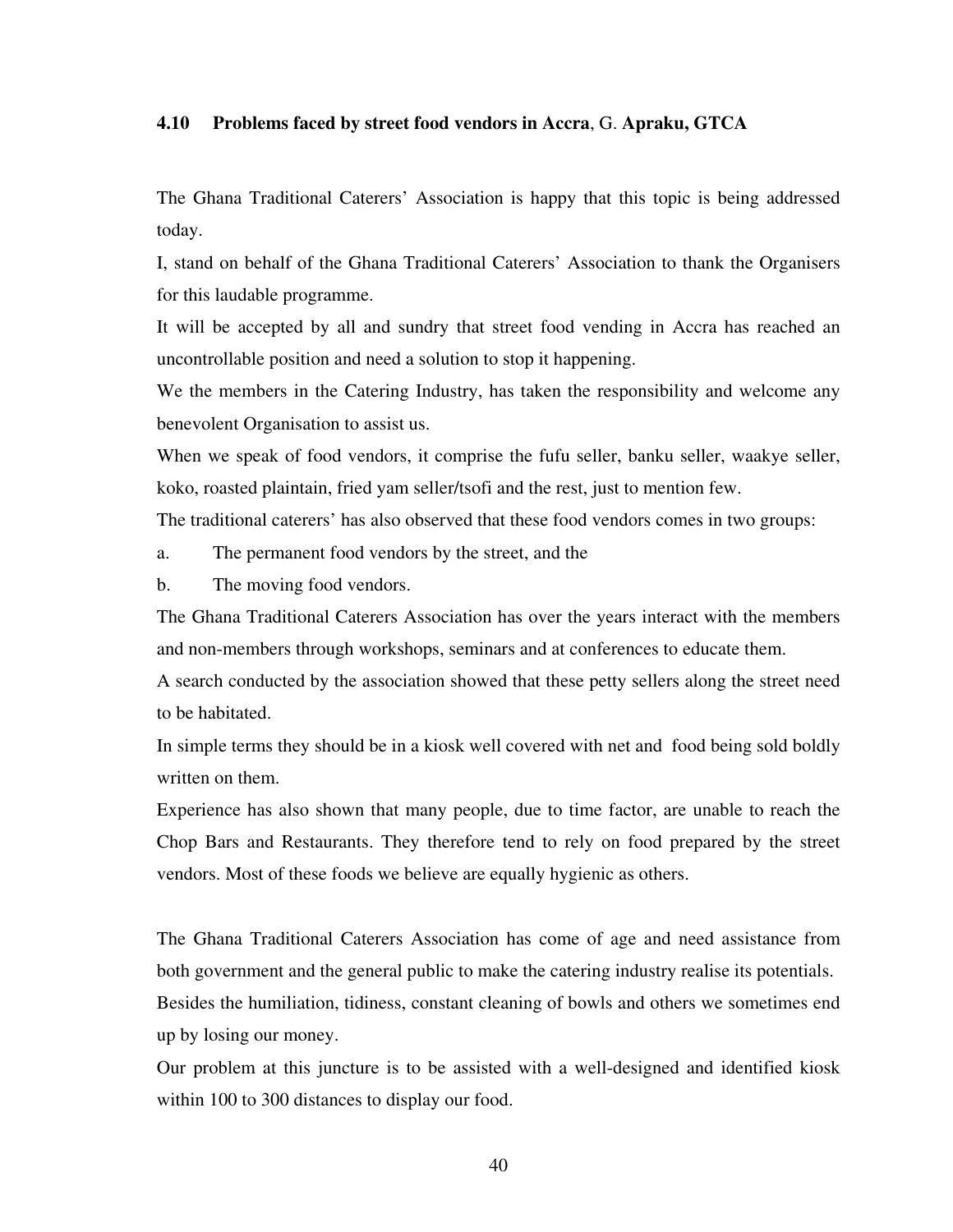We hope if all these conditions are resolved the street food vendor will have lesser problems.

### **Discussion**

Ms Selina Fenteng of AMA asked what the GTCA is doing for their members and the steps being taken to bring non-association members into their fold. In response to this, Mr. Apraku said members are educated on basic hygienic practices on food handling. He added that members enjoy welfare benefits such as contribution towards engagement, funeral and other social activities. This also serves as an incentive in attracting new members.

Mr. P. Obeng-Asiedu asked about the numerical strength of the GTCA, and the total number of vendors who honour their tax obligation through the GTCA. The total strength was stated to be approximately 5000. However, the exact number of taxpayers could not be given.

Mr. J. A. Laryea of AMA asked whether the association wants the kiosk to be constructed or the design to be developed for them and on individual's basis or for the association. The GTCA representative said they wanted a common design and assistance for the construction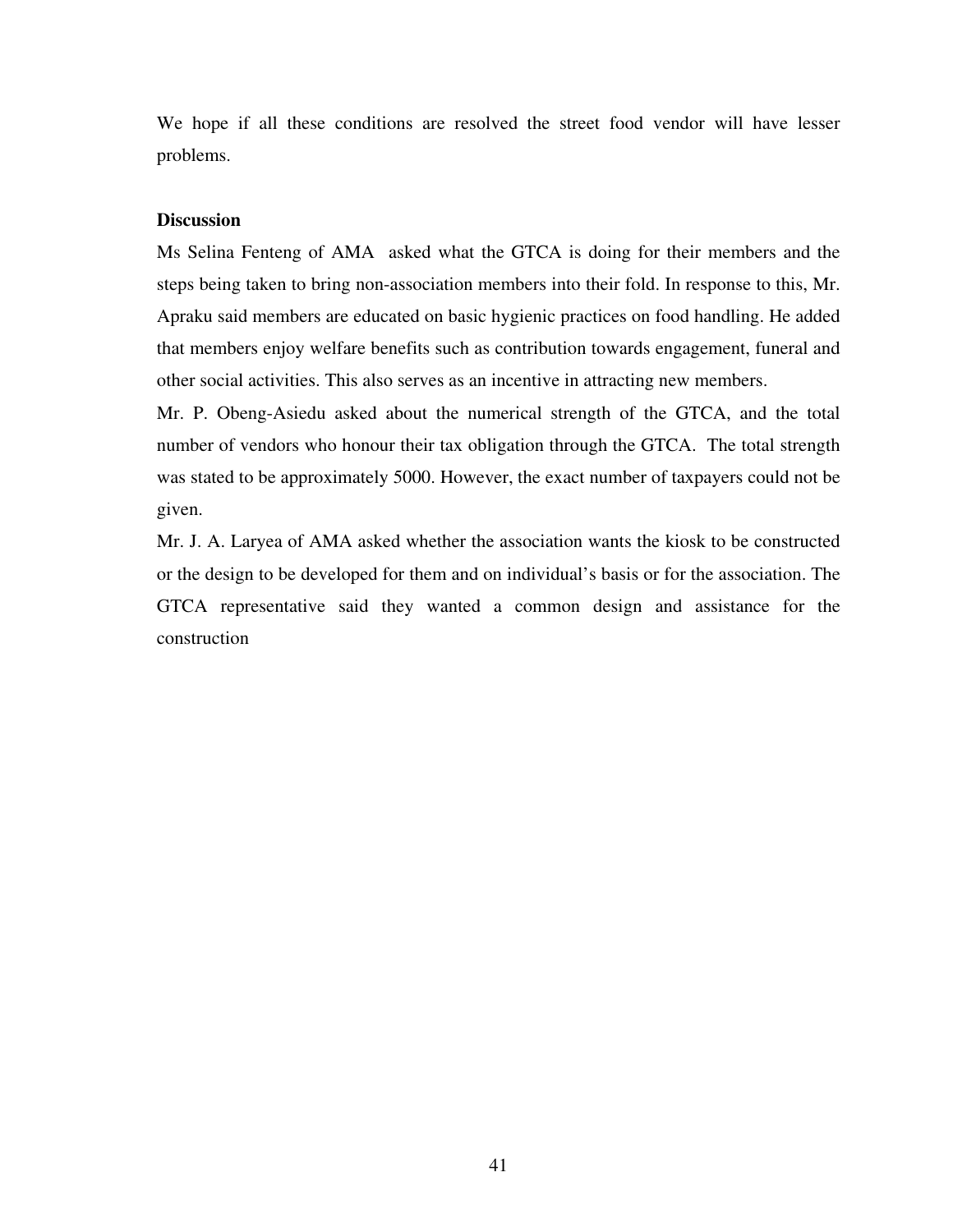# **4.11 Street-vended foods in Accra: A worker's concerns and expectations. D. Asiedu, FRI**

# I**NTRODUCTION**

With your permission, I wish to begin my delivery with a bit of back tracing. We are told it is extremely difficult to pinpoint the precise beginnings of human awareness of the safety of food preparations. The available information indicates that this knowledge may have been available in some designated era. The pre-scientific era may be divided into what has been called the Food-gathering period and the Food producing period. The foodgathering period covers the time from human origin over one million years ago up to Eight thousand years ago.

The food-producing period dates from about Eight thousand to ten thousand years ago and of course includes the present time. It is therefore presumed that the awareness of the safety of good preparations may have developed early in the food-producing period.

### **STREET FOODS**

Please bear with me if I have to define street foods again should there be any inferences from the early presenters on this programme. Street foods according to FAO Food and Nutrition Paper Source, are ready-to-eat foods and beverages prepared and sold by vendors and hawkers especially in streets and other public places. Though the topic I should deal with places emphasis on my concerns and expectations, it is also worthwhile acknowledging some factors in brief accounting for the evolution of street foods and their most likely bearing they may have on my concerns and expectations.

It is quite evident to us that street-foods are well suited for small-scale production and also, production by women for some of the following reasons:

- 1. Small capital investment is required
- 2. Raw materials are readily available
- 3. The technology involved is simple
- 4. No complex packaging is required.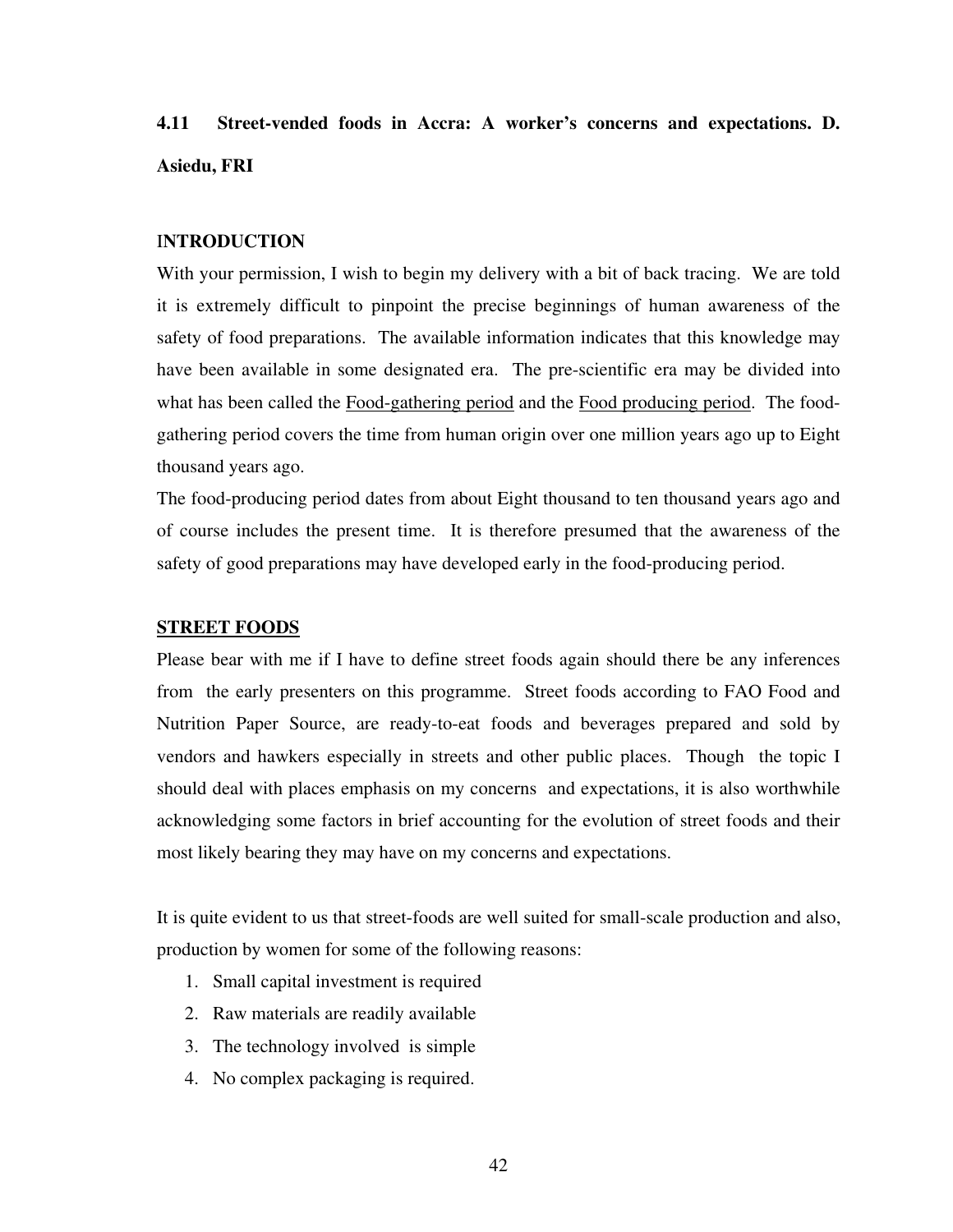5. There is always fast return on investment that is make the product and receive the returns from this investment all in one day.

Let me also add by mentioning that the clientele need for the services of street vendors have been necessitated by some of the following reasons:

- 1. The wife's inability to fulfil her traditional role of preparing the family's daily meals intake because of her involvement in other ventures to help raise the family's income.
- 2. The proximity factors that is workers not able to go home and cook and therefore assured of their mid-day meals.
- 3. Street foods seem "affordable".
- 4. Street foods comprise a large variety of cheap food to choose from.

### **CONCERNS**

I shall begin addressing my concerns by posing the following questions;

- 1. Are street foods beneficial and affordable to the ordinary worker?
- 2. Are they safe Microbiological and Chemically?
- 3. Are they prepared hygienically and not constitute health hazards?
- 4. Are the nutritional values appreciable?

I think most of you here will agree with me that street foods are beneficial to the ordinary worker but whether affordable or not is also another matter. Without street foods admittedly, the ordinary poor urban worker cannot have regular meals because a single meal preparation constitute a greater expenditure in the areas of food ingredients (raw materials), fuel and the use of the appropriate cooking utensils - just think about preparing a meal of kenkey and you will understand what I mean. The unavoidable use of the services of the street food vendors by the identified category of works among others bring to fore my safety concerns.

### **LOCATIONS**

Vendors find locations where there are lot of human activities irresistible to spot for their operations irrespective of the surroundings. I notice quite often with worry, the display of products by vendors at points close to open and unkempt drains.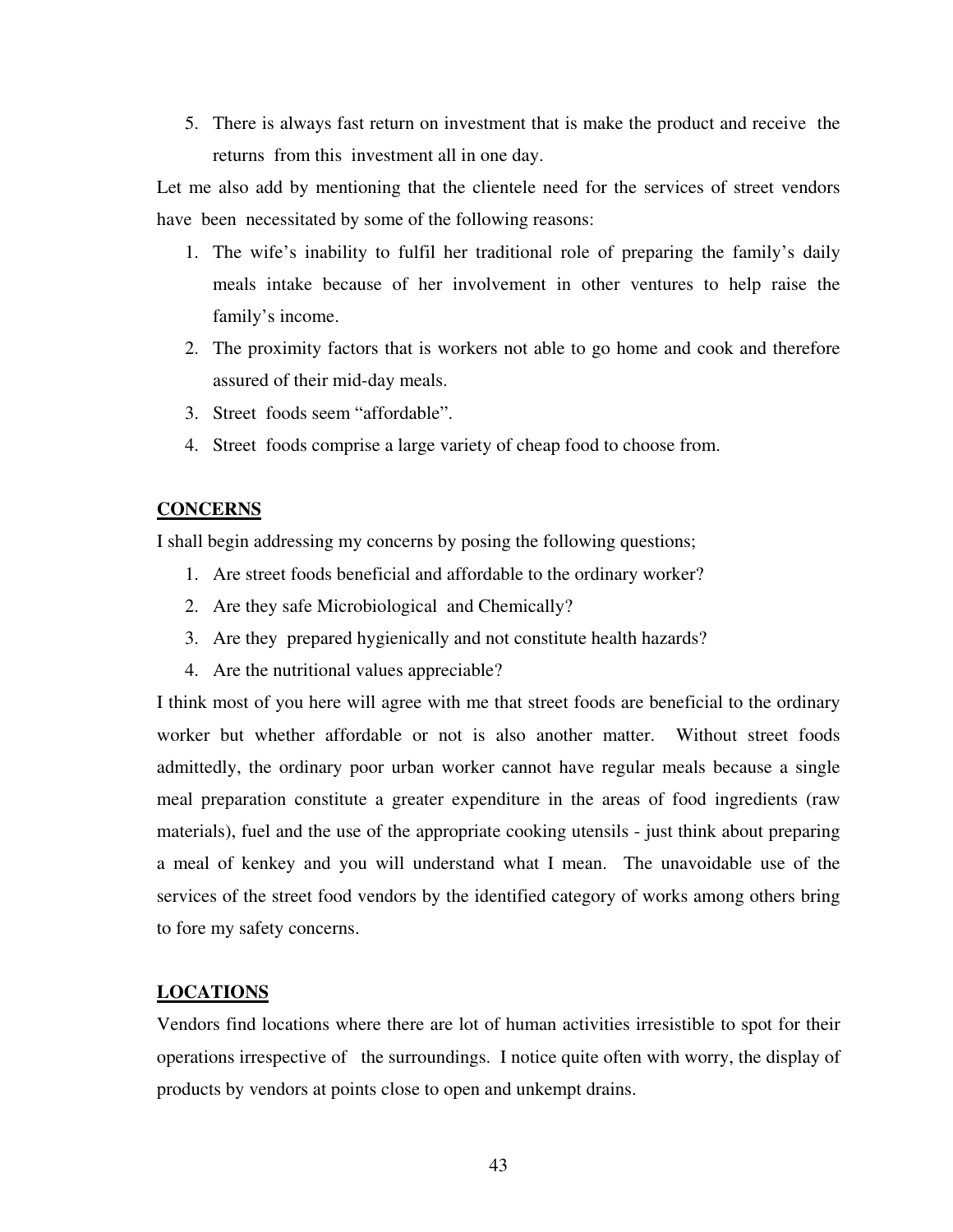I also noticed with disbelief a vendor operating a few meters away from a mountain of garbage dump.

These two examples are clear cases of poor sanitary environment with their attendant pollutants likely to contaminate food and their various receptacles with all kinds of pathogenic organisms and consequent health hazards implication. It has also been observed that the general sanitary condition of some of the utensils used in the preparation of street foods as well as the plates ,bowls and wrappers appear poor.

The manner we finally have our fufu in our bowls ready-to-eat seem to be unsatisfactory whether prepared at home or obtained from the "Chop-bar". The pounding of the fufu especially on a large scale is the problem I know most people who take their fufu from the 'Chop -Bars know it, the operators know it and the one pounding the fufu knows it but cannot be bothered.

How often are drinking water containers cleaned before water is replaced in them at some 'Chop-Bars',? poor quality water is a potential source of food borne disease. How frequently are the common hand drying towels replaced or changed at some of the Chopbars,? What about the drinking cups? Do they go into circulation immediately without been cleaned after use by an individual?.

I also do worry about both vendors and customers picking products such as pastries and fried fish with their hands from open trays or glass boxes. Examples of poor hygienic practices are quite inexhaustible and can therefore not be dealt with entirely at this particular workshop.

#### **NUTRITIVE VALUE**

It is no secret that most of the raw materials particularly the vegetables and to some extent the main protein source of fish an meat used in street foods by some vendors appear to be of low grade quality in terms of nutritive values.

### **CHEMICAL FOOD POISONING**

Increasing information regarding the harmful effects of mis-applied chemical pesticides have created the awareness among some workers. We were informed at a recent workshop, I participated in that pesticides used on crops find their way back to humans in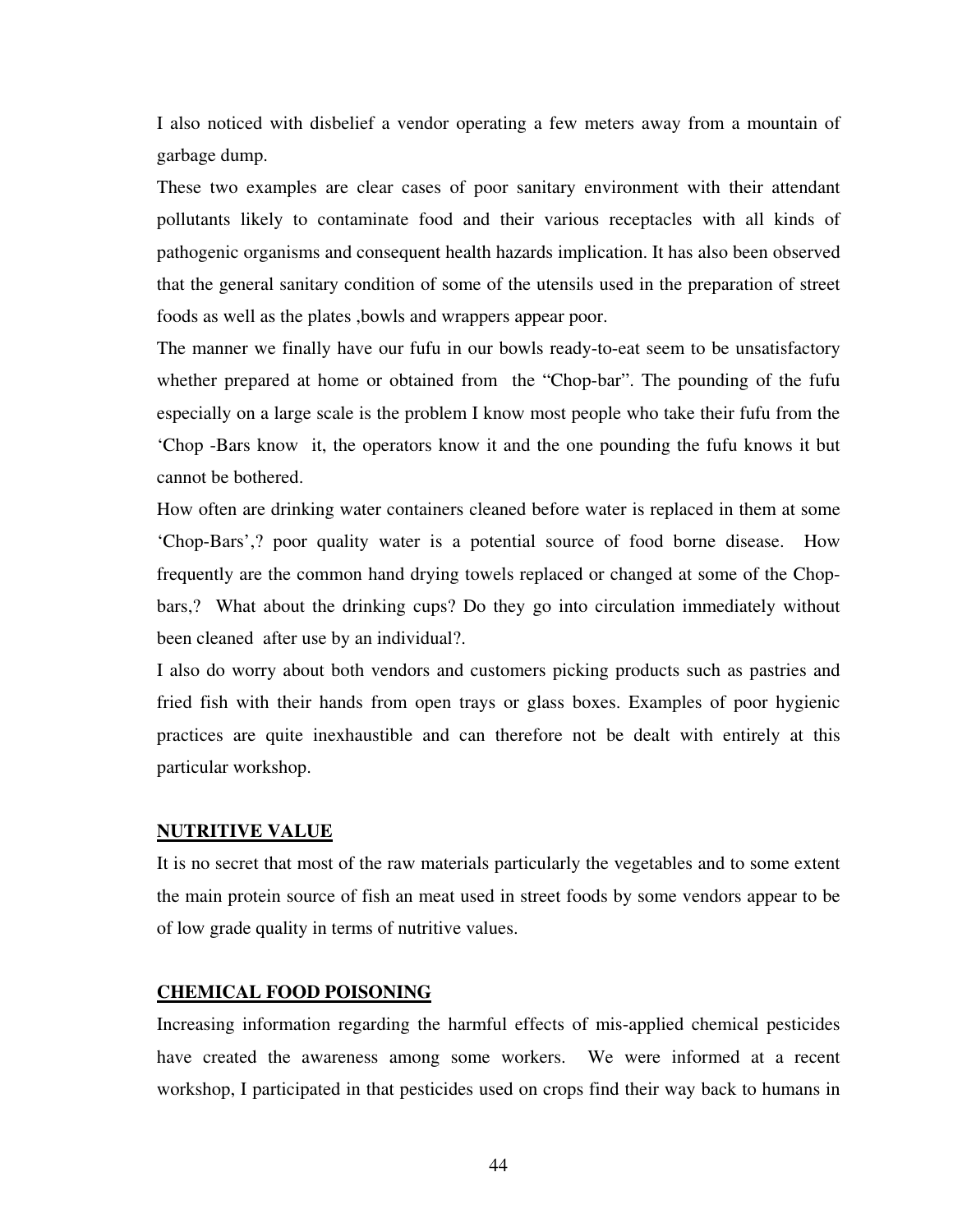the form of what is called residues. These pesticide residues accumulate in the body and possibly lead to two ways of serious health effects namely Acute Poisoning and Chronic Poisoning.

The acute effects we were told are almost immediate and have symptoms such as headache, skin rashes, nausea, vomiting, blurry vision, dizziness, sweating, diarrhoea, unusual weakness, loss of concentration, difficulty in breath, convulsion, coma and death.

The Chronic effects are usually felt or seen after repeated exposures. The effects take a long time to appear and normally difficult to cure. Some of the symptoms include cancer, birth defects, miscarriage, still-births, sterility in men, liver and bone damage to the nervous system, asthma and allergies.

#### **EXPECTATIONS**

I expect more active roles by the statutory monitoring agencies in the enhancement of improved street-foods delivery services so far as the public health is concerned. We can expect good quality products if the cooking utensils, the serving plates, cups, wrappers etc are given the appropriate and adequate cleaning. If the raw materials have not deteriorated. If non-food additives especially the colouring agents are not added to the preparation.

Another dimension in the improvement of the safety of street goods as well as strengthening the socio -economic position of our women mostly in the street foods trade is to introduce supportive programmes.

The first programme should include the provision of credits to vendors to acquire the appropriate vending facilities.

The second programme should include extension services on good basic food handling practices and on the preparation of specific street foods.

#### **CONCLUSION**

Finally, I wish to state that there is no need for us to panic and abandon the use of streetfoods but then it is worth knowing that there is this debate going on about the potential risks associated with these rather important source of meals for me and others alike. Thank you.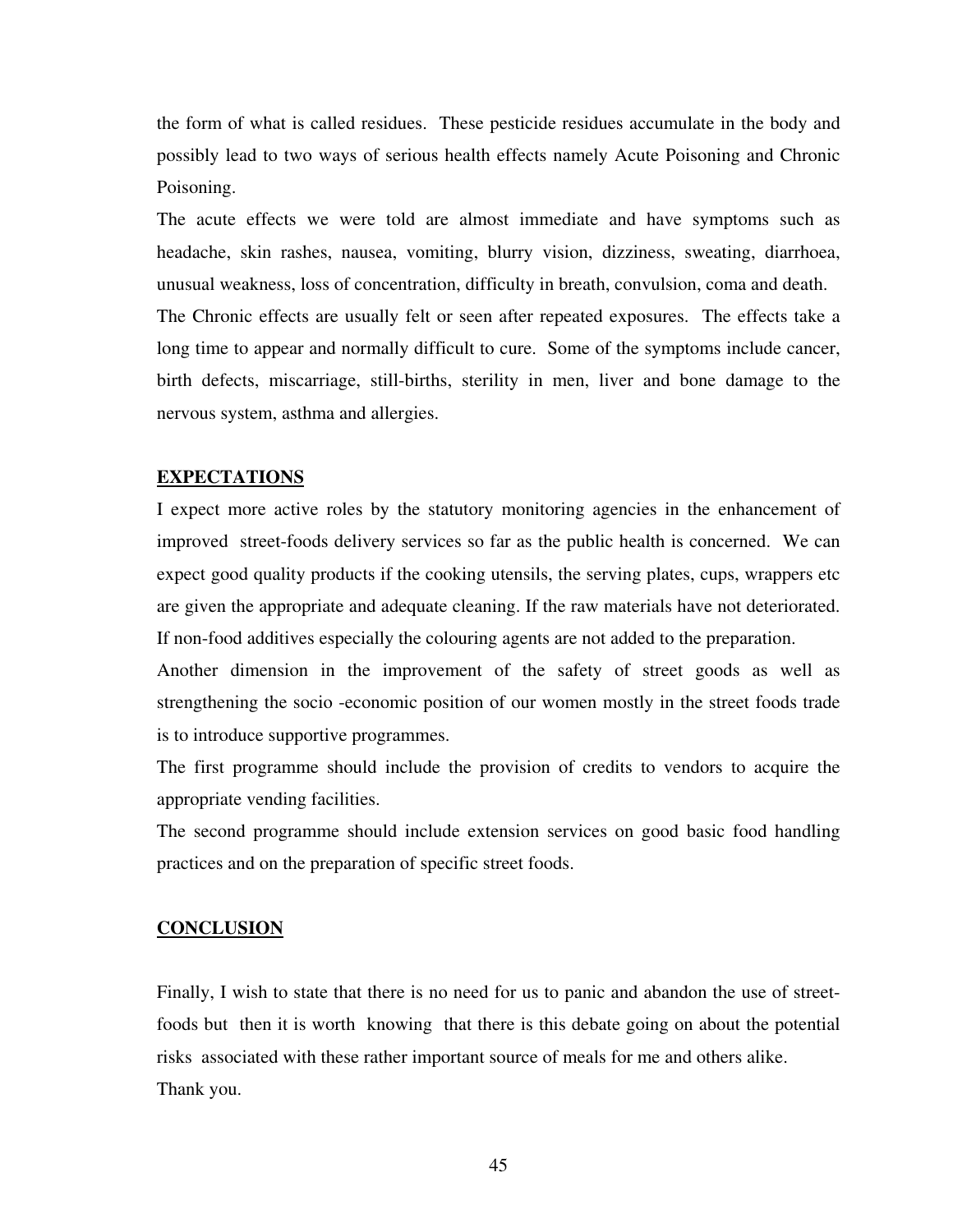#### **Discussion**

In contributing to the presentation Dr. R. Myhara of NRI was of the opinion that subsidies must be made given to vendors to defray some of their costs.

Mr. P. Obeng-Asiedu of Legon, expressed concern on how consumers could form an association to protect their interest. To this Mrs. Marian Adum-Atta suggested that satellite food vending spots where consumers can identify themselves with a particular eating spots and form association of consumers.

Mr. Laryea suggested that NGO's Religious Organisations etc should be involved in the creation of consumer awareness

**4.12 AMA bye – laws and policies on street-food vending in Accra S. Fenteng, Accra Metro Solicitor, Accra Metropolitan Assembly** 

# **4.12.1 INTRODUCTION**

Street vended foods have a long tradition in most countries of the world and Ghana is no exception. Street-vended foods provide ready-to-eat meals that are accessible and affordable for even the poorest in most societies.

#### **4.12.2 REGULATORY CONTROL OF FOOD VENDING IN ACCRA**

Important as street-vended foods are in Accra as in many communities, they are also recognized as a potential health hazard.

Through the various stages of AMA's long history as a Town, District, Municipal, City Council and now Metropolitan Assembly it has always been part of its (AMA ) functions to promote and safeguard public health. Laws and regulations for this purpose therefore have been in existence for as long as the establishment of the AMA.

#### **Existing Laws**

Laws governing food handing, preparation and vending include the following:

A. Local Government (Accra Metropolitan Assembly Establishment) Instrument, 1995 - LI 1615.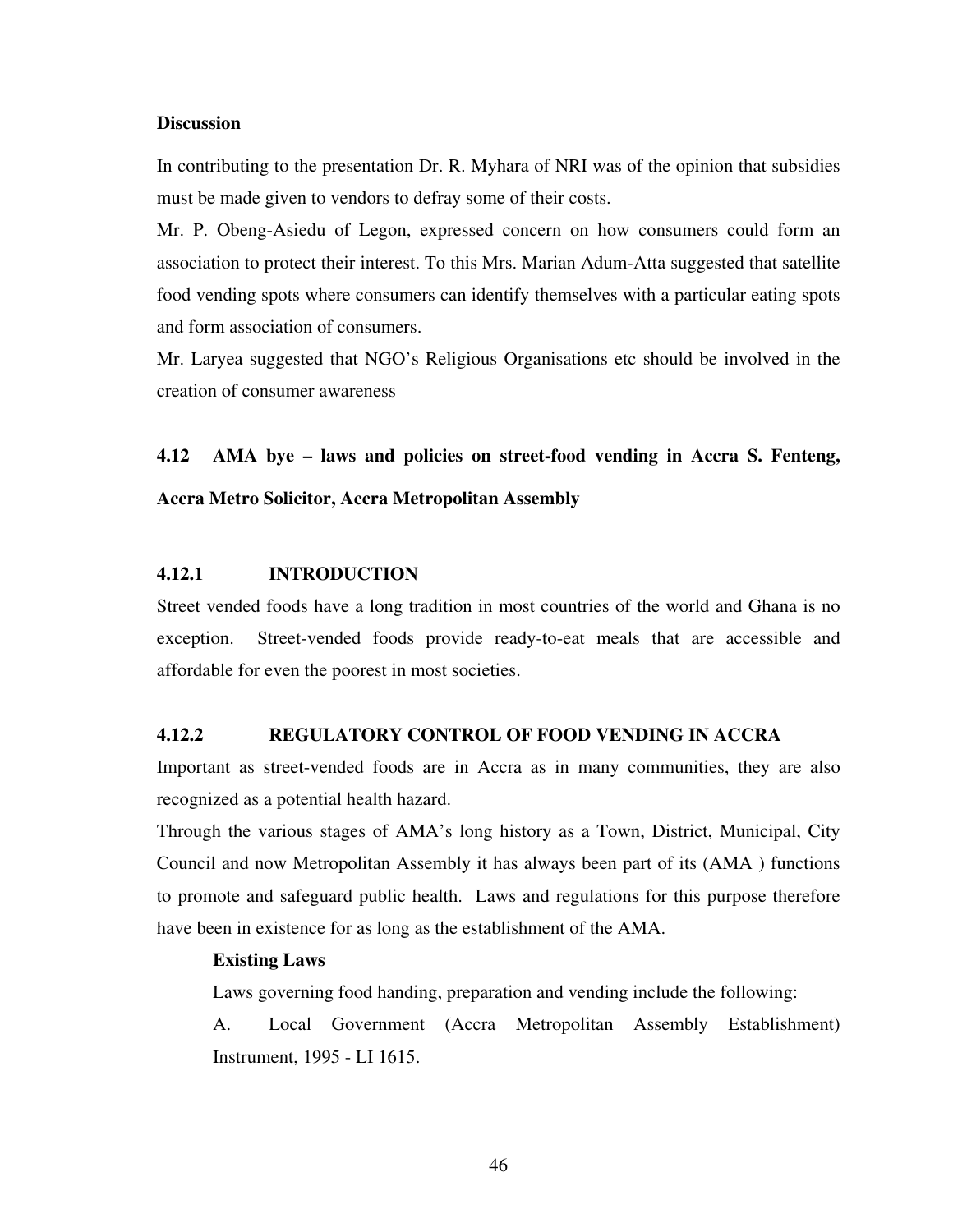(i) Paragraph 3(2) of this law (i.e. LI 1615) spells out in the second schedule other functions of the AMA without prejudice to the functions conferred on it (AMA) by the Local Government Act, 1993 (Act 462).

 (ii) The duties of AMA for the promotion of public health are set out in 1 to 13 of the 2nd schedule of this law: (LI 1615) and for this purpose the Ministry of Health is enjoined to assign Medical Officers of Health, health inspectors and other staff as appropriate except semi-skilled and, unskilled labourers to the AMA for the proper discharge of these duties.

 (iii) AMA is to cause the Metropolis to be inspected regularly for the detection of nuisances or any condition likely to be offensive or injurious to health and to take proper steps to abate such nuisances or remove the condition-functions 2 and 3 under the  $2<sup>nd</sup>$  schedule to LI 1615.

 (iv) To ensure the provision of adequate and wholesome supply of water throughout the Metropolis (in consultation with Ghana water company); to establish, install, build, maintain and control public latrines, lavatories, urinals and was places, to carry out services for the removal and destruction of all refuse, filth and carcasses of dead animal from any public or private places; and to provide for the inspection of all meat, fish, vegetables and all other food-stuffs and liquid of whatever kind or nature intended for human consumption whether exposed for sale or not and to supervise and control the manufacture of food-stuffs and liquids of whatever kind or nature intended for human consumption. Functions 4, 5, 8, 9  $\&$  10 of LI 1615.

- B. The Accra Tema City Council (Control of prepared food-stuffs) Bye-laws, 1972.
- C. Accra-Tema City Council (Control of Bakeries and sale of bread)
- D. Accra-Tema City Council (Control of Hotels, Restaurants and Eatinghouses) Bye-Laws 1974.
- E. The Accra District Council (Sale of Meat and Fish) Bye-laws, 1975.
- F. The Accra District Council (Control of Treatment and Sale of Milk) Bye-Law, 1976.
- G. Accra District Council (Control of Dried Food-stuffs) Bye-laws 1976
- H. Accra City Council (Sale of Iced water and aerated water) Bye-laws, 1976.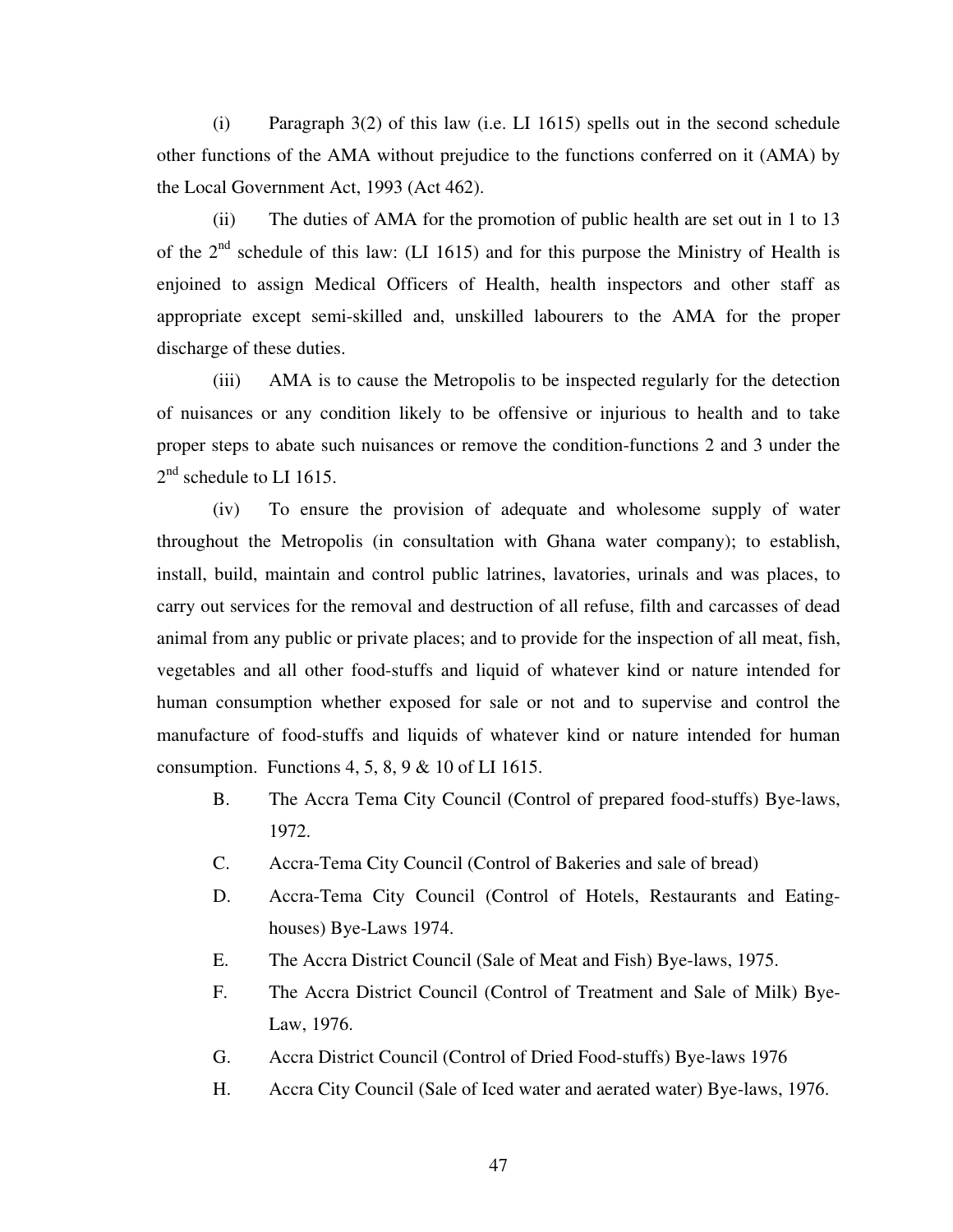- I. Accra City Council (Control of Food Wrappers) Byel-Laws 1976
- J. AMA (Hawker's Permit) Bye-Laws, 1995
- K. AMA (Public Markets) Bye-Laws, 1995.
- L. AMA (Control of Mills) Bye-Laws, 1995
- M. AMA (Sale of Palm Wine and Can or Beer & Akpeteshie) Bye-Laws, 1995
- N. AMA (Growing and Sale of Crops) Bye-Laws, 1995.

# **COMMON FEATURES OF LAWS REGULATING FOOD VENDING Permit and Licences**

- (I) The laws require all persons dealing in all kinds of food in whatever form to obtain Development and Building permits from AMA for their site and or structure for their operation. This aspect of the law takes care of structure specification/dimension, suitability and adequacy of the site and structure for the purpose.
- (ii) No person shall operate any business within AMA's area of jurisdiction without a licence issued by AMA (Business Operation Permit). Bye-laws, 1995. For purposes of the topic under reference that should be persons who process, sell, expose or offer for sale of any food.
- A. The license shall be issued on the recommendation of the Medical Officer of health after an inspection by Health Inspectors.
- B. The license states the number, the person to whom it is issued, the premises or location, the duration and the date issued.
- C. Licence must be displayed at the place of sale.
- D. All licences are subject to renewal every year ie. From January 1st to December, 31st.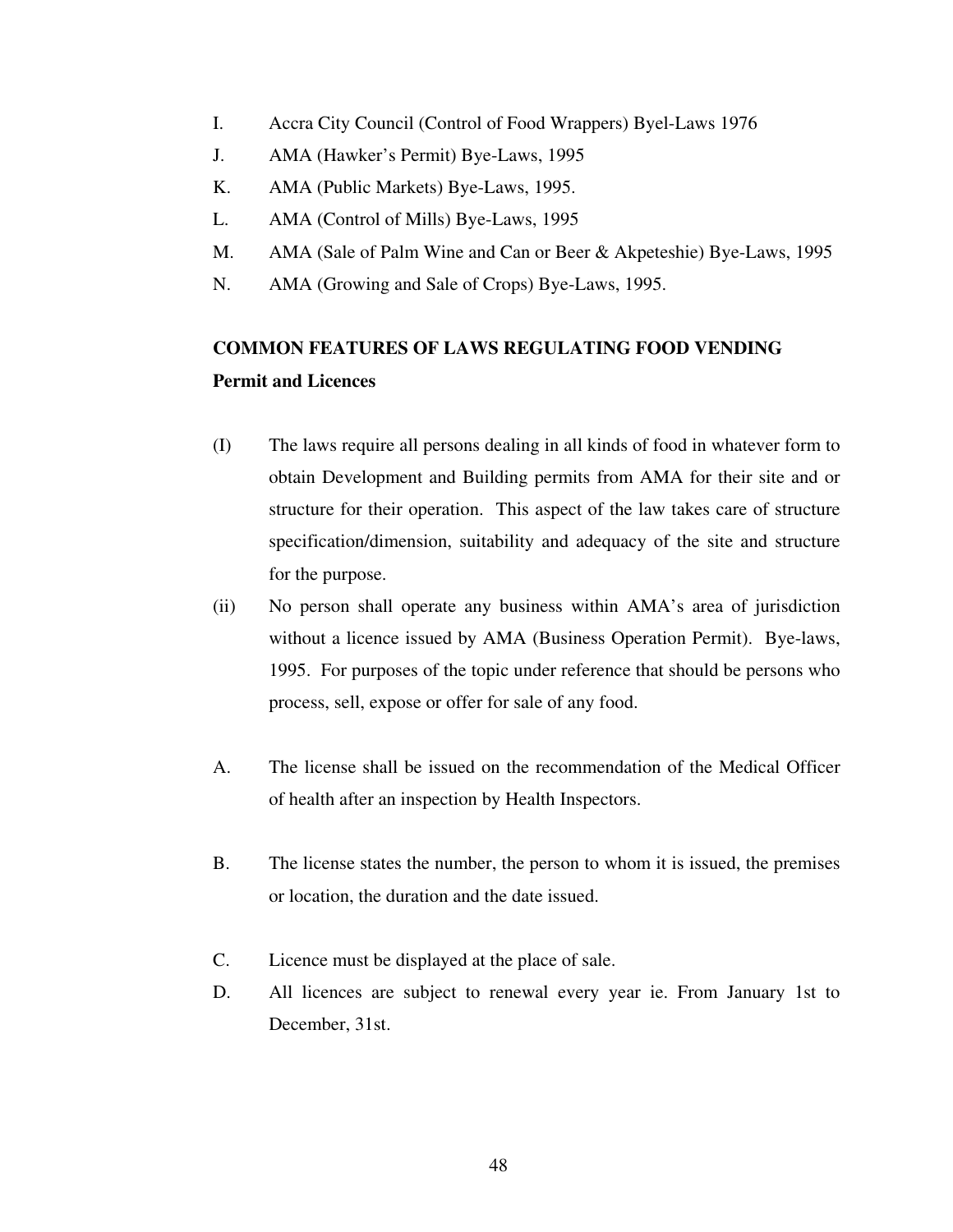- Inspection, Approval and or Certification by the Medical Officer. E.g. Under the Accra District Council (Sale of Meat and Fish Bye-Laws 1975) only fresh meat approved by the Medical officers of Health shall be sold. In fact under this law (sec. 4) no person shall sell or otherwise dispose of any fresh meat at any shop, market or other place or distribute for sale any fresh meat unless it is the flesh of animals slaughtered in the Accra Slaughter-house (now Accra Abbatoir) or other approved place.
	- **NB**: Provided that Meat that has been inspected, duly stamped to certify it is healthy from outside Accra or Ghana may be allowed for sale on the approval and certification by the Assembly's Medical Officer of Health confirming its fitness for human consumption.
	- Protection against flies, dust, contamination, etc. All the laws enjoin all food handlers and manufacturers to protect it against any form of contamination.
	- A. To this effect foods are to be stored in containers approved by the Councils Medical Officer.
	- B. No person shall expose for any sale, any food unless the items are placed on a table or on a support raised at least one or one and a half metres from the ground.
	- C. It should be away from sources of contaminants e.g. Solid and liquid wates, pets and pests etc.

References sections 9 & 10 of AMA Hawker's Permit Bye-laws

References sections 11 & 12 of AMA Market Bye-laws 1995

References sections 5 & 6 of AMA Sale of meat & fish Bye-Laws 1975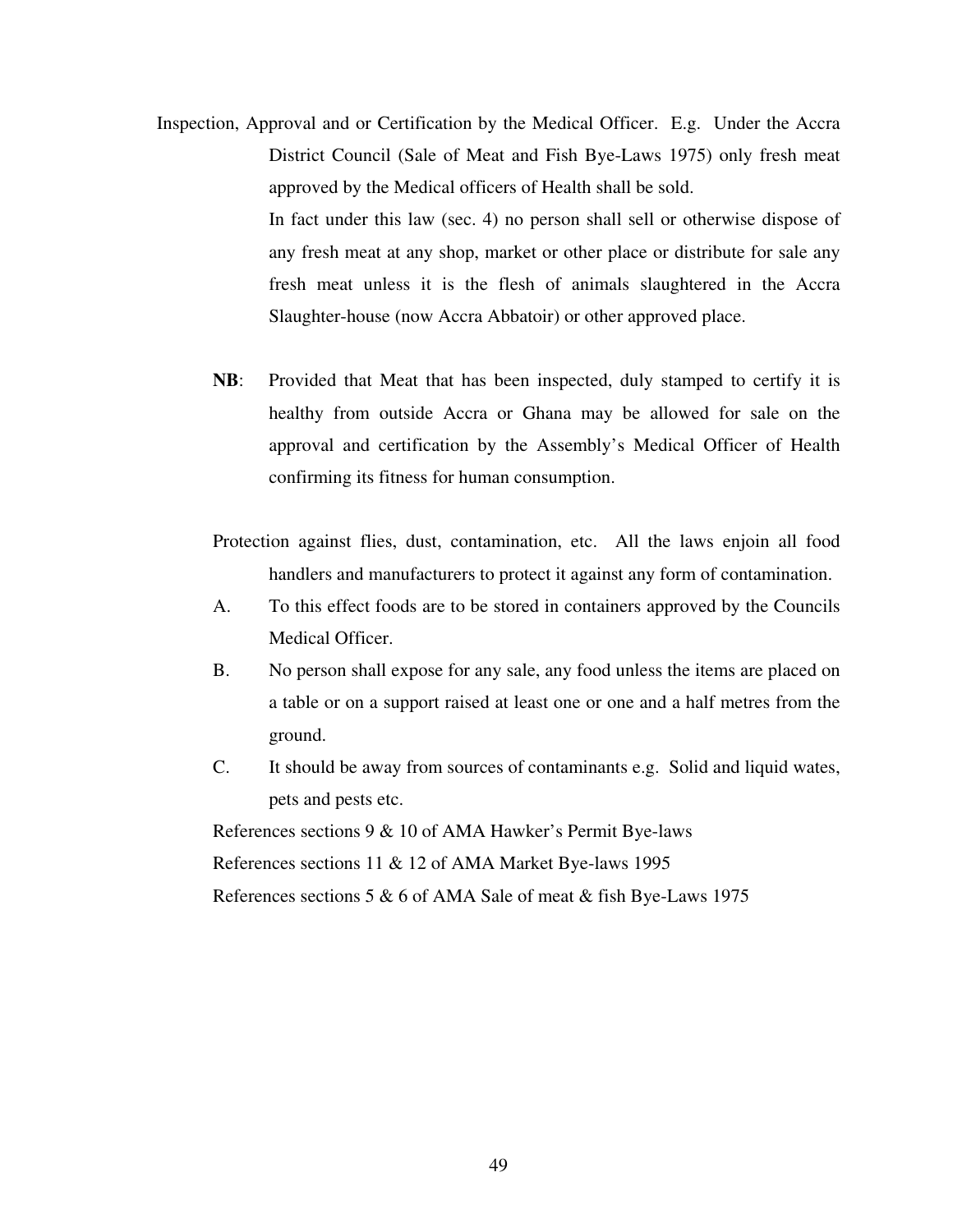### **Health Certificate**

- A. Food and Beverages handlers must have valid health certificate issued by a recognized health institution.
- B. Prohibited/Infected Persons

No person suffering from an infectious or contagious disease shall be allowed to handle or take part in the preparation of food or allowed to handle fresh meat or fish or be present in the place of sale or storage.

 C. Health certificates must be within easy reach on the premises for ease of inspection by the Councils Health Officers.

#### **Health Education**

Food handlers are advised and encouraged to observe personal hygiene and safe handling and preparation of food. They are also to refrain from unhygienic and unsightly practices. E.g. Spitting, touching the mouth, tongue, eyes, nose, chewing or smoking, sneezing and coughing on or near food.

### **Protective/Special Clothing**

Butchers and their assistants, when engaged in carrying, handling or selling meat, shall wear clean clothing of a style approved by the sanitary officer of the council who shall act on the advice of Medical Officer of Health concern in respect of such style of clothing. eg. overall aprons, etc.

# **ENFORCEMENT OF THE LAWS**

Enforcement of the laws regulating food treatment and or handling in general and street-food vending in particular is primarily the task of AMA Public Health Department.

In enforcing the laws we are mindful of the importance of street vended foods in the daily lives of the urban population.

The AMA have tried not to over-regulate them so as not to eliminate this vital sector. This is not to say that the health of the public must be sacrificed on the alter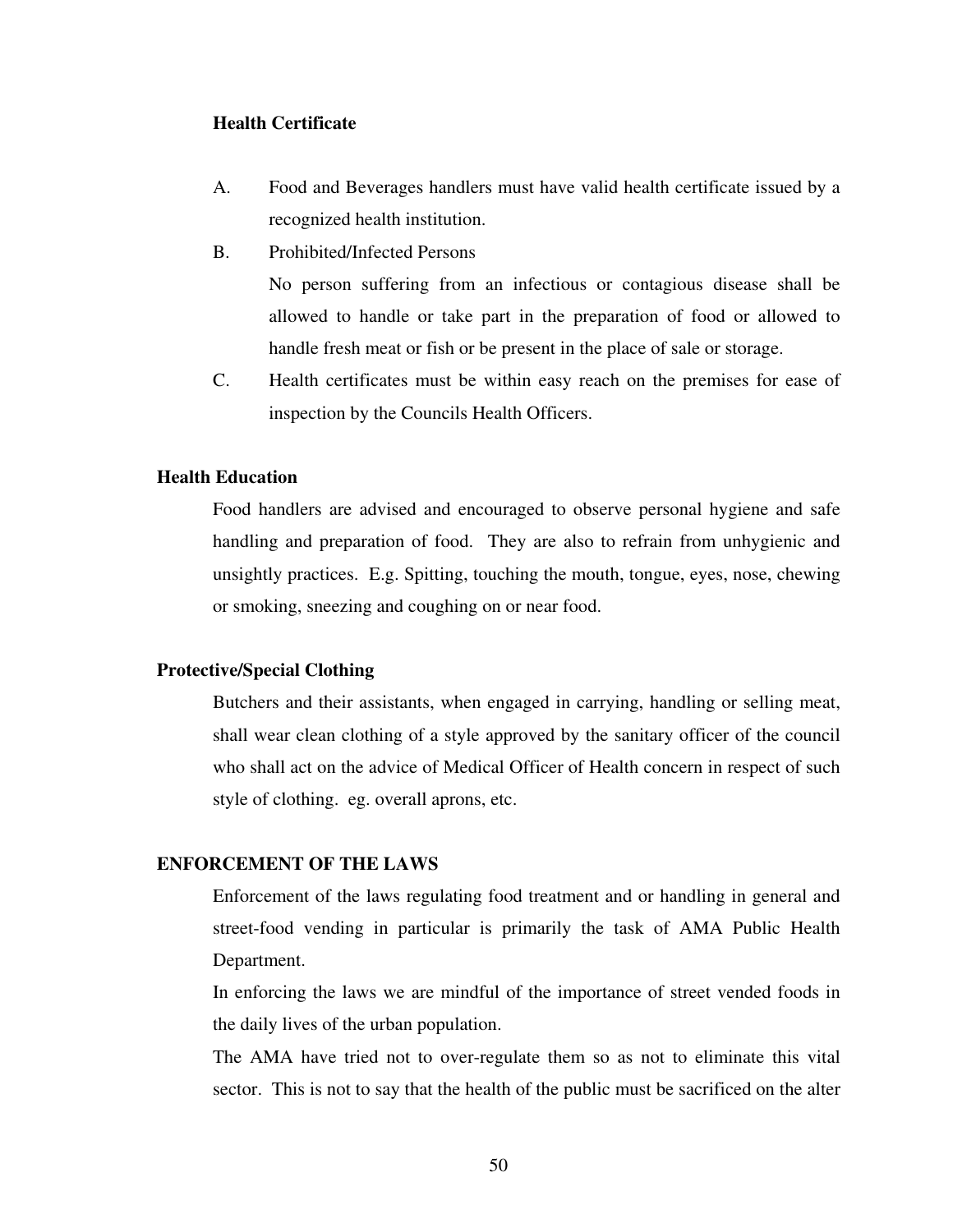of convenience. So apart from prosecuting offenders who contravene the laws, it has always been our policy to organize food handlers into groups or through their own associations based on the type of food and the nature of their operations for purpose of educating them on the requirements applicable to them. On the spot health education is given by health inspectors during their monitoring exercises.

4.1 Enforcement against hawkers in all sectors not only in the food vending industry poses a great challenge to the AMA. With the near "population explosion" in Accra quite a sizeable number have resorted to food vending on our streets and other public places.

Being in motion all the time it is difficult to monitor the activities of the large number of hawkers to know if the requirements under which they are to operate are being observed. We are hopeful however that with continuous public education most of the hawkers in street-food vending would conform.

# **EFFECTIVENESS OF THE LAWS**

With the exception of laws which were made and or revised in 1995 to present the fines or penalties under the existing laws are low and therefore do not serve as deterrent enough to members of the public who may be inclined to contravene them.

Hopefully AMA would revise these laws and enact new ones sometime soon to reflect current trends.

#### **CONCLUSION**

It is the prayer of AMA that all stakeholders would support us to effectively regulate, monitor and supervise the activities of street-food vendors and ensure public health.

# **Discussion**

Mr. K. Van-Ess pointed out that AMA has churned out a good number of Legislative Instruments on street-food vending. He however wanted to know the constraints AMA faces in enforcing the bye-laws. Ms Fenteng mentioned that a combination of factors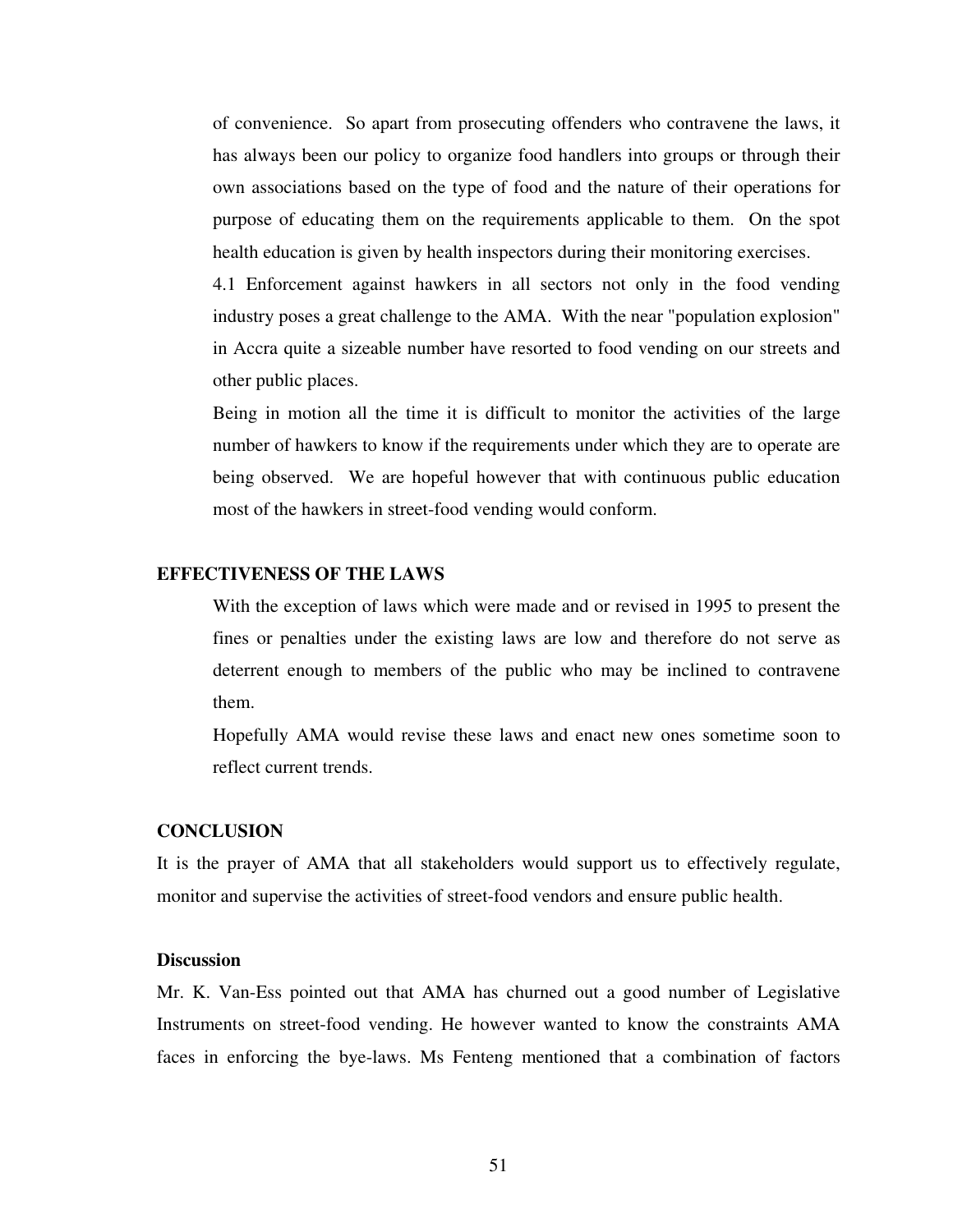including lack of personnel, unavailability of utilities and uncooperative attitude of consumers as well as vendors.

On issuing of license to table-top vendors, Mr. P. Obeng-Asiedu asked why AMA does issue them with license. In reacting to this, Ms. Fenteng said the table-top vendors are not stationary and therefore are not easily identified.

To buttress the need for the construction of vending structures, Mr. W. A. Marfo of the Ministry of Local Government pointed out that government policy on sanitation requires the need for AMA to provide standard design and specification for infrastructural development for food vendors.

#### **4.13 GES position on food sold to school Children in Accra. M. Adum-Atta, GES**

#### **Metro Education**

School feeding has been an area of great concern to the Education authorities from time immemorial because it has been the bane for many a school riots and unrests. Again, teaching and learning do not flourish on empty stomach.

#### **SCHOOL MEALS PROJECT**

When GES established the Welfare Unit within its Administrative set up, frequent reports of child-delinquency, poor academic performance, inattentiveness, school drop-outs and other forms of deviant behaviours were brought forth for discussion at Welfare case conferences. These and other reasons compelled the Education authorities to conduct a survey into such cases.

The survey findings revealed that as a result of the economic situation, both parents leave home to pursue trades, businesses and other livelihoods without making adequate feeding and security arrangements for their children.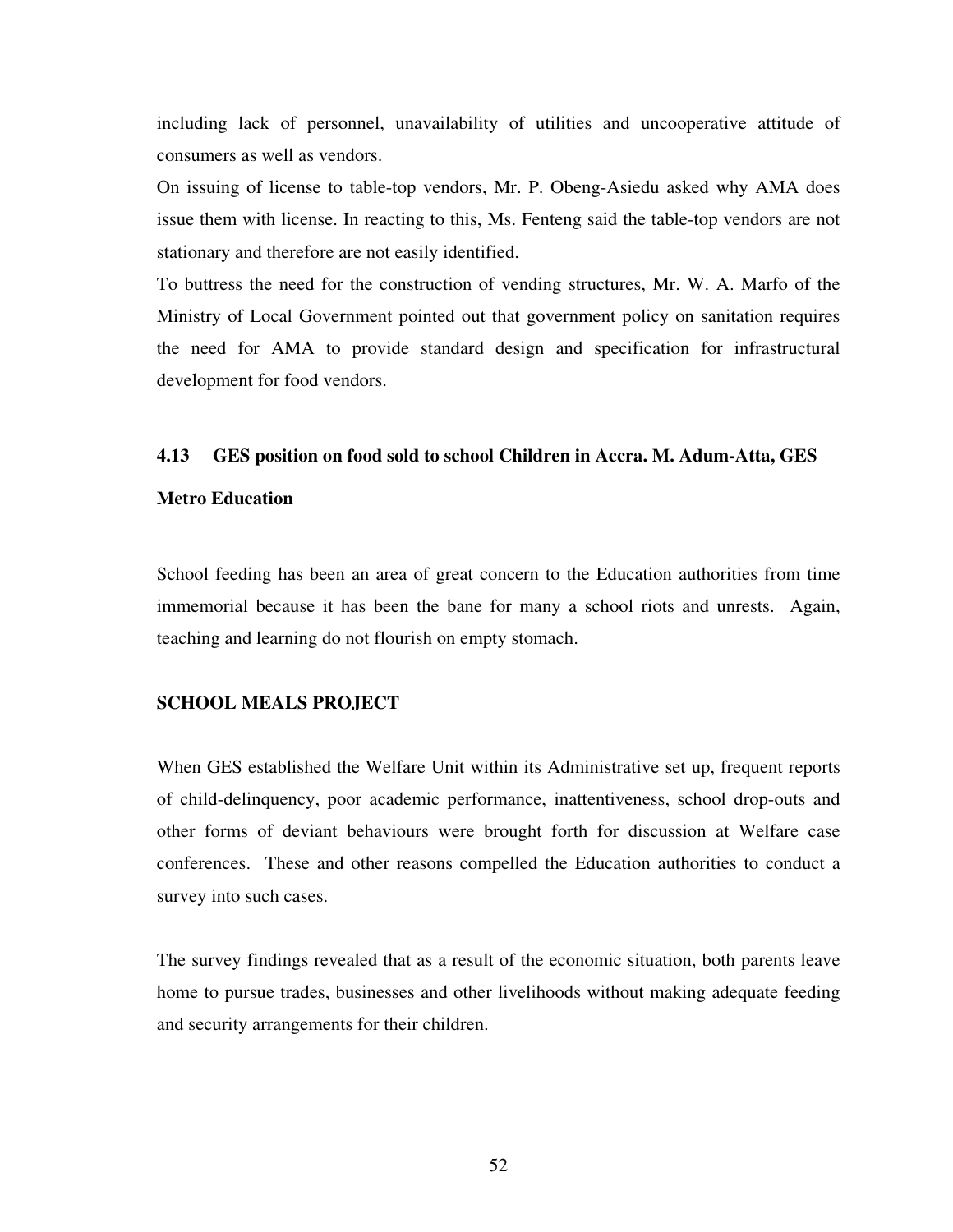The pursuit of these ends was not in the best interest of the child, whose parents only dished out a few cedis to him or her to buy food in the streets to eat, some of them ended up spending the money on toffees, iced-lollies and other unwholesome foods, thus affecting their health, growth and academic performance.

The children were also exposed to social insecurity as in their attempt to look for food to buy some of them went outside the school walls and did not come back to school at all. Their involvement in juvenile delinquency was as high as their exposure to road accidents, especially, the schools along highways. A lot of accident cases were reported in Accra, precisely, Independence Avenue schools, area, Abeka Lapaz, Odorkor and Adabraka Farisco area, between the '70s and '80s.

These and various other reasons explain why GES established Meals Project to help solve some of the problems. It was envisaged that if the child could get food to buy in the school at break time, the tendency of going out of the school gates in search of food to buy would be removed, security would be ensured and teaching and learning would not suffer. Again, the food quality, the kitchen environment and the health of the personnel handling and serving the food could easily be ascertained and ensured.

The project took the form of cooking the food in the school for the pupils, teachers and any other person who would be interested to buy. It started in all the 110 districts throughout the country, but they have all fizzled out, except the Accra Metropolitan schools canteens and Tema.

In Accra, 3 pilot school canteens were started in 1975. The schools were Independence Avenue Schools, Mamprobi-Sempe Schools and Anunmle Cluster of Schools. The tally was increased to 14 canteens to cover all the area councils, now sub-Metropolitan areas, between 1978 and 80, with Ayawaso Sub-Metro having 7 canteens out of the 14 school canteens.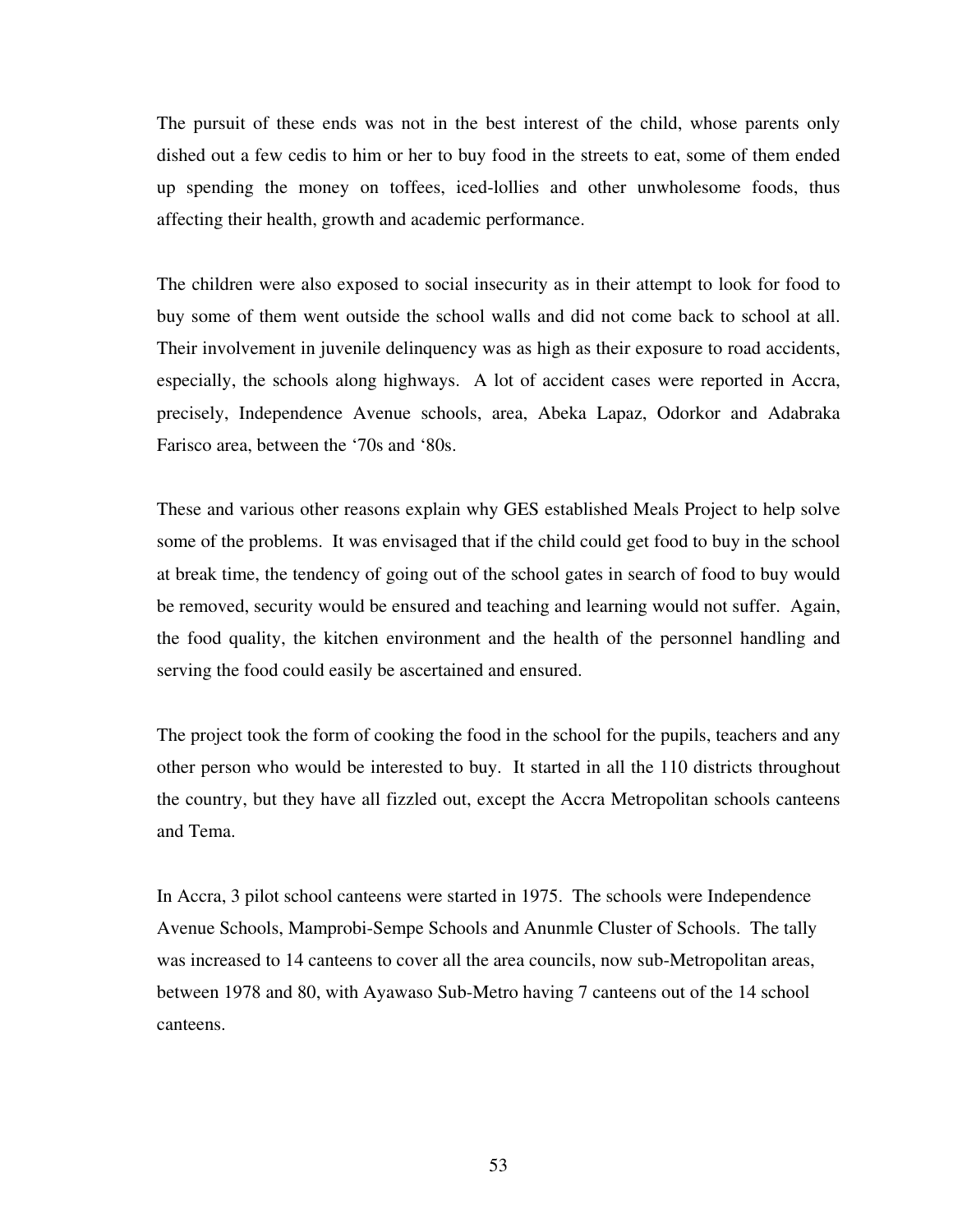#### **Accommodation, Funding and Supervision**

GES provided accommodation for the canteen operation. The personnel were also employed and paid by GES. The canteens were supervised by Domestic Bursars and monitored by the Headteachers of the schools (cluster), Home Science Organisers and Inspecting Officers.

The PTAs were mobilized to support the project by way of providing initial equipment like: cooking utensils, pots, plates, bowls and cups, and the monitoring processes.

The then City Council loaned each canteen a token amount of  $\varphi$ 20 to  $\varphi$ 30 per year, for purchasing food items. These monies were reimbursed at the end of each academic year, the monies were loaned.

### **Food Supply**

The bulk of canteens' food supply was from the open market which was expensive. However, Greater Accra CHASS Food Committee supplied them with some bags of rice, sugar and maize at controlled price to supplement; but that was only a gesture of sympathy, because CHASS Food Supply items were bought with the boarding schools fund of second cycle schools into which the basic schools did not have the resources to contribute.

#### **Cost Per Plate**

The project was basically meant to give the basic school pupils, at least, one balanced diet a day,so the emphasis was not on profit-making. Canteen Committees were formed within the schools to plan the Menu and also to determine the cost per plate. Foods sold at the school canteens were 20p and 40p a plate with some fruits, between 1976 and 1980, and price climbed up, as it were, with the diminishing image of the cedi.

In 1983, when there was scarcity of food, the school canteens were selling a plate of banku/rice and stew at  $\varphi$ 2, and it is worthy to note, that the schools where canteens were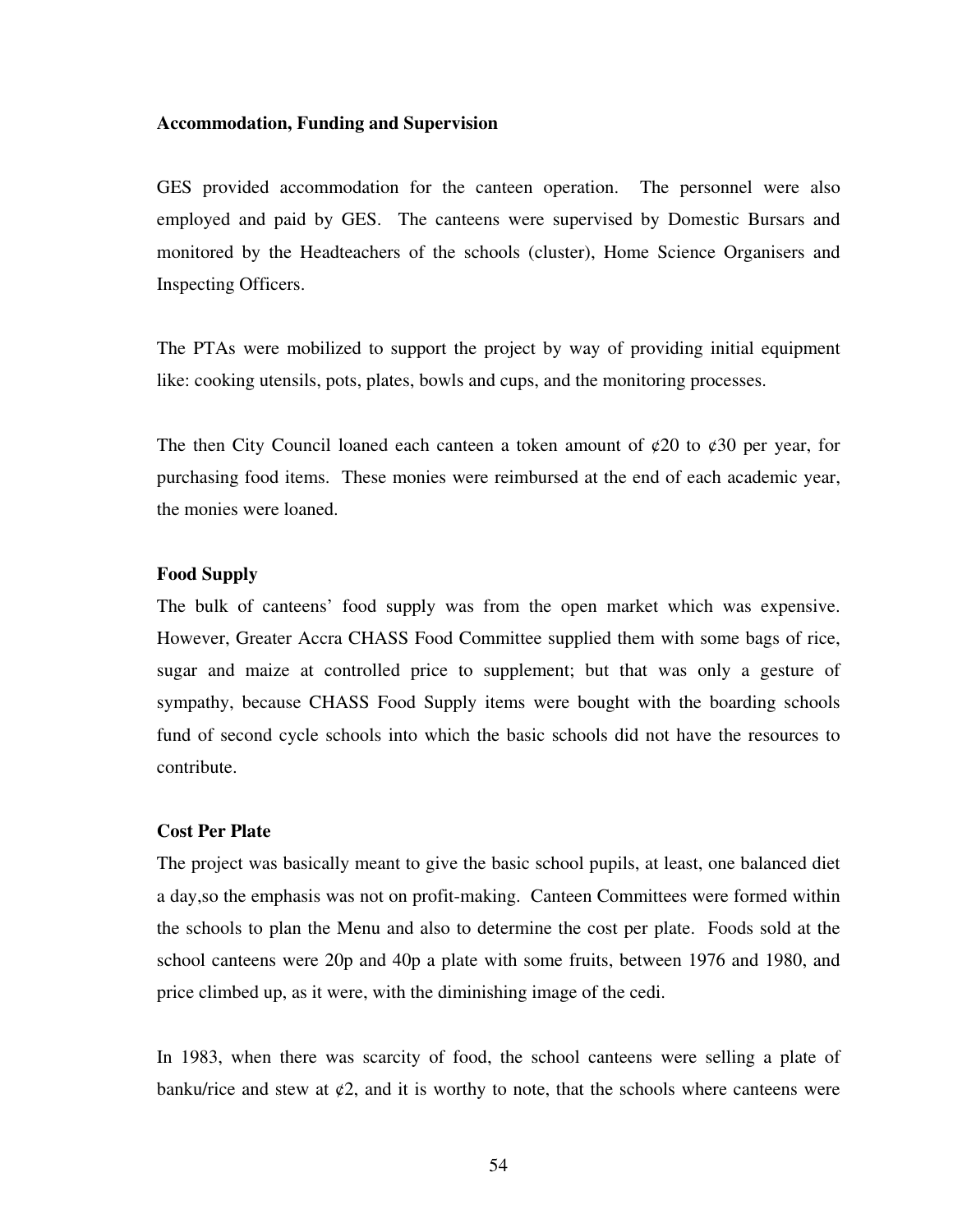sited, school attendance was better and encouraging as compared to the others, because their lunch was assured at the time when their homes were empty.

In this case only a marginal profits were generated, which were ploughed back and used as revolving money to sustain the canteens till date, since the City Council withdrew the last loan in November, 1987.

The private food Vendors were also organised and monitored to support school feeding. For effective management and supervision, sheds were constructed in the schools to shelter them.

#### **SHEP Intervention**

With the promulgation of SHEP in 1992, it was anticipated that School Meals Project would have a stronger support because the two institutions subsumed to implement the programme, i.e. GES and MOH, have the professional expertise and all the needed competence, to stitch together, to inject appropriate doses into the school feeding project.

### **Aims and Objectives**

On the drawing board, there were a lot of beautifully couched proposals aiming at improving the health, social and general developmental status of the Ghanaian child.

Among other things, SHEP seeks to step-up health education, improve environmental sanitation; stem the upsurge of preventable diseases, ensuring good Nutrition and appropriate snack-food supplement, health services, prevention of road and other accidents; orientation of teachers around health issues to help transmit relevant health messages to the pupils and the community members at large and formation of school health clubs/committees.

This is very important because in our endeavour to enhance teaching and learning, and also to achieve good results of our environmental and other programmes, special emphasis should be placed on education of parents and other members of the community whose attitude, behaviour and practices affect the target group of our programmes.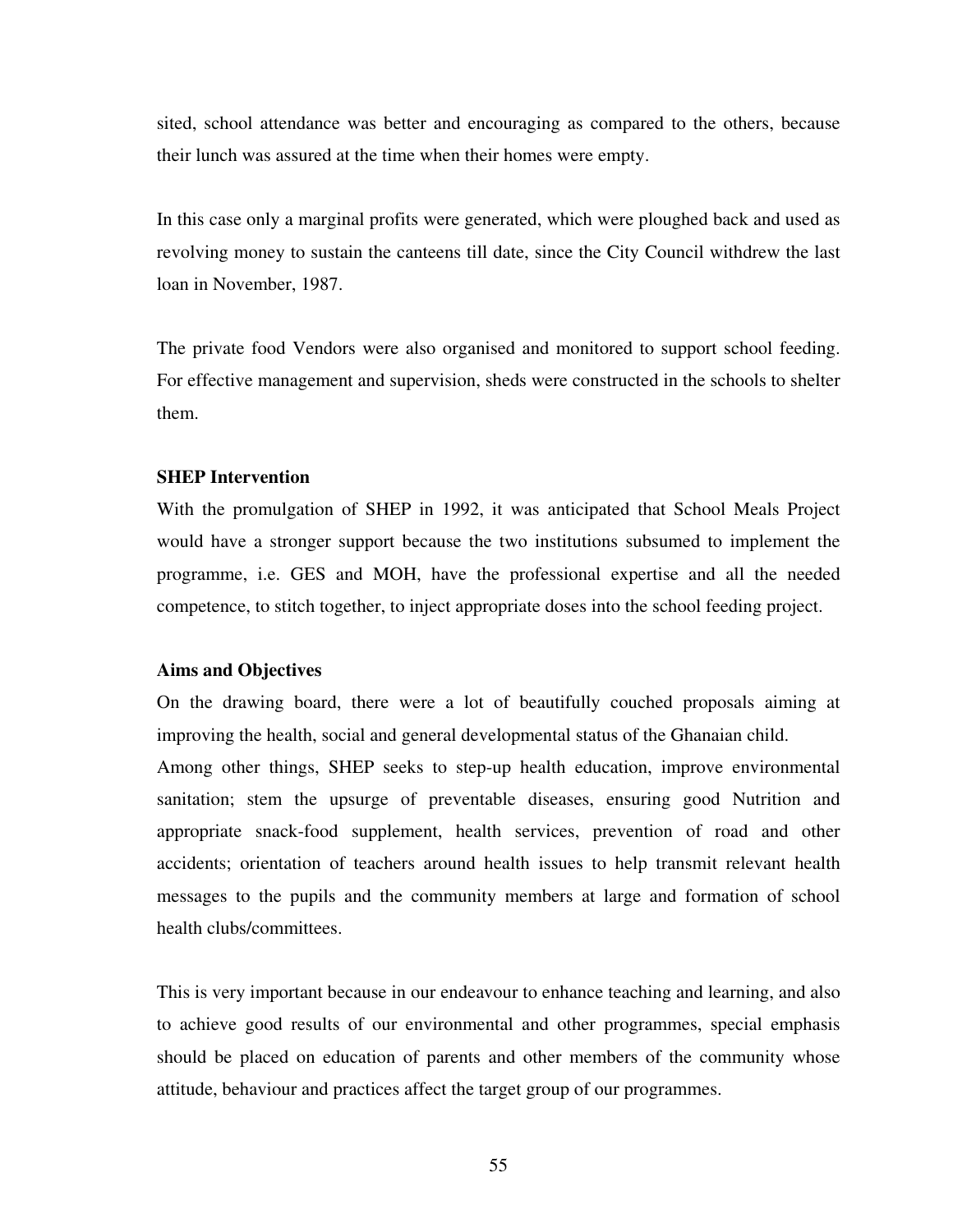Fortunately or unfortunately, the two institutions, i.e. GES and MOH, which are to implement SHEP, subsist on Governmental subvention. The needed inputs and support to raise the spectrum of this laudable programme seem to be practically non-existent.

Many a child-centred problems do not seem to have child-centred solutions. Children need to eat well to be healthy enough to learn well. How and what do they eat well to be healthy, is the question. So far, we could not go beyond the 14 school canteens. Even the existing ones are fizzling out into private hands, because of the embargo on employment of non-teaching personnel. The school canteens that had manpower strength of 4 cooks to a canteen have now dwindled to a cook per canteen.

We endeavour to educate, organize and supervise the private food vendors, but to what extent can we control, supervise or direct somebody's business to the advantage of our children, who are always vulnerable to food hazards and nutritional exploitation.

We all want to go to Heaven, but none of us want to die. We need to enjoy good health and our diet is our source of good health. It therefore behoves on all of us to help improve our feeding sources in order to obtain our good health and intellectual capital, to resource our national and international development.

Mr. chairman, Ladies and Gentlemen, our health and for that matter, our salvation and that of our children is placed in the penalty box. How do we play it?

Thank you.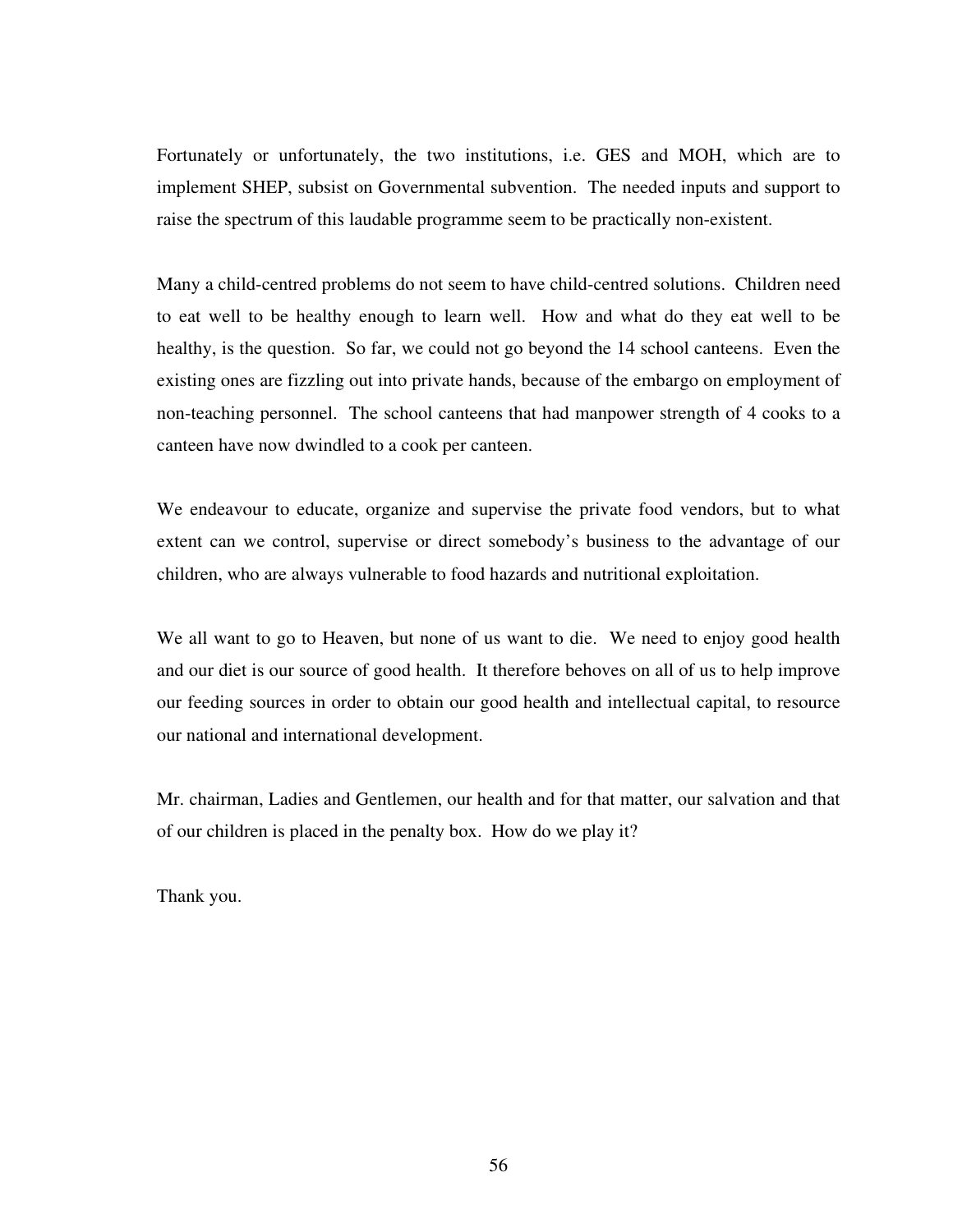# **Discussion**

Dr. P. N.T. Johnson of FRI asked whether the GES has any control over the numerous street-food vendors found around the schools in Accra. To this she responded in the affirmative. Some of the control measures include regular supervision by school heads and sanitation officers. Mr. Laryea also suggested that a programme should be put in place to educate school children on hygiene and sanitation

# **OPEN FORUM**

In line with the objectives of the project the following were presented for Discussion:

- 1. To agree on recommendations to improve food safety and quality of street foods by these stakeholders without further research;
- 2. To identify and agree on areas where new knowledge is required to ensure impact on livelihoods of target beneficiaries. This should include the preparation of a strategy for the development and validation systems for improving the safety and quality of street foods that are technically, economically and socially viable.

# **SUBJECT:** *To agree on recommendations to improve food safety and quality of street foods by these stakeholders without further research*

# **RECOMMENDATIONS**

# **1. Well-coordinated education at the Grass-root level on the following:**

- Hygiene and Sanitation public education at the markets etc for both vendors and consumers
- Training of Trainers Executives of GTCA and AMA Taskforce were identified as possible trainers to be trained
- Bye laws governing street-food vending
- Farmers on the use of agrochemicals
- School Children on hygiene and sanitation.
- **2. Issues regarding Regulatory Framework must be addressed** 
	- Enforcement of bye-laws and Issuing of license
	- Problems and constraints associated with enforcement
	- Monitoring of vending activities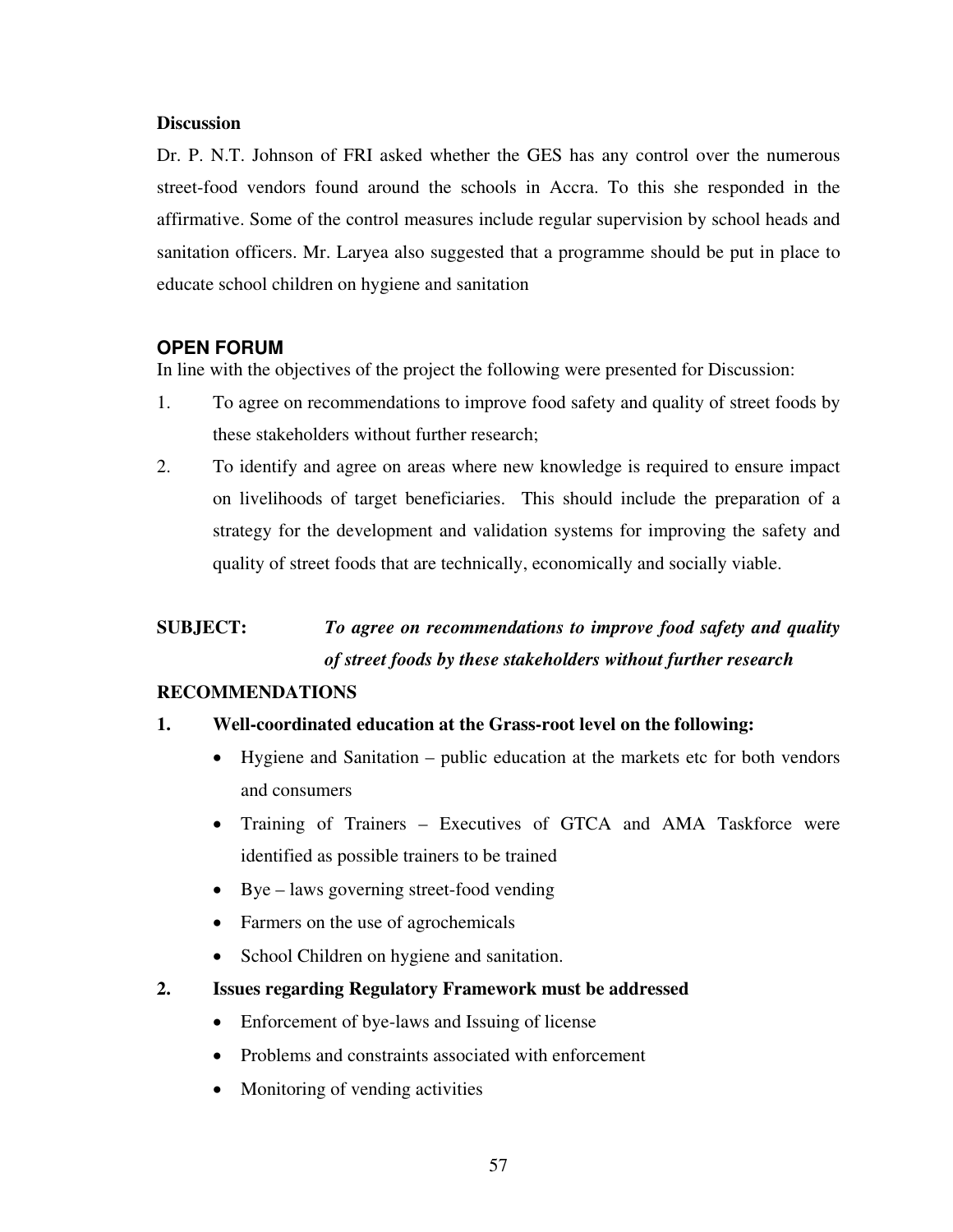• Problems of institutional linkages (AMA, Ghana Water Company, Electricity Company, etc)

# **3. Dissemination of Information on food handling, food safety, environmental issues etc. through:**

- Media (TV, FM Stations, Newspapers) e.g. CSIR-TV Progamme-Technology for Livelihood
- Consumers Association of Ghana
- $\bullet$  NGO's
- $\bullet$  GTCA
- Brochures, leaflets, posters etc

# **4. Credit facilities and financial assistance to street-food vendors**

- EMPRETEC Ghana
- District Assembly Common Fund
- Poverty Alleviation Fund
- Lever brothers Scheme of Incentives

# **5. Finding Solutions to Infrastructural Problems**

- Construction of portable eating places for vending to be designed by CSIR-BRRI and AMA
- Water availability at all vending sites-Wherever food goes water must flow

# **6. Identification of all stakeholders to help in the implementation of**

# **recommendations**

- Ministry of Tourism
- Ministry of Health
- Ghana Standards Board
- Ministry of Agriculture
- **•** Ghana Education Service
- Ministry of Local Government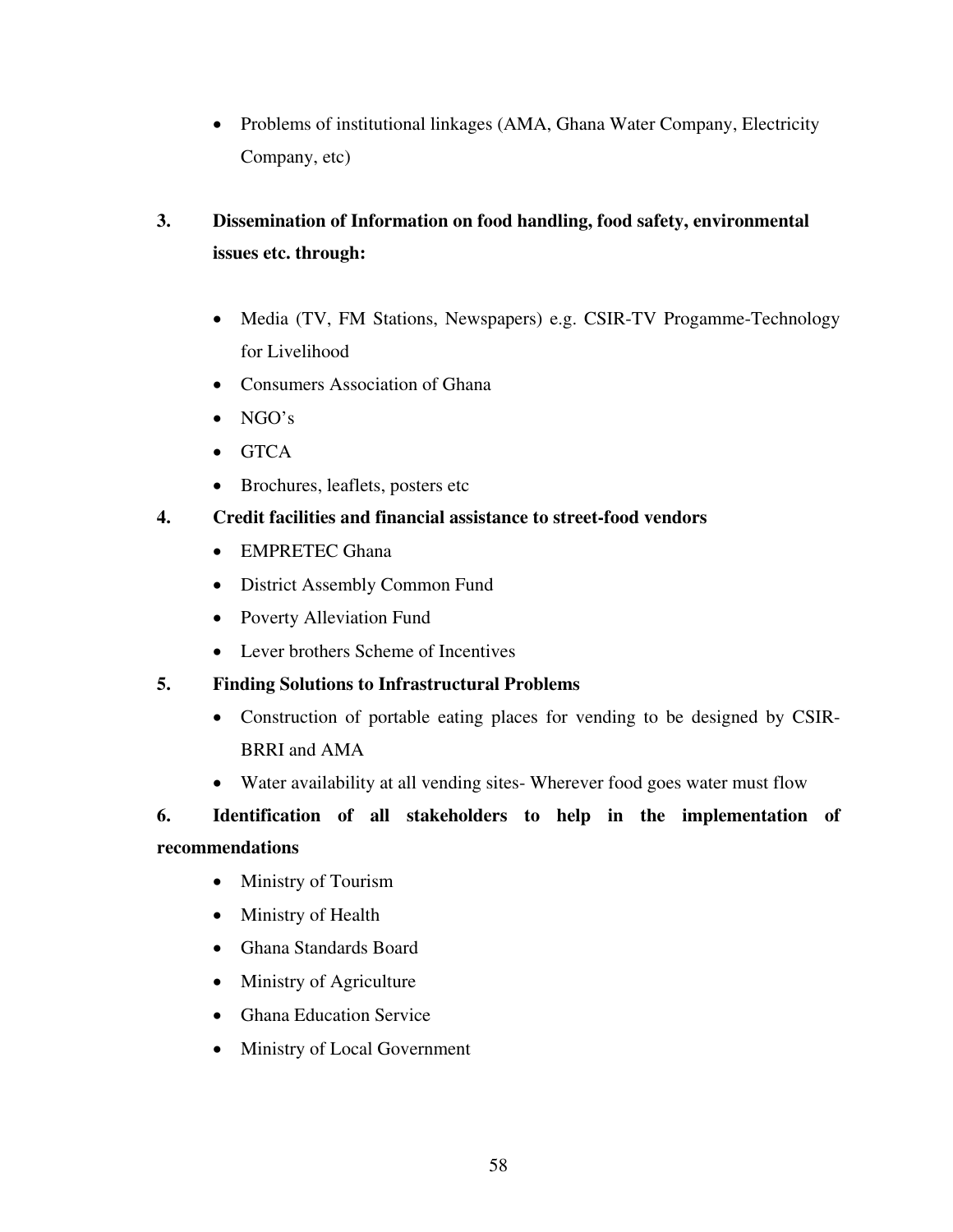**SUBJECT:** *To identify and agree on areas where new knowledge is required to ensure impact on livelihoods of target beneficiaries. This should include the preparation of a strategy for the development and validation systems for improving the safety and quality of street foods that are technically, economically and socially viable.* 

## **R&D AREAS**

# **Participants identified the following R&D areas:**

1. Research into stored / left over foods especially soap and excess semi-prepared food.

- 2. Socio-economic implications of stopping the practice of adding lead/cadmium from battery to reduce the melting point of aluminium during the manufacturing of cooking pots.
- 3. Contribution of vendors' tax to GDP
- 4. Sources of Pesticides and Heavy metals
- 5. How to relay information on research findings to street food vendors
- 6. Management of solid waste, used water etc.
- 7. Information dissemination to farmers on the proper methods and practice relating to the use of pesticides and other chemicals, moisture control during storage etc.
- 8. Case-study on the supply chain of raw materials to the final product to identify:
	- where the contaminant occur
	- the extent and ways of reducing the contaminants, and
	- understand the motive of farmers for using agro chemicals
- 9. Appropriate implementation of HACCP: fish, grass cutter, cow hide (*welle*), etc.
- 10. Pesticide residues in maize, cowpea, etc.
- 11. Socio-economic appraisal of improved vending facilities on a case-study basis.
- 12. Consumer perceptions of street vended foods

# **PRIORITISATION**

# **In prioritising the above R&D areas identified, participants agreed on the following:**

- **1.** Sources of Pesticides and Heavy metals
- 2. How to relay information on research findings to street food vendors and farmers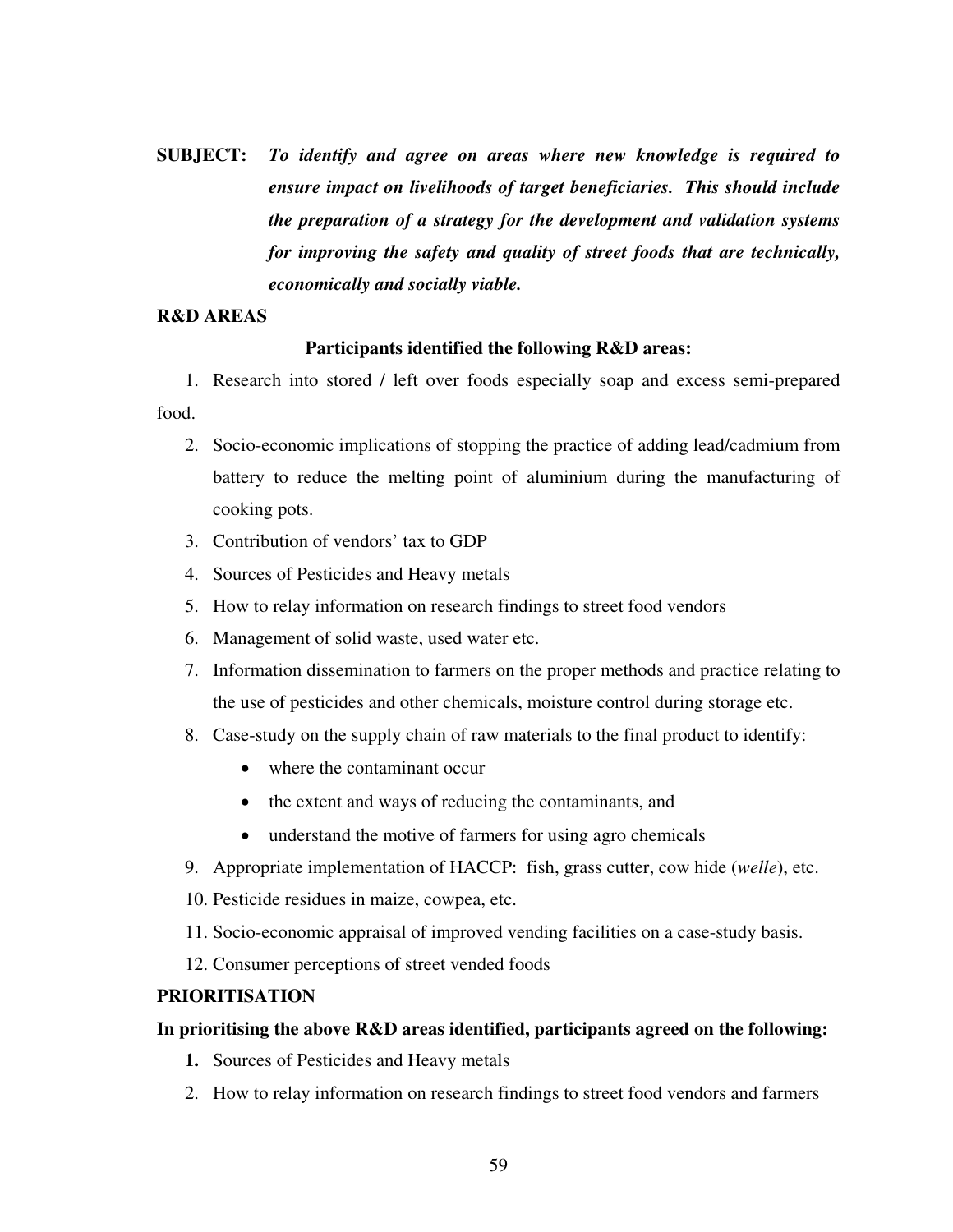- **3.** Appropriate implementation of HACCP: fish, grass cutter, cow hide (*welle*), etc.
- 4. Socio-economic appraisal of improved vending facilities on a case-study basis and consumer perception on street-food vending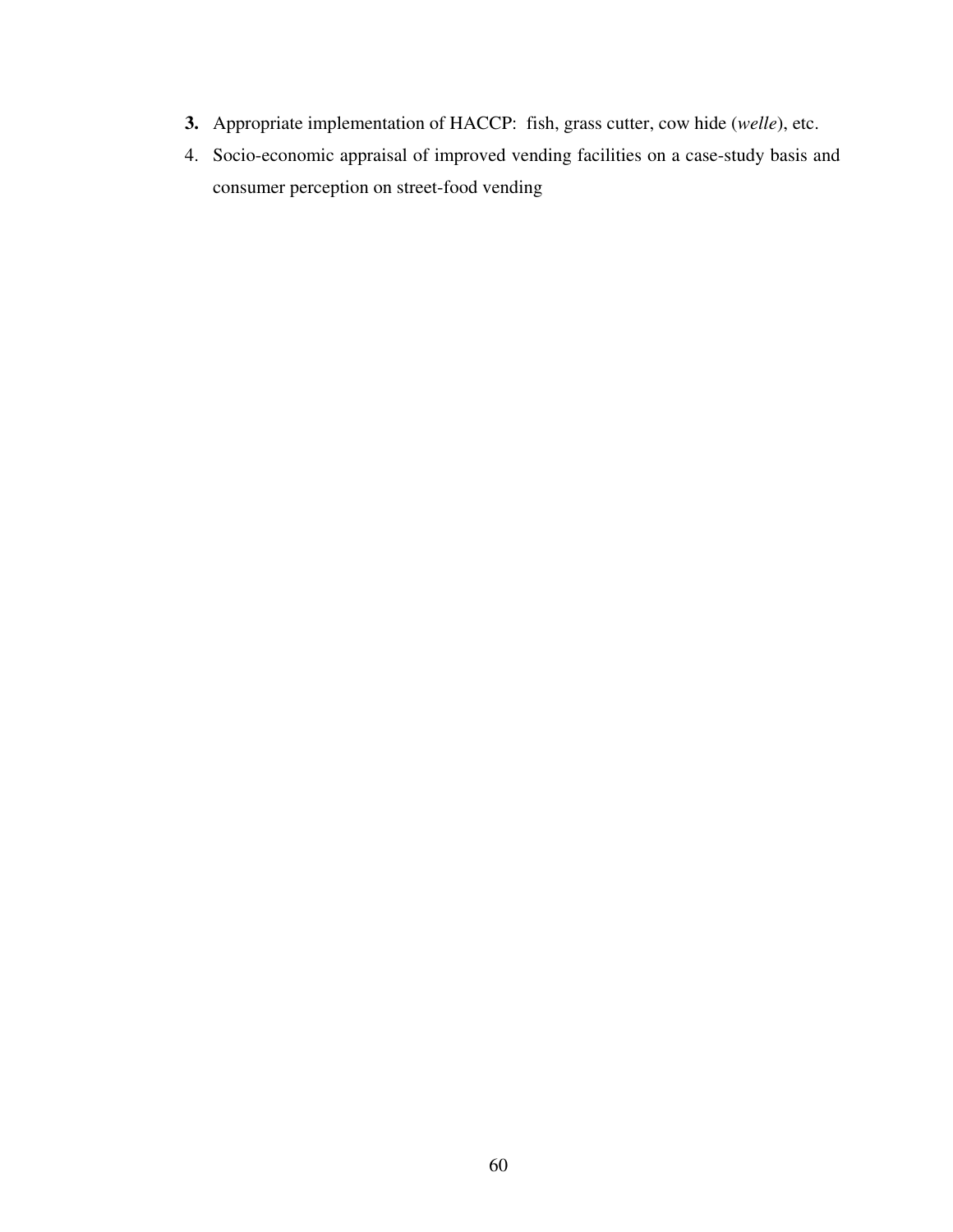# **APPENDIX 1 --ACRONYMS**

| <b>AMA</b>   | <b>Accra Metropolitan Assembly</b>                    |
|--------------|-------------------------------------------------------|
| <b>CHASS</b> | Conference of Heads of Assisted Secondary Schools     |
| <b>CSIR</b>  | <b>Council for Scientific and Industrial Research</b> |
| <b>DFID</b>  | Department for International Development, UK          |
| <b>FRI</b>   | <b>Food Research Institute</b>                        |
| <b>GES</b>   | <b>Ghana Education Service</b>                        |
| <b>GTCA</b>  | <b>Ghana Traditional Caterers Association</b>         |
| <b>GTV</b>   | Ghana Television, National TV Station                 |
| <b>INSS</b>  | <b>Industries and Natural Science Sector</b>          |
| <b>KNUST</b> | Kwame Nkrumah University of Science & Technology      |
| <b>MEST</b>  | Ministry of Environment, Science and Technology.      |
| <b>MoFA</b>  | Ministry of Food and Agriculture                      |
| <b>MOH</b>   | Ministry of Health                                    |
| <b>NRI</b>   | Natural Resources Institute, UK                       |
| <b>PRO</b>   | <b>Public Relations Officer</b>                       |
| TV3          | A Private Television Station, Accra                   |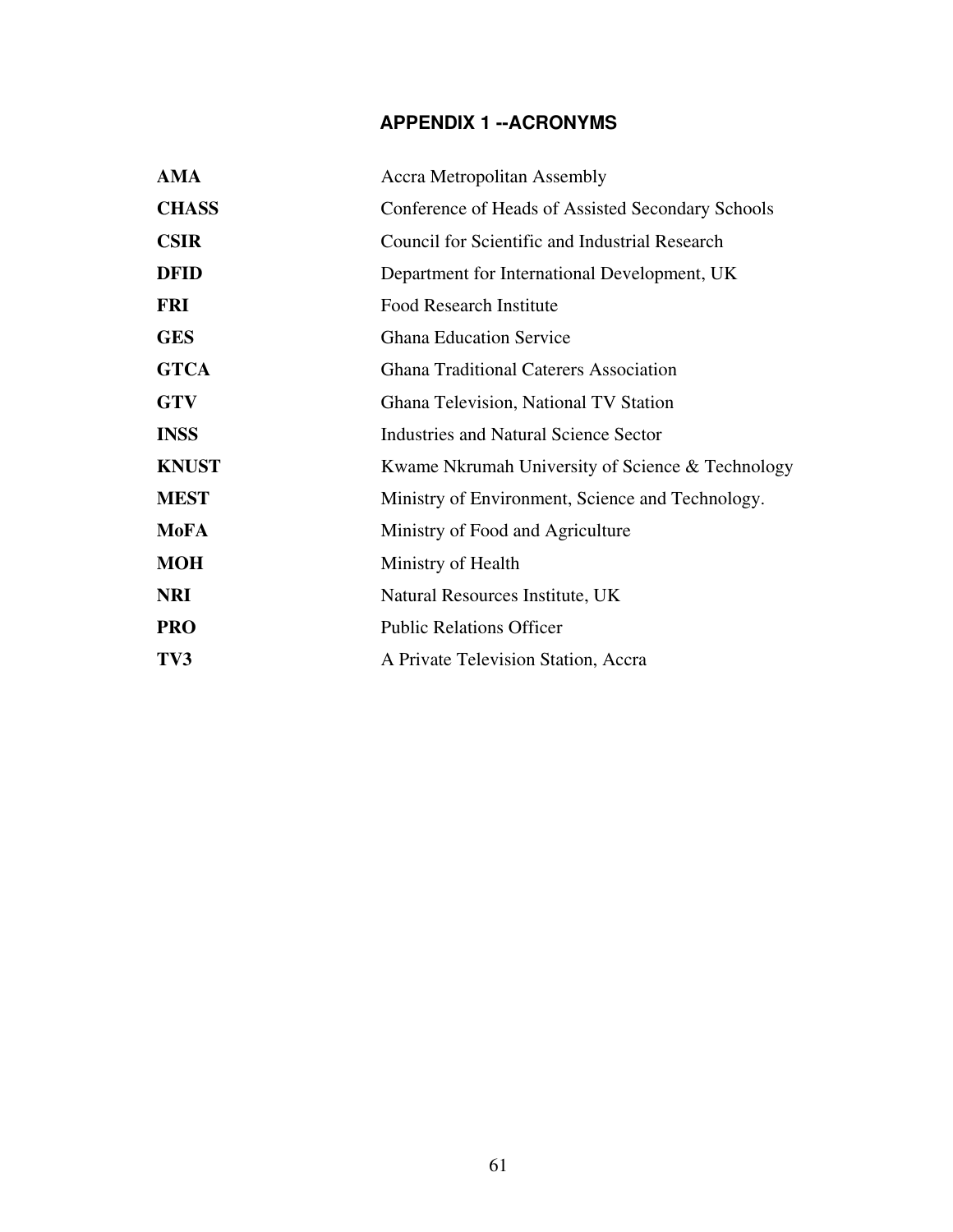# **APPENDIX 2 --LIST OF WORKSHOP PARTICIPANTS**

| No.                      | <b>NAME OF PARTICIPANTS</b>  | <b>ORGANISATION OR ADDRESS</b>                                   |
|--------------------------|------------------------------|------------------------------------------------------------------|
| $\mathbf{1}$             | Mrs Christiana T. Mensah     | Ghana News Agency                                                |
| $\overline{2}$           | Ms Hellen Garblah            | <b>Ghanaian Chronicle</b>                                        |
| $\overline{3}$           | <b>Charles Tortoe</b>        | <b>FRI/CSIR</b>                                                  |
| $\overline{\mathcal{L}}$ | Ms Beatrice Agyemang         | TV3                                                              |
| 5                        | Gabriel Borompem             | TV3                                                              |
| 6                        | Jonathan                     | TV3                                                              |
| 7                        | Andy Ntiamoah                | TV3                                                              |
| 8                        | Sam Tay                      | TV3                                                              |
| 9                        | Dr. Margaret Armar - Klemesu | Noguche Memorial Institute for Medical Research,                 |
|                          |                              | University of Ghana, Legon                                       |
| 10                       | Dr. W. A. Plahar             | Director Food Research Institute, Box M 20 Accra                 |
| 11                       | Franklin Bediako             | <b>Free Press</b>                                                |
| 12                       | E. A. Ansong                 | Ghana Traditional Caterers Association                           |
| 13                       | <b>Francis Cofie</b>         | <b>Ghanaian Times</b>                                            |
| 14                       | <b>Charles Okine</b>         | Mirror                                                           |
| 15                       | <b>Omema Barnes</b>          | Daily Graphic                                                    |
| 16                       | Robert Yawson                | <b>Food Research Institute</b>                                   |
| 17                       | Augustine Andoh              | <b>Food Research Institute</b>                                   |
| 18                       | Mrs Lydia Kwasitsu           | Plant Protection & Regulation Services, Ministry of              |
|                          |                              | Food & Agriculture, Accra                                        |
| 19                       | Prof A. Ayensu               | Dep. Director-General Council for Scientific and                 |
|                          |                              | <b>Industrial Research (Industries, Natural Science Sector)</b>  |
| 20                       | Alex Ntiforo                 | Dep. Director, Ghana Standards Board                             |
| 21                       | Nikoi Okoi                   | <b>Free Press</b>                                                |
| 22                       | Patricia Setorwu             |                                                                  |
| 23                       | Ms Sheila Sackey             | Radio Universe                                                   |
| 24                       | Dr. A.A. Arde - Acquah       | Metro Public Health Dept, Ministry of Health, Accra              |
| 25                       | E. P. D. Barnes              | Chief Director, Ministry of Environment, Science &<br>Technology |
| 26                       | P. T. Damptey                | Ministry of Environment, Science & Technology                    |
| 27                       | G. K. Yormesor               | Ministry of Environment, Science & Technology                    |
| 28                       | Kwamina Van-Ess              | Food & Drug Board                                                |
| 29                       | Mrs Marian Adum - Atta       | Metro Education Officer, Ghana Education Service                 |
|                          |                              | Accra                                                            |
| 30                       | Samuel Ofosu Owusu           | <b>FRI</b>                                                       |
| 31                       | Charlotte Oduro - Yeboah     | Food Research Institute                                          |
| 32                       | Reuben Tetteh                | <b>FRI</b>                                                       |
| 33                       | Samuel Osarfo                | FRI                                                              |
| 34                       | W. A. Marfo                  | Chief Environmental Sanitation Officer, Ministry of              |
|                          |                              | Local Govt, Box M 50 Accra                                       |
| 35                       | D. K. Asiedu                 | <b>Food Research Institute</b>                                   |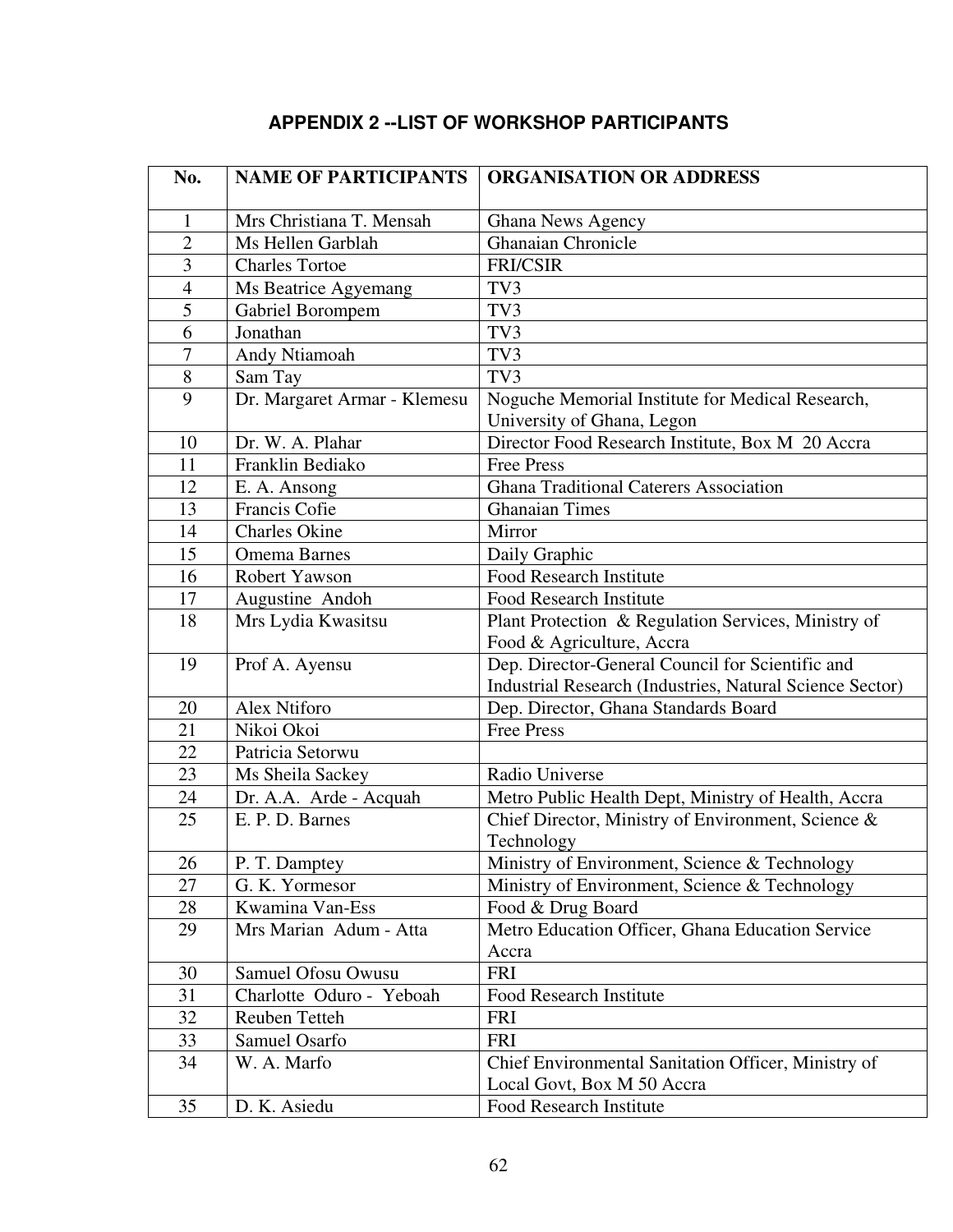| 36 | Mrs Wilhemina Quaye        | <b>Food Research Institute</b>                     |
|----|----------------------------|----------------------------------------------------|
| 37 | Mrs Kafui Kpodo            | <b>Food Research Institute</b>                     |
| 38 | <b>Marvel Tarr</b>         | <b>GBC/Radio News</b>                              |
| 39 | J. A. Laryea               | $M.P.H.D. - A.M.A$                                 |
| 40 | P. Obeng - Asiedu          | University of Ghana, Legon                         |
| 41 | Joe Pinto                  | Choice FM                                          |
| 42 | K. Acheampong              | Ghana Standards Board, Accra                       |
| 43 | K. I. Tomlins              | University of Greenwich, NRI, UK                   |
| 44 | Dr R. Myhara               | University of Greenwich, NRI, UK                   |
| 45 | Dr P-N-T Johnson           | <b>FRI</b>                                         |
| 46 | Prof E. Owusu-Bemoah       | Dep. Director-General Council for Scientific and   |
|    |                            | Industrial Research (Agricultural & Fisheries)     |
| 47 | Ms Selina Fenteng          | Solicitor, Accra Metropolitan Assembly             |
| 48 | E.E. Apraku                | <b>Ghana Traditional Caterers Association</b>      |
| 49 | Mrs Mary Vandyck           | <b>Ghana Traditional Caterers Association</b>      |
| 50 | Salome Agbottah            | <b>Ghanaian Times</b>                              |
| 51 | Mawushie Djokey            | <b>GTV</b>                                         |
| 52 | Mrs Afua Agyeman           | <b>GTV</b>                                         |
| 53 | Mrs Harieta Nortey         | <b>GTV</b>                                         |
| 54 | Joseph Sakyi               | <b>GTV</b>                                         |
| 55 | A.C. Kwami                 | <b>GTV</b>                                         |
| 56 | Lantei                     | <b>GTV</b>                                         |
| 57 | Theodosia Kudadjie         | The Hunger Project, Ghana                          |
| 58 | Sandra Fiamanya            | Accra Mail                                         |
| 59 | John Manful                | <b>Food Research Institute</b>                     |
| 60 | David K. Kpanja            | Waste Management Dept, Accra Metropolitan Assembly |
| 61 | Mrs Agnes Osei-Yaw         | <b>Food Research Institute</b>                     |
| 62 | Miss Emma Suodgass         | <b>Ghanaian Chronicle</b>                          |
| 63 | <b>Miss Tuula Tornonen</b> | Ghanaian Chronicle                                 |
| 64 | Mallarine Narh             | <b>Ghanaian Voice</b>                              |
| 65 | Mrs Linda Asante - Adjei   | <b>Ghana News Agency</b>                           |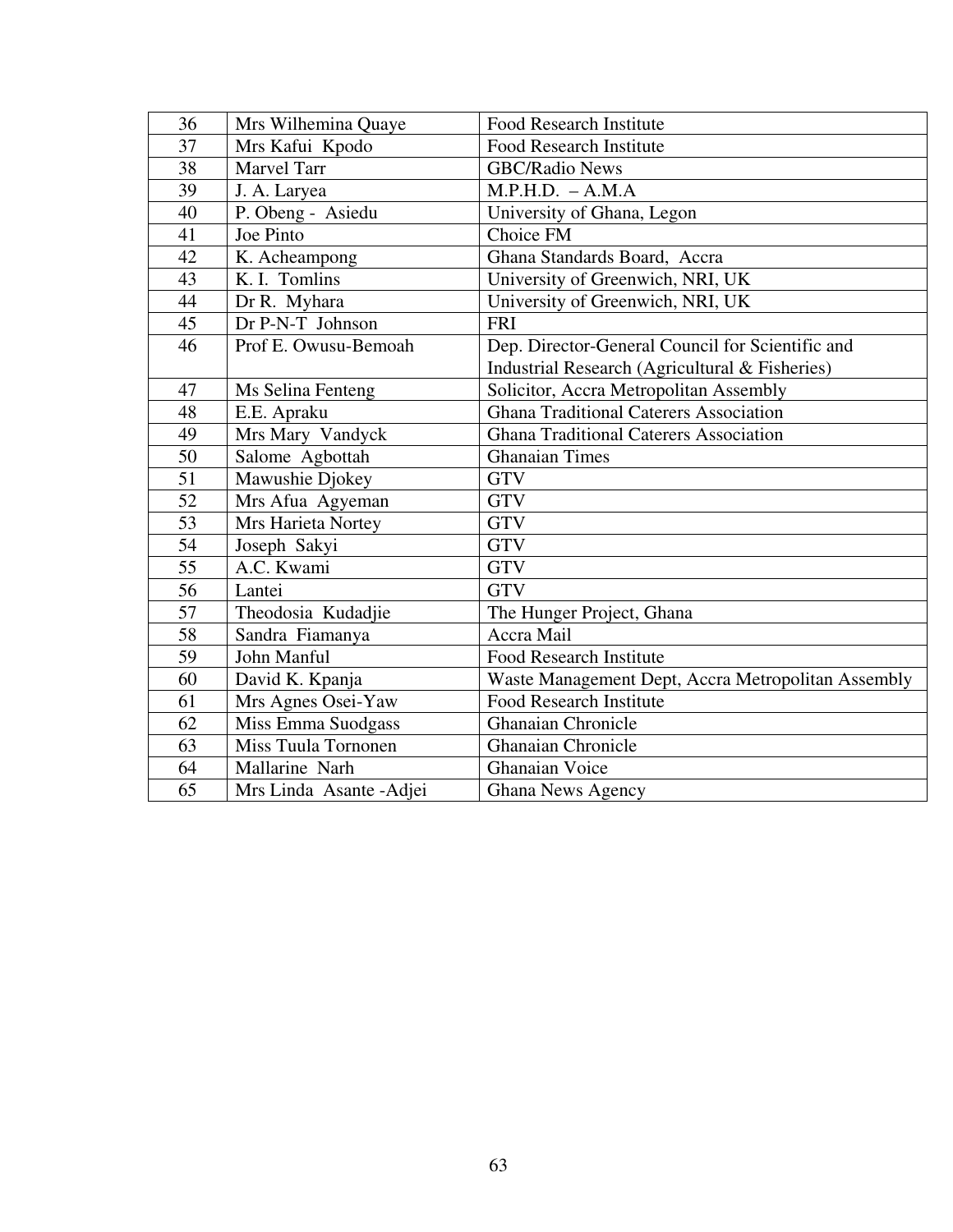#### **Bibliography**

- Abdul-Raouf, U.M., Beucht, L.R. and Ammar, M.S. 1993. Survival and Growth of E. Coli on Salad Vegetables. Applied Environmental Microbiology. Vol. 59 (7): 1999- 2006.
- Abdussalam M, Kaferstein FK. 1993. Safety of street foods. World Health Forum 14:191- 4.
- Akpedonu, P. 1997. Microbiology of street foods from a high density community in Accra. Noguchi Memorial Institute for Medical Research, University of Ghana (mimeo).
- Akuffo, S.B. 1998. Pollution control in a developing economy. A study of the situation in Ghana. 2nd edition. Ghana Universities Press, Accra, 128 p.
- Anku, S., Doe, B. and Tetteh, D. 1998. Environmental Assessment of Urban Agriculture in Accra: In: Armar-Klemesu, M. and Maxwell, D. (eds.) Urban Agriculture in Greater Accra Metropolitan Area. Final Report to IDRC. Centre file: 003149. Noguchi Memorial Institute for Medical Research, University of Ghana.
- Annorbah-Sarpei, A.J. 1998. Urban Market Gardens. Accra, Ghana. The Mega Cities Project MCP-018C, 26 pp. (http://www.megacitiesproject.org/publications/pdf/mcp018c.pdf)
- Anyane, S. La, 1963. Vegetable gardening in Accra. The Ghana Farmer 1 (6): 228-230
- APHA. 1989. Standard Methods for the Examination of Water and Wastewater. 17th Edition, American Public Health Association, Washington DC. 1,268 pp.
- Armar-Klemesu, M. and Maxwell, D. (eds.) 1998. Urban Agriculture in Greater Accra Metropolitan Area. Project: 003149. Final Report to IDRC. Noguchi Memorial Institute for Medical Research, University of Ghana.
- Armar-Klemesu, M., Akpedonu, P., Egbi, G. and Maxwell, D. 1998. Food Contamination in Urban Agriculture: Vegetable production using wastewater. In: Armar-Klemesu, M. and Maxwell, D. (eds.) Urban Agriculture in Greater Accra Metropolitan Area. Final Report to IDRC. Centre file: 003149. Noguchi Memorial Institute for Medical Research, University of Ghana.
- Armon, R., Dosoretz, C. G., Azov, Y. and Shelef, G. 1994: Residual contamination of crops irrigated with effluent of different qualities: a field study. Water Science and Technology 30, 239-248
- Clarke, E.E., Levy, L.S., Spurgeon, A, and I.A. Calvert. 1997. The problem associated with pesticide use by irrigation workers in Ghana. Occupational Medicine 47(5): 301-308.